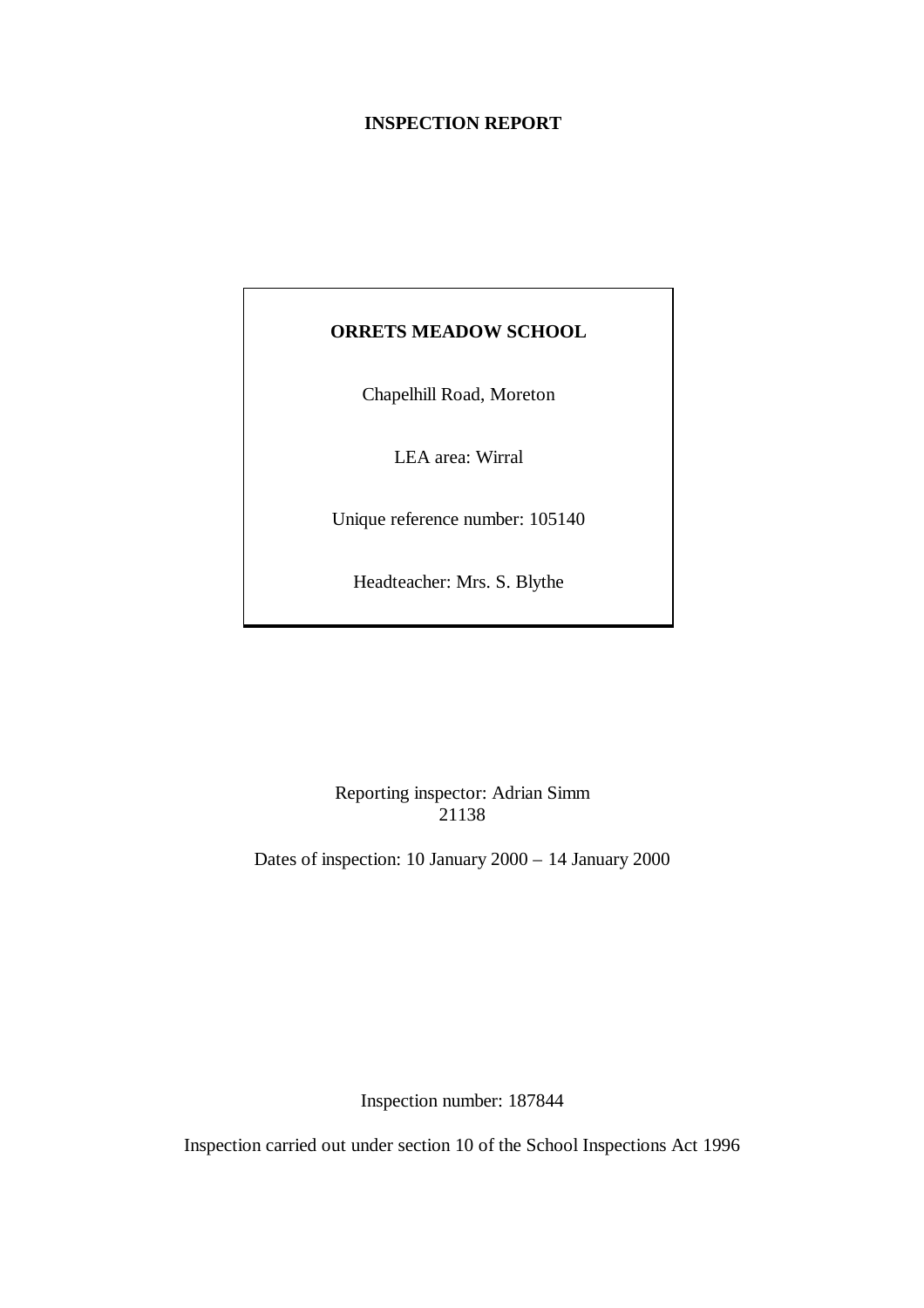© Crown copyright 2000

This report may be reproduced in whole or in part for non-commercial educational purposes, provided that all extracts quoted are reproduced verbatim without adaptation and on condition that the source and date thereof are stated.

Further copies of this report are obtainable from the school. Under the School Inspections Act 1996, the school must provide a copy of this report and/or its summary free of charge to certain categories of people. A charge not exceeding the full cost of reproduction may be made for any other copies supplied.

# **INFORMATION ABOUT THE SCHOOL**

Type of school: Special (SpLD) School category: Community Special Age range of pupils:  $7 - 11$  years Gender of pupils: Mixed School address: Chapelhill Road Moreton Wirral Postcode: CH46 9QQ Telephone number: 0151 678 8070 Fax number: 0151 677 4663 Appropriate authority: Governing Body Name of chair of governors: Mr Ian Lewis Date of previous inspection: 18<sup>th</sup> March 1996 - 22<sup>nd</sup> March 1996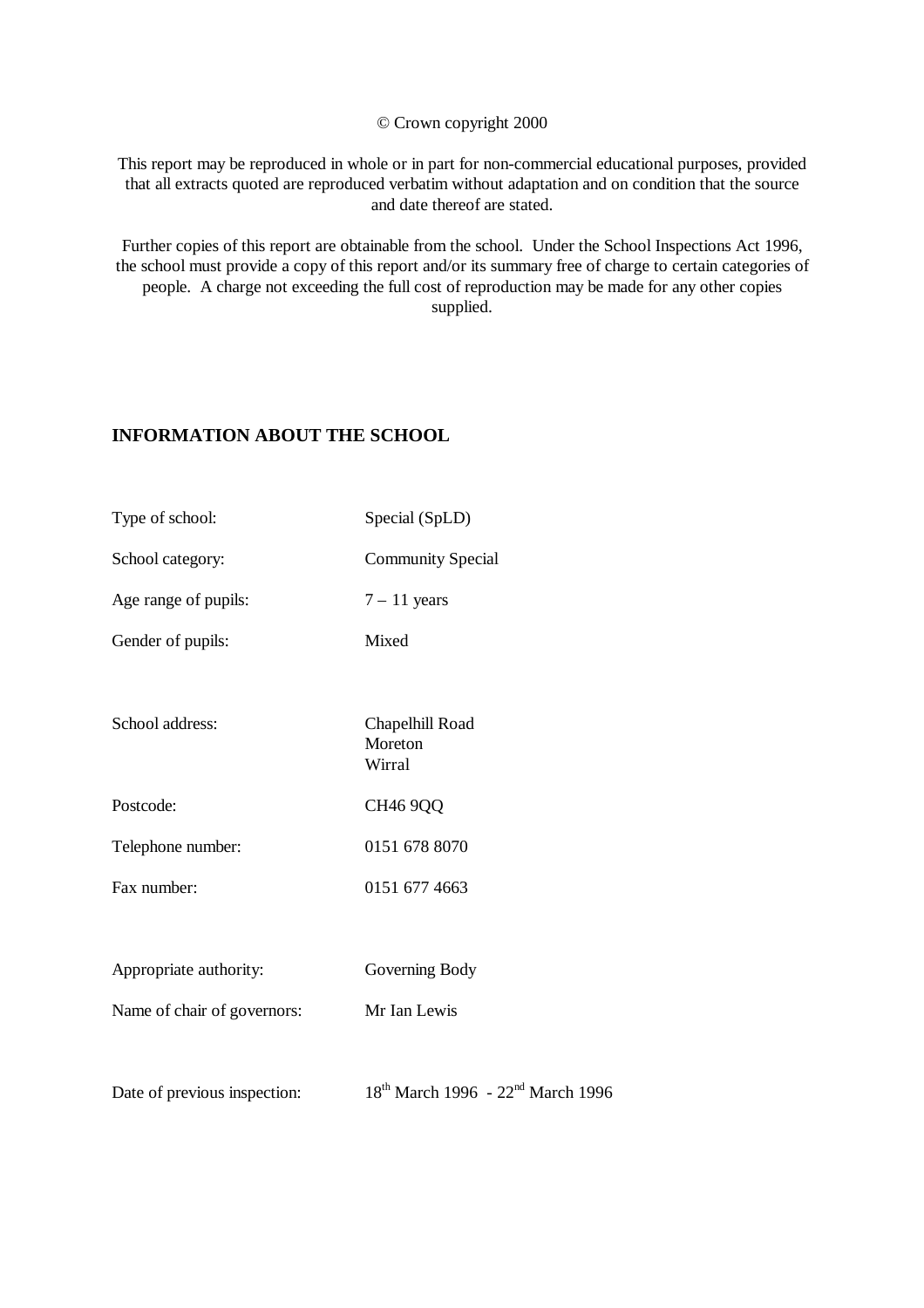| <b>Team members</b> |                      | <b>Subject responsibilities</b>                                                      | <b>Aspect responsibilities</b>                                                                                                  |
|---------------------|----------------------|--------------------------------------------------------------------------------------|---------------------------------------------------------------------------------------------------------------------------------|
| <b>Adrian Simm</b>  | Registered Inspector | Art<br>Geography<br>History                                                          | The school's results and<br>pupils' achievements<br>How well are pupils<br>taught?<br>Special educational<br><b>Needs</b>       |
| Sue Hunt            | Team Inspector       | English<br>Religious Education                                                       | How well does the<br>school care for its<br>pupils?                                                                             |
| Mary Le Mage        | Lay Inspector        |                                                                                      | Pupils' attitudes, values<br>and personal<br>development<br>How well does the<br>school work in<br>partnership with<br>parents? |
| Judith Jones        | Team inspector       | Mathematics<br>Information technology<br>Design and technology<br>Physical Education | How good are the<br>curricular and other<br>opportunities offered to<br>pupils?                                                 |
| Peter Thomas        | Team inspector       | Science<br>Music<br><b>Equal Opportunities</b>                                       | How well is the school<br>led and managed?<br>Integration                                                                       |

# **INFORMATION ABOUT THE INSPECTION TEAM**

The inspection contractor was:

Chase Russell Limited 85 Shores Green Drive Wincham Northwich Cheshire CW9 6EJ

Any concerns or complaints about the inspection or the report should be raised with the inspection contractor. Complaints that are not satisfactorily resolved by the contractor should be raised with OFSTED by writing to:

> The Registrar Inspection Quality Division The Office for Standards in Education Alexandra House 33 Kingsway London WC2B 6S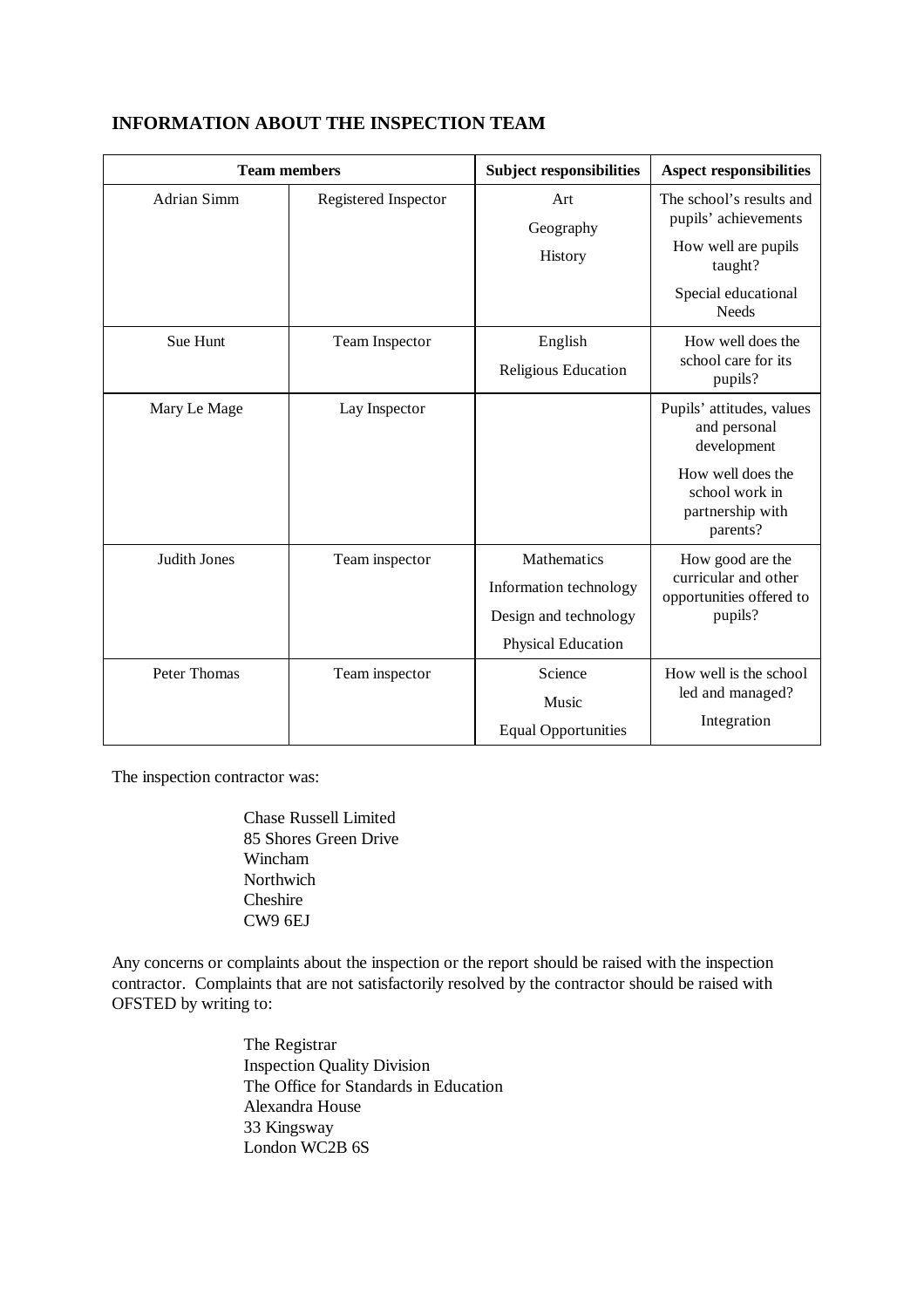# **REPORT CONTENTS**

|                                                       | Page |
|-------------------------------------------------------|------|
| <b>PART A: SUMMARY OF THE REPORT</b>                  | 5    |
| Information about the school                          |      |
| How good the school is                                |      |
| What the school does well                             |      |
| What could be improved                                |      |
| How the school has improved since its last inspection |      |
| <b>Standards</b><br>Pupils' attitudes and values      |      |
| Teaching and learning                                 |      |
| Other aspects of the school                           |      |
| How well the school is led and managed                |      |
| Parents' and carers' views of the school              |      |
|                                                       |      |
| <b>PART B: COMMENTARY</b>                             |      |
| <b>HOW HIGH ARE STANDARDS?</b>                        | 9    |
| The school's results and achievements                 |      |
| Pupils' attitudes, values and personal development    |      |
| <b>HOW WELL ARE PUPILS OR STUDENTS TAUGHT?</b>        | 13   |
| <b>HOW GOOD ARE THE CURRICULAR AND OTHER</b>          |      |
| <b>OPPORTUNITIES OFFERED TO PUPILS OR STUDENTS?</b>   | 15   |
| <b>HOW WELL DOES THE SCHOOL CARE FOR ITS PUPILS?</b>  | 18   |
| <b>HOW WELL DOES THE SCHOOL WORK IN</b>               |      |
| <b>PARTNERSHIP WITH PARENTS</b>                       | 19   |
| HOW WELL IS THE SCHOOL LED AND MANAGED?               | 20   |
| WHAT SHOULD THE SCHOOL DO TO IMPROVE FURTHER?         | 22   |
| <b>PART C: SCHOOL DATA AND INDICATORS</b>             | 23   |
| PART D: THE STANDARDS AND QUALITY OF TEACHING IN      |      |
| AREAS OF THE CURRICULUM, SUBJECTS AND COURSES         | 26   |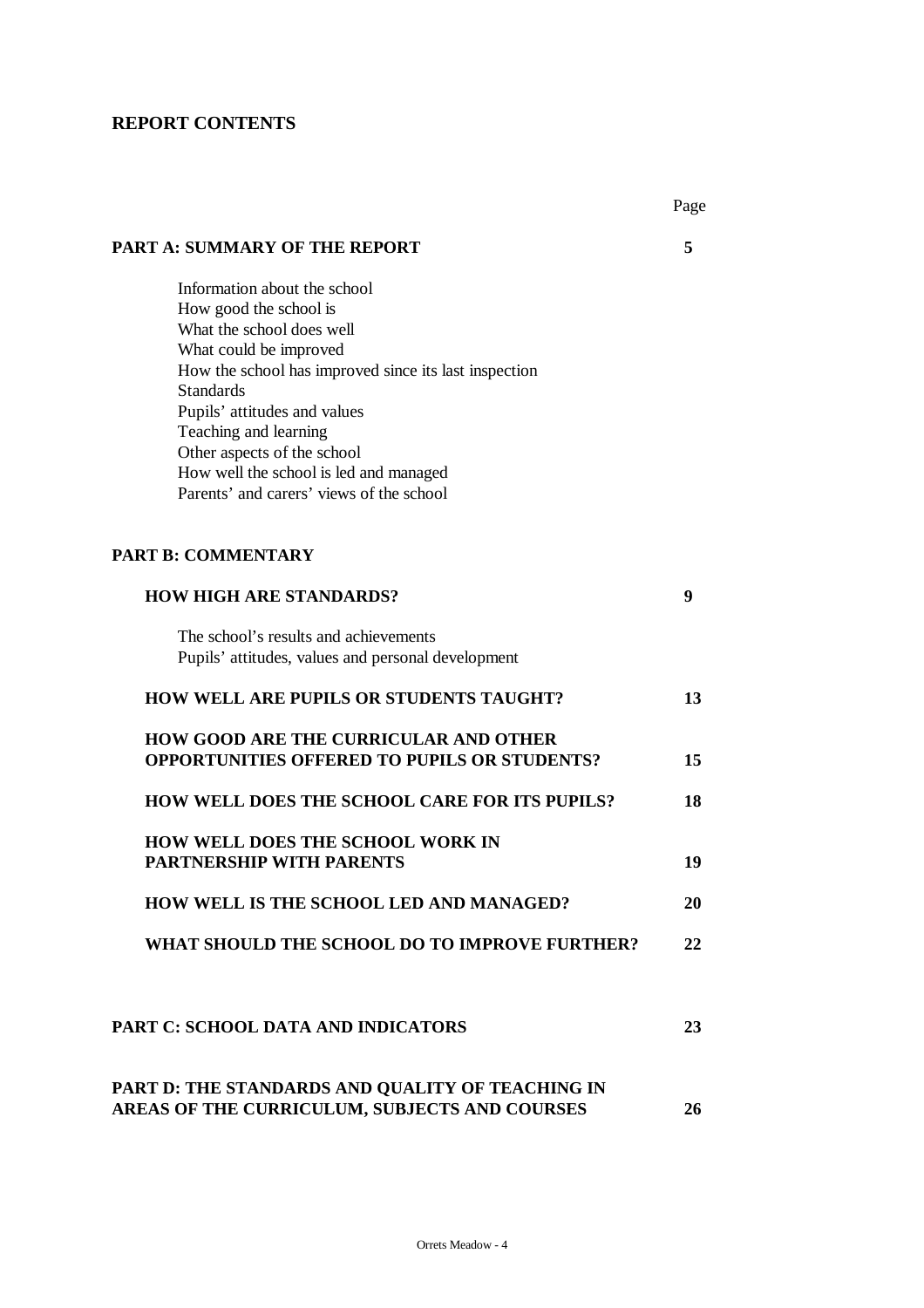# **PART A: SUMMARY OF THE REPORT INFORMATION ABOUT THE SCHOOL**

Orrets Meadow School is a maintained special school for pupils aged between 7 and 11 years who have specific learning difficulties(SpLD). The school is funded for 66 pupils, 54 boys and 12 girls, and is full. The Local Education Authority's criteria for admitting pupils to the school have varied in the last 4 years. At times, Year 6 pupils have been admitted full time with only two terms in school before taking their National Curriculum assessments. Some pupils have been admitted with additional and more complex difficulties. Currently, approximately 18 of these pupils are on roll. This includes 13 pupils with behavioural difficulties, some with attention deficit disorders. The attainment of pupils on entry to the school has fallen during the same period. The school has been affected recently by the longterm illness of a member of staff. Pupils attend the school from Wirral, which includes areas of considerable social deprivation. Thirty pupils are eligible for free school meals. This has risen since the last inspection and is high in comparison with most schools. No pupils are from minority ethnic backgrounds or have English as an additional language. All pupils have statements of special educational needs. The centre provides part-time places for 14 Year 6 pupils with SpLD who are on the roll of other schools. It also offers support to 38 pupils in mainstream primary schools who are at Stage 5 of the Special Educational Needs Code of Practice, and offering advice as requested with other stages. The school is funded additionally for this work which does not form part of the inspection.

## **HOW GOOD THE SCHOOL IS**

Orrets Meadow is an effective school with good provision to meet the needs of its pupils. By the time pupils leave, the majority return to mainstream schools. This reflects on the school's very good knowledge of all pupils' special educational needs, good teaching and a well-planned curriculum. The headteacher and the governing body are very committed to the development of the school and its outreach service. Due to changes in the admissions criteria over the last 4 years, the governing body has encountered some difficulties with strategic planning. However, taking into account the current effectiveness of the school and the low costs per pupil, the school provides good value for money.

**What the school does well**

- It achieves its aims very well. It promotes excellent attitudes towards school and learning. Pupils are extremely enthusiastic about their work and very self-confident.
- Provision for pupils' personal and social development is excellent. Relationships within the school between pupils, and between pupils and staff are very good. There are high standards of behaviour.
- The quality of teaching and learning is good and is well supported by learning support staff. The teaching of religious education is very good.
- Literacy and numeracy skills are promoted well.
- The headteacher leads the school well by example; she ensures a clear educational direction for the school and generally efficient day to day management.
- The school offers a good range and quality of learning opportunities.

### **What could be improved**

- The clarity of the admissions and exit criteria for the school;
- Greater rigour in monitoring the quality of teaching and the curriculum;
- Consistency of assessment and the collection and analysis of information to inform planning and to raise standards across the curriculum;
- Clearer identification of strategic targets for the school via the school development plan;
- More precise setting of pupils' targets in Individual Education Plans; and
- Reporting success of the school's strategies to parents.

*The areas for improvement will form the basis of the action plan prepared by the appropriate authority.*

## **`HOW THE SCHOOL HAS IMPROVED SINCE ITS LAST INSPECTION**

The school was last inspected in March 1996. The governing body is now much more involved in the management of the school. Teaching now ensures that pupils' are more independent in their learning. This has had a marked beneficial effect on pupils' research skills. This is particularly evident in English, mathematics, science, physical education and information technology. Recently, the school has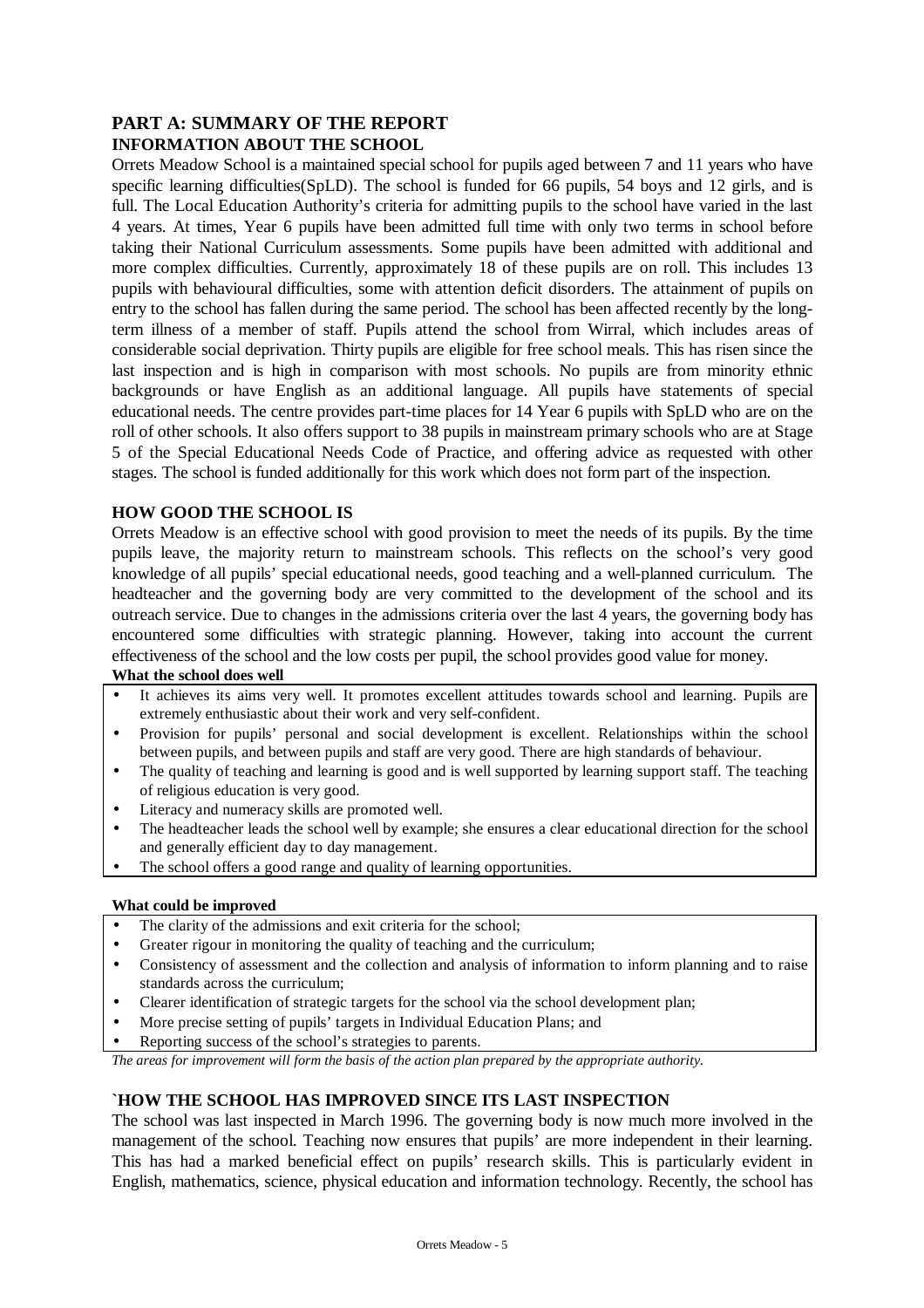focussed on teaching literacy and numeracy in line with the government's new strategies. As a result, strategic planning and monitoring in most other subjects has not been a high priority. Whilst procedures are now in place in all subjects for assessing pupils' attainment and progress, this information is not yet consistently recorded, or used to measure and analyse progress. The governing body has still to develop criteria for reporting the success of its Special Educational Needs policy to parents. Whilst the school development plan now covers planning for more than one year, it is not yet a strategic document as it does not fully prioritise or cost major areas for development. Staffing is still below the levels recommended in Circular 11/90, despite the admission to school of more pupils with more complex learning difficulties. Improvements have continued to be made to the accommodation and site. The school expects its playground to be re-surfaced shortly. Since the last inspection, part-time Year 6 pupils on the rolls of other schools, are taught in the mornings in what was the school library and in the art room which now houses the new library. This has reduced the flexibility of independent access for pupils to the library and has reduced the usable space for art lessons. The school has the capacity to continue improving and the commitment to do so.

## **STANDARDS**

The table summarises inspectors' judgements about how well pupils achieve in relation to their individual targets by the time they leave the school.

| Progress in:                                                | By age<br>11 | <b>Key</b>     |   |
|-------------------------------------------------------------|--------------|----------------|---|
| Speaking and listening                                      | A            | Very good      | A |
| Reading                                                     | B            | Good           | B |
| Writing                                                     | C            | Satisfactory   |   |
| <b>Mathematics</b>                                          | B            | Unsatisfactory | D |
| Personal, social and health<br>education                    | A            | Poor           | E |
| Other personal targets set at<br>annual reviews or in IEPs* | В            |                |   |

The school sets statutory targets in English and mathematics, and non-statutory targets in reading, spelling, writing, mathematics and science. However, the alterations in admissions criteria over the last few years have affected the effectiveness of this process. Overall, pupils' achievement is good in English, mathematics, science, information technology, music, physical education and religious education, and at least satisfactory in art and history. Insufficient evidence was available to make judgements in design and technology, and geography.

| <b>PUPILS' ATTITUDES AND VALUES</b> |
|-------------------------------------|
|-------------------------------------|

| Aspect                                    | <b>Comment</b>                                                                                                                                                                                                  |
|-------------------------------------------|-----------------------------------------------------------------------------------------------------------------------------------------------------------------------------------------------------------------|
| Attitudes to the school                   | Pupils are very positive about school. They are eager to succeed and are<br>actively involved in the learning process                                                                                           |
| Behaviour, in and out of<br>classrooms    | Behaviour is very good and pupils' self-control is generally good. No<br>instances of bullying or sexism were seen. Recorded instances of<br>misbehaviour are low and are dealt with promptly and appropriately |
| Personal development and<br>relationships | Pupils take responsibility for their own actions. They are generally supportive<br>and caring of each other. Their initiative, independence and confidence are<br>developing very well                          |
| Attendance                                | Good and above the national average for all special schools                                                                                                                                                     |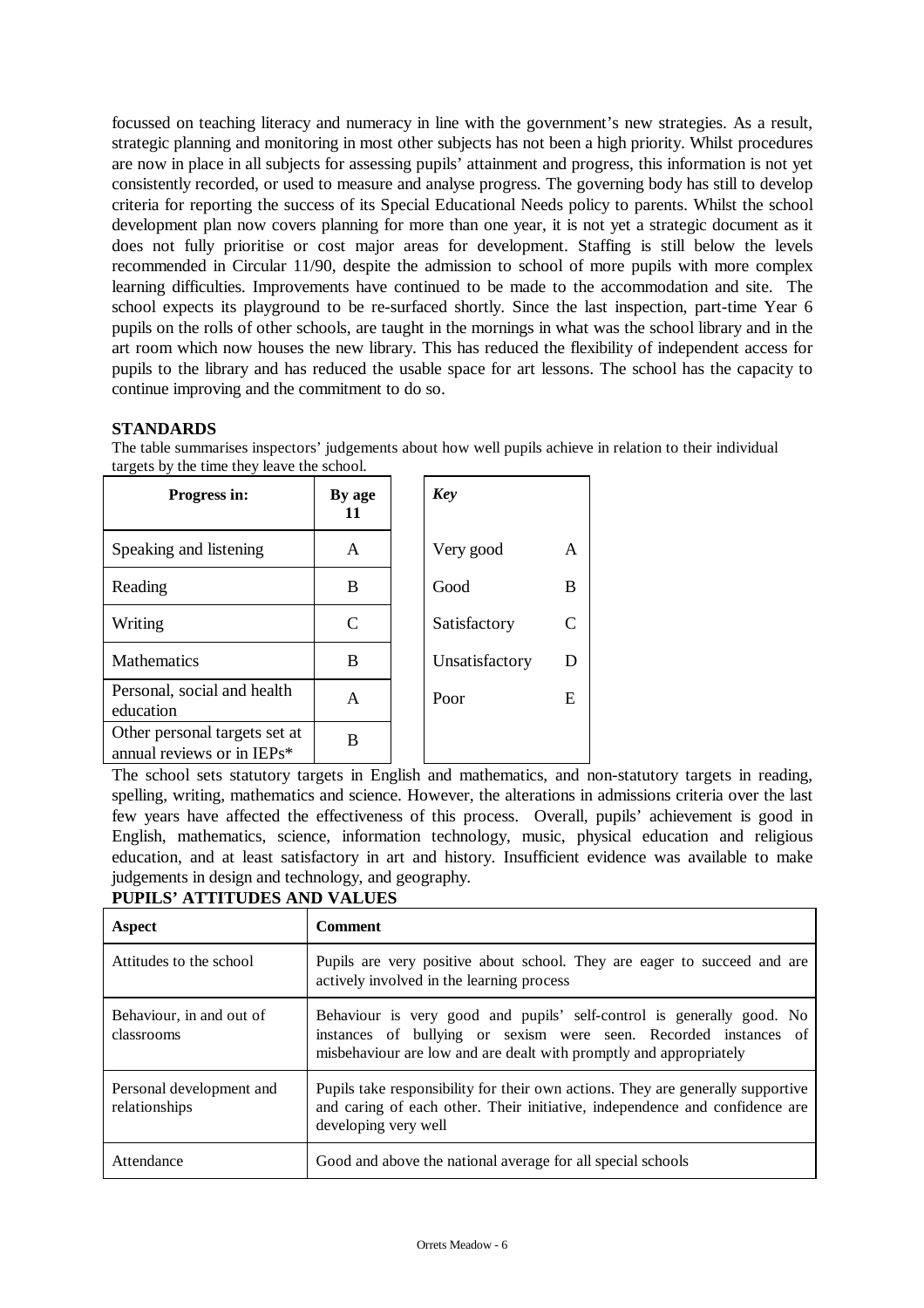Pupils concentrate, work independently and collaboratively and persevere until tasks are complete. The atmosphere in the classrooms is purposeful and contributes significantly to the pupils' achievement. Pupils relate well to one another and to adults and are friendly and helpful to visitors. The expectations listed in the behaviour policy are well known and clearly understood by pupils who accept responsibility for their own behaviour. There are excellent relationships between adults, including nonteaching staff, and pupils and very good relationships between the pupils. This has a beneficial effect on all pupils allowing adults to concentrate on teaching and pupils to concentrate on learning. The recently formed school council gives all pupils the opportunity to contribute to the running of their school and to date they are handling this responsibility with maturity.

# **TEACHING AND LEARNING**

| <b>Teaching of pupils:</b> | <b>Aged 7-11</b> |  |
|----------------------------|------------------|--|
| Lessons seen overall       | Good             |  |

*(Inspectors make judgements about teaching in the range: excellent; very good; good; satisfactory; unsatisfactory; poor; very poor. 'Satisfactory' means that the teaching is adequate and strengths outweigh weaknesses.)*

Overall the quality of teaching is good for all pupils and is a strength of the school. Teaching is good or better in 72 per cent of lessons, and very good or better in 41 per cent of lessons. At Year 6 in literacy and numeracy, and at Year 5 in literacy, teaching is very good in approximately 74 per cent of lessons and is rarely less than good. On occasions in numeracy at Year 5, there is excellent teaching and also unsatisfactory teaching in 2 per cent of lessons. Where it is unsatisfactory, some pupils who are encouraged to self-check their work before moving on, on occasions sit unoccupied for some time. Due to staffing commitments at break-times, lessons can also remain unfinished. Unsatisfactory teaching in 4 per cent of lessons is also evident in literacy at Year 4. Due to staff illness, classes are combined in the afternoons, without additional teaching staff support. On occasions, the planning and organisation of this larger group leaves pupils unoccupied or distracted. This can also happen at other times. Overall, teaching is very good in religious education, and good in science and all other subjects timetabled during the inspection. Communication skills, and personal, social and health education (PSHE), are taught cross-curricular, and are very good throughout the school. The effort that pupils put into their learning, and their interest in their work is very evident.

| Aspect                                                                                               | <b>Comment</b>                                                                                                                                                                                                                                                                                                                                                                                                                                                                                                              |
|------------------------------------------------------------------------------------------------------|-----------------------------------------------------------------------------------------------------------------------------------------------------------------------------------------------------------------------------------------------------------------------------------------------------------------------------------------------------------------------------------------------------------------------------------------------------------------------------------------------------------------------------|
| The quality and range of the<br>curriculum                                                           | The curriculum meets statutory requirements and gives pupils a broad<br>experience of all the subjects. Pupils are provided with a good range of quality<br>learning opportunities, reflecting the school's aims and the curricular<br>provision set out in Statements of Special Educational Needs.                                                                                                                                                                                                                        |
| Provision for pupils'<br>personal, including spiritual,<br>moral, social and cultural<br>development | Provision for pupils' personal and social development is excellent.<br>Relationships within the school between pupils, and between pupils and staff<br>are very good. Provision for pupils' spiritual and cultural development is<br>good, moral development is very good and social development is outstanding                                                                                                                                                                                                             |
| How well the school cares for<br>its pupils                                                          | High priority is placed on the welfare of the pupils and pupils feel safe, secure<br>and valued. Staff know the pupils well and are responsive to their needs.<br>Procedures are in place for assessing pupils' academic performance, but these<br>are not used consistently across all subjects to inform planning and raise<br>standards. The targets in individual education plans (IEPs) are often not<br>sufficiently specific against which to measure progress nor do they set<br>realistically challenging targets. |

# **OTHER ASPECTS OF THE SCHOOL**

The National Literacy and National Numeracy strategies are being fully and effectively implemented. Evaluation of the literacy strategy is well established, but similar measures for the numeracy strategy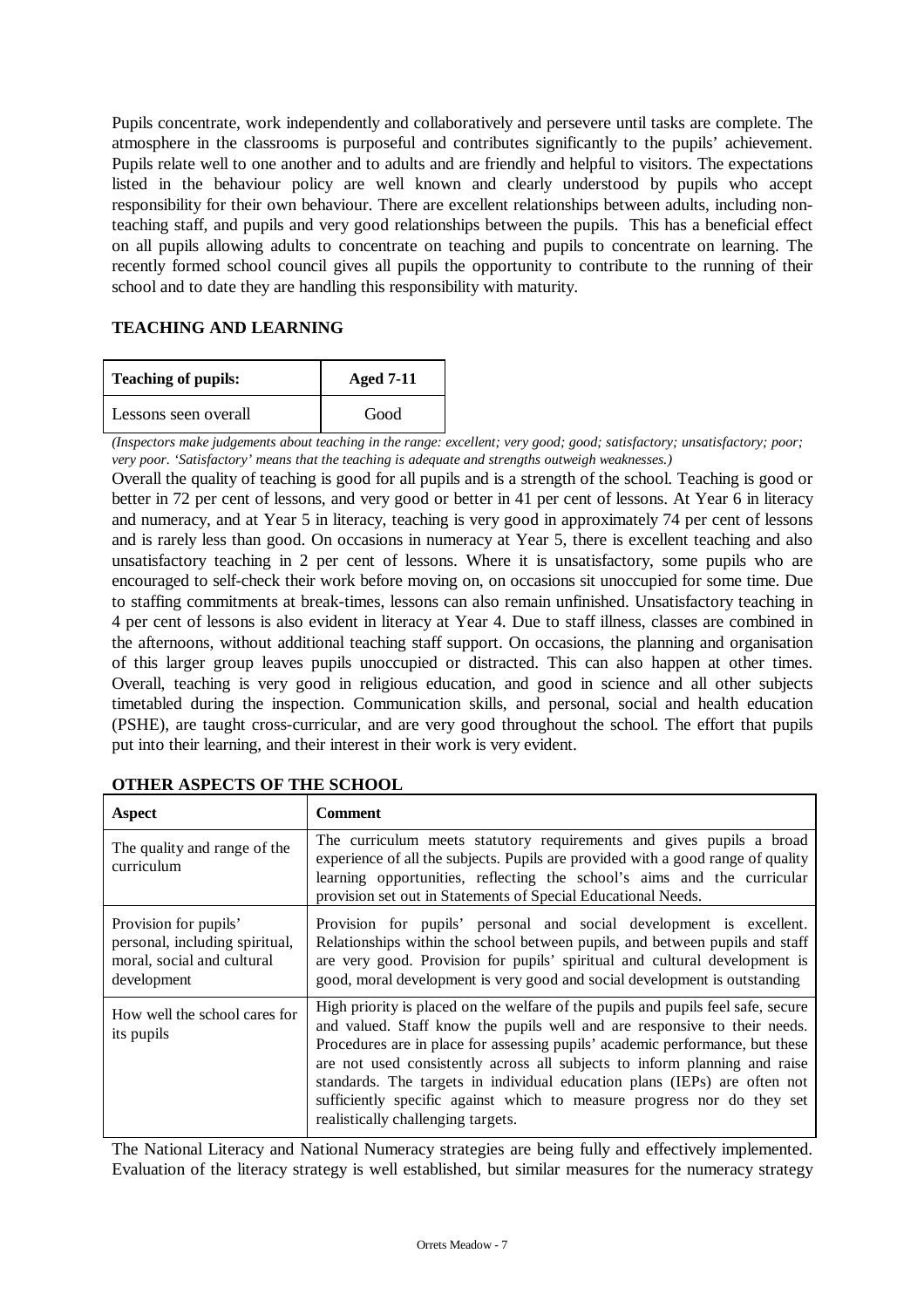are not yet in place. Provision for pupils with additional special educational needs is appropriate. There is good diagnosis of pupils' additional difficulties and subsequent support for speech and language, and medical needs. Pupils' statemented needs for occupational therapy are not currently being met due to illness and staffing difficulties within the local Health Trust. The school has been very active in response to this, and implemented its own additional lunchtime support to reduce the effect of the lack of therapy. The school provides many opportunities to enrich the curriculum through visits to places of interest, inter-school sporting activities, visitors to school and lunch time clubs. The partnership between the school and parents is good and parents are very satisfied. Parents feel that the school is very responsive to their suggestions.

| <b>Aspect</b>                                                          | <b>Comment</b>                                                                                                                                                                                                                                                                                                                                                                                                                               |
|------------------------------------------------------------------------|----------------------------------------------------------------------------------------------------------------------------------------------------------------------------------------------------------------------------------------------------------------------------------------------------------------------------------------------------------------------------------------------------------------------------------------------|
| Leadership and management<br>by the headteacher and other<br>key staff | The headteacher leads the school well by example; she ensures a clear<br>educational direction and generally efficient day to day management. The<br>headteacher and senior staff have created an atmosphere extremely conducive<br>to learning. However, the monitoring of teaching and the curriculum is still at<br>an early stage and does not yet fully inform longer term planning.                                                    |
| How well the appropriate<br>authority fulfils its<br>responsibilities  | The governing body is effective in meeting its statutory responsibilities in all<br>respects except for reporting to parents on the success of the special<br>educational needs policy of the school. Overall, strategies for reporting<br>pupils' progress to parents are satisfactory although not yet fully developed in<br>foundation subjects.                                                                                          |
| The school's evaluation of its<br>performance                          | The school evaluates pupils' national assessment results in core subjects and<br>other aspects of work such as the school development plan. However, targets<br>and success criteria are often insufficiently precise against which to measure<br>progress or against which to decide how greater progress could be made. The<br>process has not yet been fully extended to foundation subjects in order to raise<br>standards even further. |
| The strategic use of<br>resources                                      | The school development plan is very detailed but does not yet identify clearly<br>defined and costed priorities. Specific income from grants is effectively spent<br>and monitored appropriately. Recent additional funding has contributed to the<br>installation of new information communication technology facilities.                                                                                                                   |

**HOW WELL THE SCHOOL IS LED AND MANAGED**

The school accommodation meets pupils' needs appropriately and learning resources are good. Whilst all staff are well qualified and experienced, and the arrangements for further professional development are good, the number of staff is below the recommendations of Circular 11/90. Teaching staff currently have a full teaching commitment and insufficient time to monitor fully the development of their subjects across the school. The school demonstrates rigour in its application of best value principles. Quotations for work are correctly sought where appropriate. However, the school has not benefited from a thorough audit of its financial approaches by the Local Education Authority in the last five years.

# **PARENTS' AND CARERS' VIEWS OF THE SCHOOL**

| What pleases parents most                               | What parents would like to see improved         |
|---------------------------------------------------------|-------------------------------------------------|
| The good progress that children make in school          | Some parents would like to see more extra-<br>٠ |
| The school's high expectations of children<br>$\bullet$ | curricular activities                           |
| The good quality teaching                               |                                                 |
| The school helps children to become mature and          |                                                 |
| responsible                                             |                                                 |

The inspectors' judgements support parents' very positive and perceptive views about what pleases them most. The school carries out a broad range of extra-curricular activities that are judged to be satisfactory for this type of school.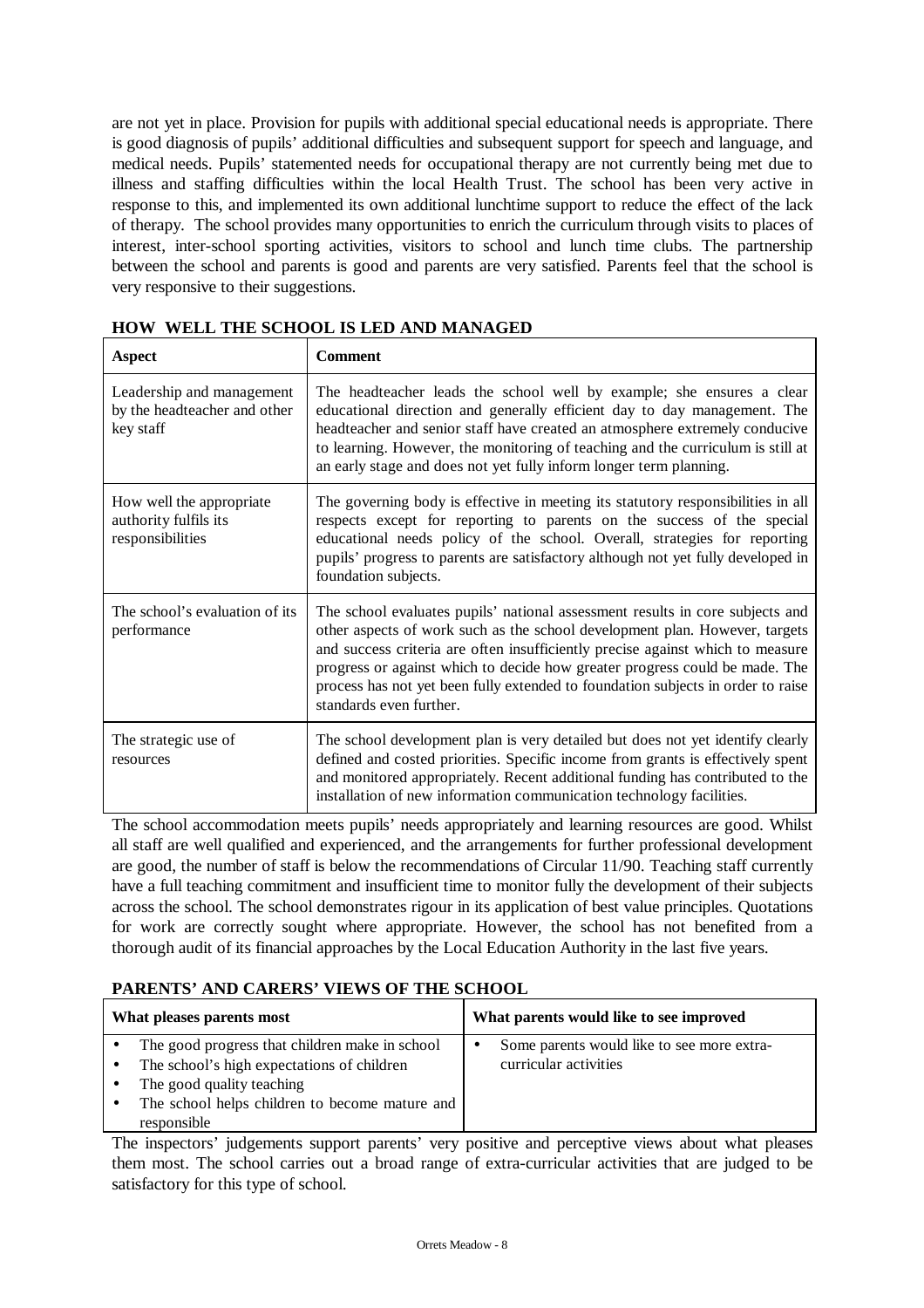# **PART B: COMMENTARY**

## **HOW HIGH ARE STANDARDS?**

## **The school's results and achievements**

- 1. Pupils' achievement is better than it was at the time of the last inspection, particularly in speaking and listening, reading and writing, and in mathematics, science, information technology, music and physical education. This is as a result of improvements in all areas of provision, in particular, teaching, and the curriculum in core subjects, which are a very high percentage of the timetable.
- 2. The last inspection of the school was in March 1996. At that time, the number of pupils gaining level 4 or above in their National Curriculum assessments at the end of Key Stage 2 were reported as comparable to national expectations in English and science, and only 11 per cent lower in mathematics. The school's information of trends over time shows 1995 to be a unique year for the high ability of Year 6 pupils. Both before 1995 and subsequently, the school's national assessment results have fluctuated from year to year but at a level considerably lower than national expectations. Throughout this period, the number of pupils who gained level 4 or above in science has remained higher than in English and mathematics, but this is the national trend. Over this period the number of pupils known to be eligible for free school meals has increased by 50 per cent, and between 1996 and 1998, Year 6 pupils were admitted to the school only two terms before sitting their national assessments. During the same period, the attainment of some pupils on entry to the school was lower than had previously been the case. This has made the setting of realistic statutory targets for the school, and the monitoring of progress towards those targets, very difficult to achieve.
- 3. All of this now makes it inappropriate to judge achievement of pupils for whom the school caters against national expectations or averages. The report does, however, give examples of what pupils know, understand and do. Judgements about achievement and references to attainment and progress, take account of information contained in the pupils' statements, annual reviews and individual education plans. In this report, achievement is reported during or at the end of Key Stage 2.
- 4. Overall, achievement in English is good. Standards in speaking and listening are very good. Pupils coming into the school often lack confidence in expressing themselves but after a short period, they are able to debate and express their views clearly regardless of the subject. In mathematics at Year 4, pupils describe shapes and their properties and in information technology, they express their views about their keyboard skills. Year 6 pupils discuss paintings very well using poetic descriptors. Achievement in reading is good. The Literacy Strategy has helped enrich the curriculum and develop standards in reading. All pupils show a developing awareness of phonics and are confident in attempting unknown words. Achievement in writing is satisfactory. The majority of pupils write in cursive style within a short time after entering the school. Information technology is used frequently to produce re-drafted and attractive pieces of work. The satisfactory quality of independent written work in literacy is not yet applied across some other subjects such as history and geography, where often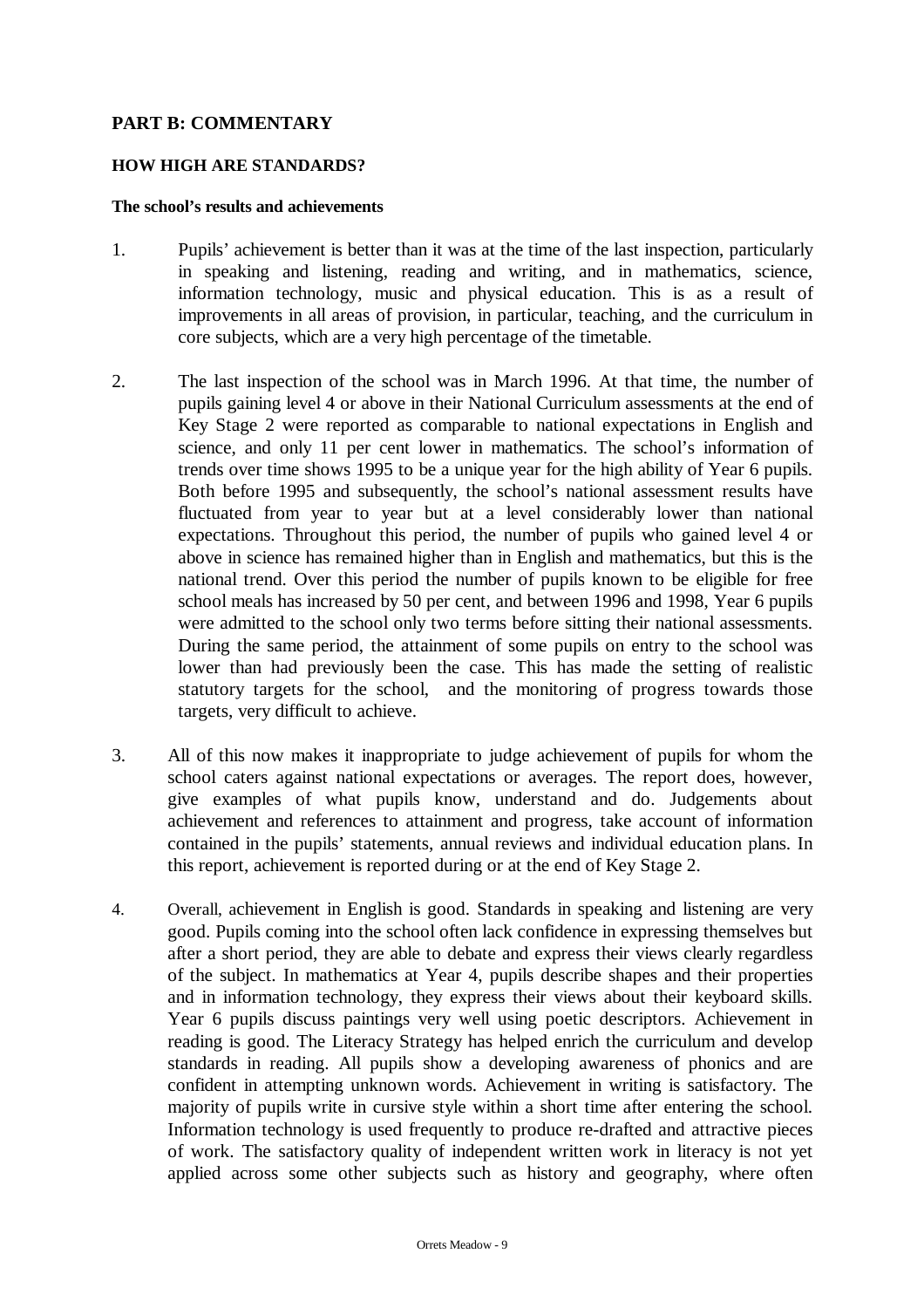worksheets predominate. Pupils learn very well. The majority are enthusiastic, interested and very co-operative. They often work independently in all year groups and are supportive of their peers. This allows the teachers to concentrate on the pupils' academic development without distractions. Literacy has been developed across the curriculum very well.

- 5 Pupils' achievement in mathematics is good throughout the school. The majority of pupils enter the school with very limited mathematical skills, lacking confidence, and with gaps in their mathematical language. Pupils become progressively more confident with number work and in their use of mathematical language. Pupils in Year 4 count in 2s, 3s, 5s and 10s and give alternative ways of recording number stories. Less able pupils name basic shapes and their properties, whilst more able pupils name more complex shapes such as octagon and rhombus, classifying them by their properties onto a Venn diagram. Pupils at Year 5 use a ready-reckoner for the first time and explain different ways they can add and subtract 9 and 11. By the end of Key Stage 2, the more able pupils add and subtract 3 digit numbers without a calculator; they read, write and order numbers to one million and understand place value. They are confident in undertaking increasingly more difficult tasks such as doubling numbers crossing the 10, 100 and finally the 1,000 boundary for the first time. Pupils of lower ability in Year 6 order numbers to 1,000, understand hundreds, tens and units, place value, and distinguish between odd and even numbers. In a lesson about temperature, pupils demonstrated an understanding of negative and positive degrees and measured temperature accurately using a thermometer. Activities are provided which require pupils to use mathematics across the whole curriculum. Mathematical concepts and language are well reinforced in other lessons, particularly in physical education, science, English, design technology and information technology. When designing and making a Christmas Cracker pupils had to measure and cut paper and cards for the cracker and for the box they were to be stored in. In physical education pupils are encouraged to estimate time and distance.
- 6. The standards achieved by pupils in science are good. When pupils enter the school, their scientific concepts are often at an early stage. However, they display imagination in the way they tackle simple experiments of movement although their ability to discuss results is hampered at times by inadequate subject vocabulary. At Year 5, some pupils demonstrate a good concept of the way forces act and some are aware of ways of measuring this. By Year 6, the majority of pupils have a sound concept of the principles of fair testing and carry out experiments safely and independently. They record their results adequately but are given too few opportunities to use varied forms of written presentation such as graphs, bar charts or in using information communications technology. Most Year 6 pupils give clear reasons for their answers and retain knowledge. Pupils of all abilities talk clearly, informatively and accurately such as when discussing the 'workings' of the solar system.
- 7. Pupils' achievements in information technology are good. Pupils enter the school with varying levels of achievements and experience. Through a well-constructed scheme of work, pupils make good progress through planned accreditation units. This begins with a keyboard skills and competencies programme. Pupils 'log on', select the programme and begin skills-practice. They become increasingly competent in letter and line spacing, and at the same time, increase their hand – eye co-ordination and fine motor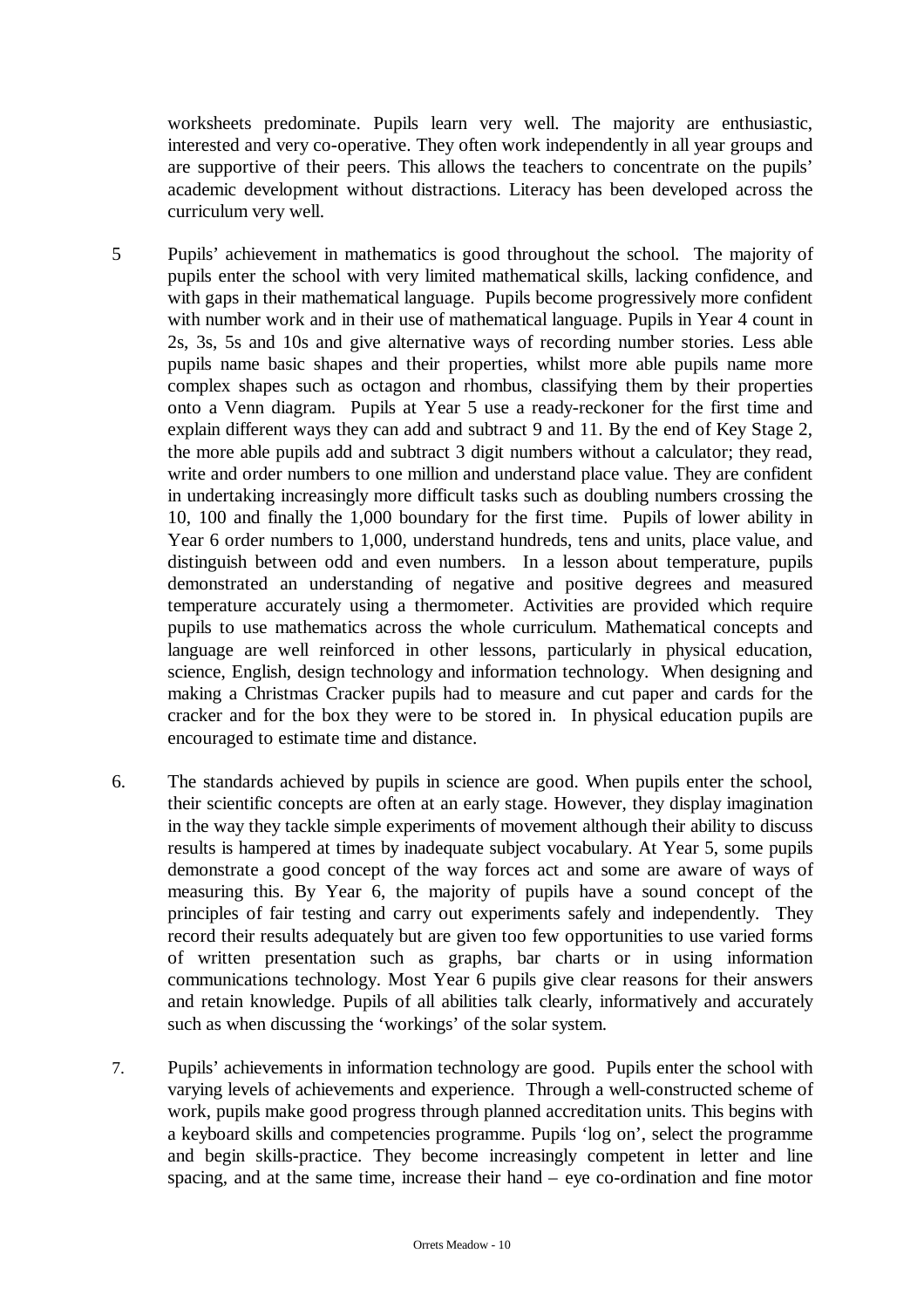skills. They learn about the parts of the computer. By the end of Key Stage 2, more able pupils are confident in using a word processor to enter and edit text. With minimal adult support, they set up frames and drop and import text and 'Clip Art' photographs. A display of work of Year 6 pupils completed last December is of high quality, elements of which are at an age appropriate attainment level. Pupils use their skills very well in other subjects such as integrating a photograph from the digital camera and searching programmes to illustrate their work in science. Year 6 pupils of lower ability search CD ROMs for information in a range of subjects. With prompting, they load a disc and save work confidently.

- 8. Pupils' achievement in religious education is good. Many pupils demonstrate very good recall of factual information and are able to apply this knowledge appropriately to a broad range of concepts. Year 4 pupils discuss Holy Communion being the 'Body and Blood of Christ', and describe Jesus as the 'Light of the World.' Year 5 pupils have views and express them clearly in relating parables to the current times. More able pupils relate very well the names of organisations such as Oxfam, Age Concern and The Samaritans to the good work they carry out, whilst less able pupils understand the word 'neighbour' in its broadest meaning. By Year 6, pupils have a developing understanding of diverse religious traditions such as in discussing Judaism, and handling religious artefacts and recording their findings. Pupils are interested in the subject and respond very positively in their lessons. They write productively on their own or with others in a group.
- 9. Achievement is also good in music and in physical education. In music, all pupils demonstrate an understanding of pitch and rhythm, and of the links between music and other aspects of creative activity such as language or art. Whilst at Year 4, some pupils still have difficulty in replicating a clapped sequence, Year 5 pupils recognise musical symbols and read simple notation and by Year 6 pupils compose simple pieces to reflect atmosphere. Pupils are fully involved and at ease in discussing their thoughts with staff. In physical education, many pupils start school experiencing difficulties in fine and gross motor skills, memory and spatial/body awareness. By the end of Key Stage 2, less able pupils plan a simple response well to a task set by the teacher and follow instructions recognising the need for safety procedures whilst more able pupils plan, perform and evaluate their activities as individuals and in a range of groupings.
- 10. Achievement is at least satisfactory in art and in history. In art, owing to timetabling and the length of the inspection, no art lessons were observed. However, by the time pupils reach Year 6, from the minimal evidence available in their sketchbooks and in portfolios of work, they have undertaken a broad range of work. This includes portrait drawing and painting, at times in the style of a famous artist such as Picasso; selfportraits subsequently refined and re-worked in historical style and linked well with the history topic on Tudors; object drawing with 'shadow', developing from cuboids to spheres; and anatomical drawings of their own hands. There is evidence of some good achievement by individual pupils. History was the focus of the humanities topic only in Year 4 and Year 5 during the week of the inspection, and two lessons were timetabled. However, from this limited evidence, since the start of the topic at Year 4, pupils now locate Egypt on a map of the African continent without much adult support before watching enthralled, a video about modern and ancient Egypt. At Year 5, pupils who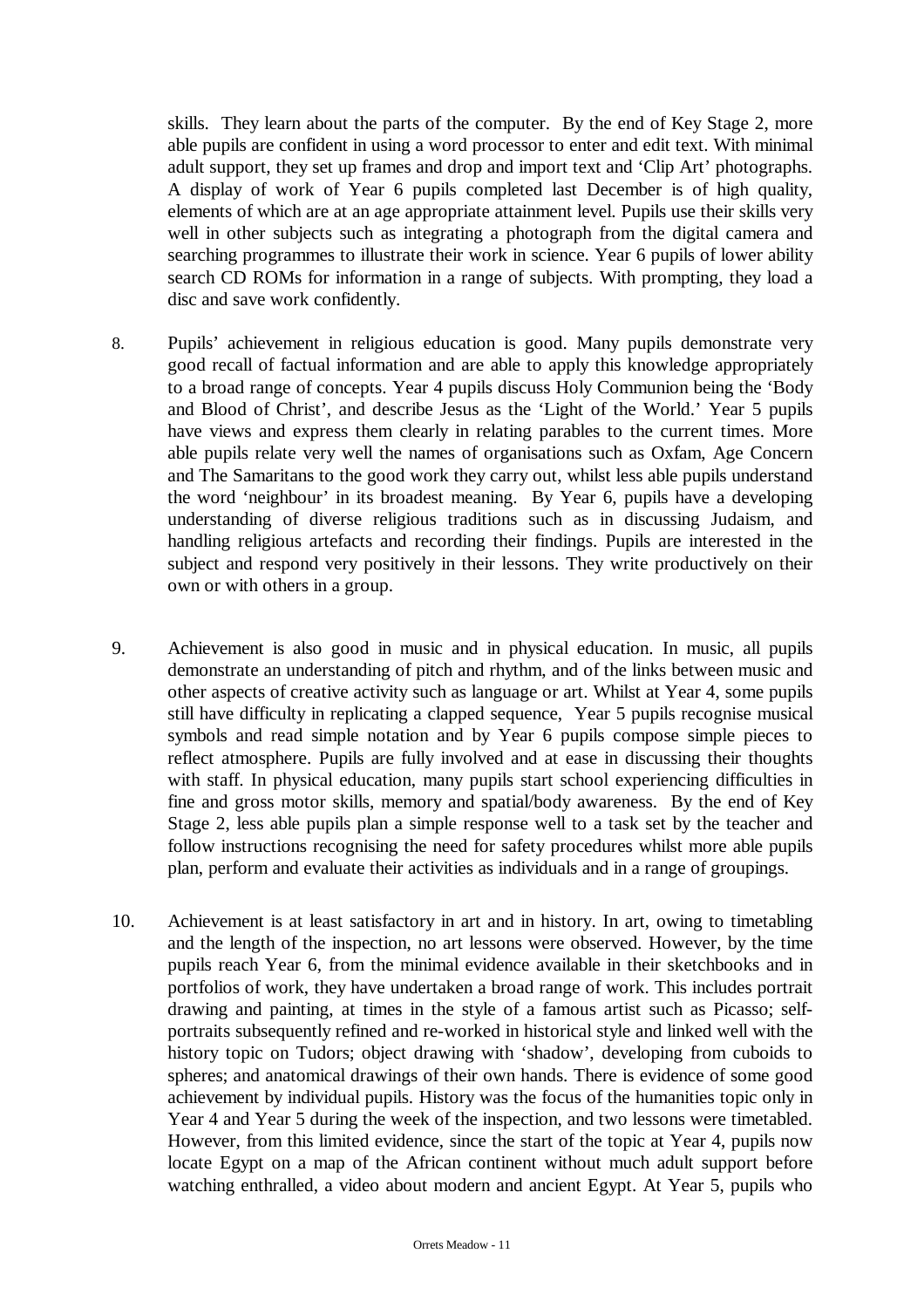originally had little knowledge of the facts surrounding Tudor Royalty now name the first Tudor king and discuss a range of interesting facts about the Battle of Bosworth, the 'houses' of Lancaster and York, and their emblems. Pupils develop their research skills to good effect. They are very keen to use their 'Key Questions for Artefacts' information sheet. This helps them compare several objects, make judgements such as to their age and usage and record their ideas and decisions. Those pupils who require significantly more adult support with their work also achieve well. However, in all year groups, worksheets predominate with little evidence of extended writing other than in cross-curricular work in literacy such as 'the evacuees writing home'.

- 11. Design and technology, and geography were not timetabled during the inspection and insufficient evidence was available to make a judgement on achievement in these subjects.
- 12. Achievement in pupils' personal, social and health education (PSHE) is very good. Pupils work well in groups and as a class. As they become older, they are more confident in undertaking self-supporting independent work. Pupils integrate and support each other very well such as in the inter-class group work in science, history and religious education. Pupils deal with these arrangements with great maturity and work well together regardless of his or her gender or learning difficulty.

## **Pupils' attitudes, values and personal development**

- 13. The attitudes, values and personal development of pupils are very good. Throughout the school, pupils have excellent attitudes to their learning. They listen attentively, respond quickly and sensibly to questioning and are eager to contribute. They concentrate well, work independently and collaboratively and persevere until tasks are complete. Pupils settle to work quickly and quietly, thus maximising teaching time. The atmosphere in the classrooms is purposeful and contributes significantly to the pupils' achievement. Across all areas of the curriculum pupils with expertise, help and support others. Pupils are happy in school and enjoy their work. The pride they take in their work is fostered by the very good displays throughout the school. Pupils engage in a range of extra-curricular activities including various sports, art and gardening, the latter two enabling pupils to contribute directly to the quality of their school environment.
- 14. Behaviour throughout the school is very good. Pupils relate well to one another and to adults and are friendly and helpful to visitors. They respect the school building and external environment, which are free of litter and graffiti, and they take care of the resources available to them. The expectations listed in the behaviour policy are well known and clearly understood by pupils who accept responsibility for their own behaviour.
- 15. The pupils show respect for others' feelings and beliefs and they are able to take turns and share equipment well. There are excellent relationships between adults, including ancillary staff, and pupils and very good relationships between the pupils. This contributes to the positive and supportive ethos within the school and the purposeful atmosphere in the classrooms. This has a beneficial effect on all pupils allowing adults to concentrate on teaching and pupils to concentrate on learning.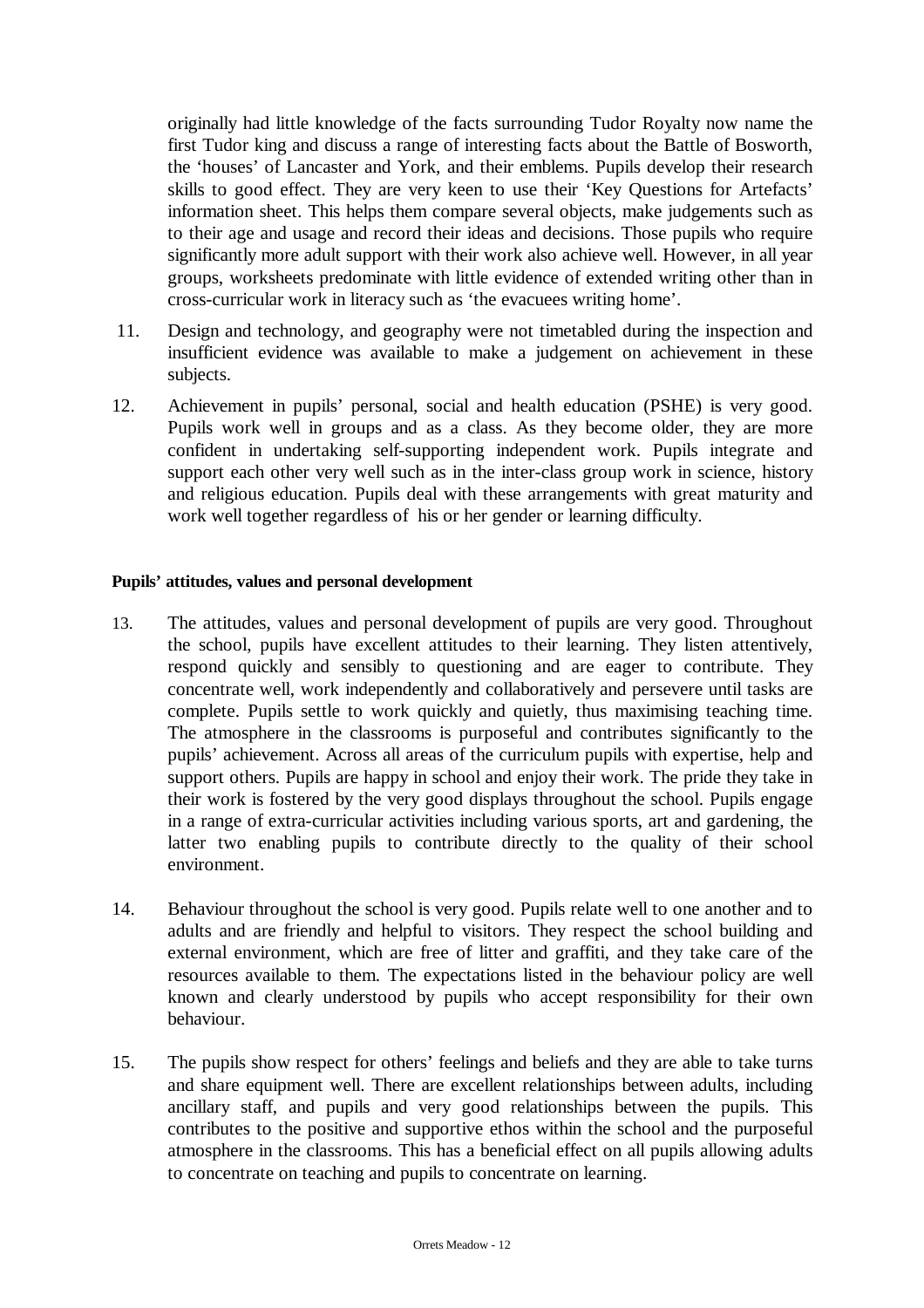- 16. As pupils progress through the school, they develop their ability to work independently. For example, they plan their own investigations in science and set their own questions in mathematics. The recently formed school council gives all pupils the opportunity to contribute to the running of their school and to date they are handling this responsibility with maturity. They have requested recently a computer club and board games for indoor play. They also intend to conduct a school meal survey in response to a number of requests from pupils for more, or different, food to be available. Pupils are also involved in deciding who will be the recipient of their weekly class merit award, which is presented at the weekly merit assembly attended by parents. The personal development of pupils is very good and is a strength of the school.
- 17. Attendance at the school is good although it is just in line with national targets. Long periods of genuine illness from a very small number of pupils have had a significant effect on the attendance level. Parents report their children to be enthusiastic to attend school and this is evident in the pupils' attitudes in school. Punctuality at the beginning of sessions is good and the pupils come to lessons promptly after break-time. Good levels of attendance and punctuality contribute positively to the standards attained. The high standards of pupils' attitudes, values and school attendance have been maintained since the time of the previous inspection. Pupils' personal development has improved considerably. Pupils are now more confident in undertaking self-supporting independent work.

# **HOW WELL ARE PUPILS OR STUDENTS TAUGHT?**

- 18. Overall the quality of teaching is good and is a strength of the school. Teaching is satisfactory or better in 94 per cent of lessons seen. It is good or better in 72 per cent of lessons, and very good or better in 41 per cent. At Year 6 in English and mathematics, and at Year 5 in English, teaching is very good in approximately 74 per cent of lessons and is rarely less than good. On occasions in numeracy at Year 5, there is excellent teaching and also unsatisfactory teaching in 2 per cent of lessons. Whilst some pupils are encouraged to self-check their work before moving on, on occasions they sit unoccupied for some time. Due to staffing commitments at break-times, lessons can also remain unfinished. Unsatisfactory teaching in 4 per cent of lessons is also evident in literacy at Year 4. Due to staff illness, classes are combined in the afternoons without additional teaching staff support. On occasions, the planning and organisation of this larger group leaves pupils unoccupied or distracted. However, this can also happen at other times when the classes are separate. Overall, teaching is very good in religious education and good in all other subjects timetabled during the inspection. Personal, social and health education (PSHE) is taught cross-curricular, and is very good throughout the school. Pupils are given every opportunity to learn independently.
- 19. Strengths in teaching are teachers' subject knowledge, knowledge of the pupil's individual needs, and the relationships built up with pupils. Lessons are mostly planned accordingly, enabling all pupils to make progress and become more confident. In those lessons that are good or better, all pupils are consistently encouraged to take a full and active part in their learning. Teachers expect this of the pupils. The very best lessons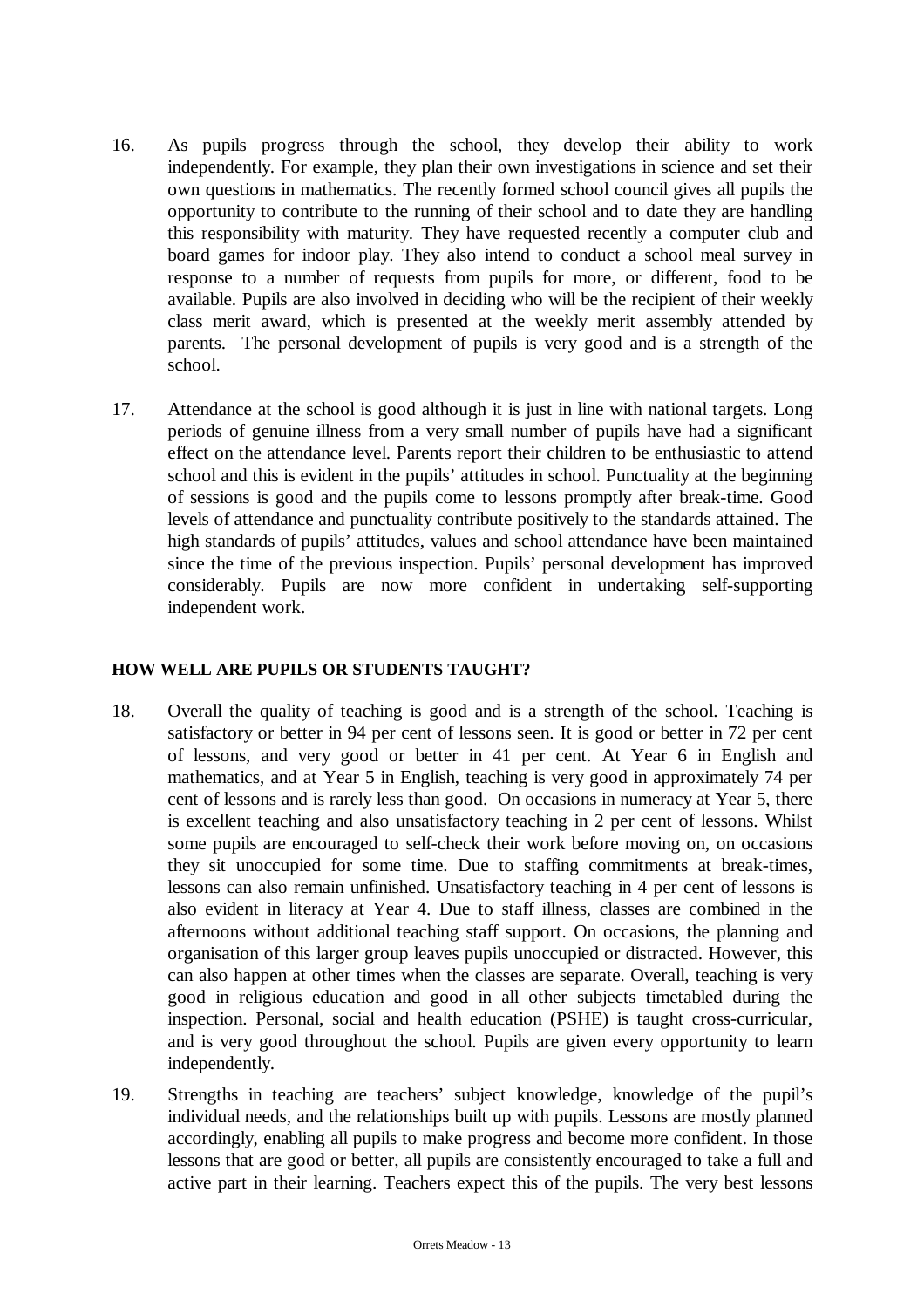are characterised by teachers clearly explaining the learning objectives at the beginning of the lesson, making learning exciting and fun, and maintaining a brisk pace throughout the lesson. This was very evident in a Year 5 religious education lesson about parables. The teacher's tone of voice and non-verbal cues quickly built up an atmosphere in the introductory story in which pupils participated willingly in role-play. They responded with enthusiasm and were eager to answer questions about responsibility and 'who is really my neighbour'. Questions were individually directed at pupils to maintain their active participation in the lesson and were used well to develop thinking and improve understanding regardless of each pupil's ability. In mathematics, frequent opportunities are provided for pupils to talk in order clarify their thinking. This also gives teachers opportunities to assess pupils' learning and understanding. Praise and feedback is used well throughout the school, successfully motivating pupils and helping to keep them on task.

- 20. In the only unsatisfactory lesson observed in mathematics, whilst some pupils are encouraged to self-check their work before moving on, on occasions they sit unoccupied for some time. Due to the teachers' commitment to supervise the school break-time, the lesson also remained unfinished. Unsatisfactory teaching is also evident in literacy at Year 4. Due to staff illness, classes are combined in the afternoons, without additional teaching staff support. On occasions, the planning and organisation of this larger group leaves pupils unoccupied or distracted. However, this can also happen at other times with a single class.
- 21. Teaching has improved since the last inspection in all subjects that were timetabled for inspection and where comparisons can be drawn. Particular improvement is evident in English, mathematics, science, music, and physical education. Teaching in religious education remains very good. The management of lessons has improved and now many follow a style similar to that of the 'literacy hour'. This incorporates initial recaps, development of lesson objectives, investigation in individual and group work as appropriate, discussion, opportunities for pupils to record their work in different ways appropriate to their special educational needs, and evaluation. Teachers take the opportunities that this approach offers to carry out day to day assessment well. In constant interaction with the pupils, using careful questioning and discussion, teachers check that pupils are grasping the main points of the lessons, that they are remembering particular facts, discover any misunderstandings and whether everyone is ready to move on. This was very evident in a Year 5 history topic where initial questioning showed just how much pupils had learnt about facts surrounding Tudor Royalty and clarified some misunderstandings about the Battle of Bosworth. In information technology lessons, ongoing assessment information is shared with pupils so that they have immediate knowledge of their success. However, the use of this type of information to assess and record progress over a period of time, and to subsequently report that progress to parents, is not yet fully included in teaching approaches. Whilst staff are consistently assessing pupils' knowledge and understanding in core subjects, particularly in reading and spelling, the lack of precision in the targets of many IEPs currently hinders their use in identifying progress and highlighting pupils' weaknesses which can be quickly supported.
- 22. Improvements since the last inspection have had a direct effect upon the progress made by pupils, in their achievements and particularly in the development of research skills, personal and social development, independence, confidence and self-esteem. The effort pupils put into their learning, and their interest in work is very evident.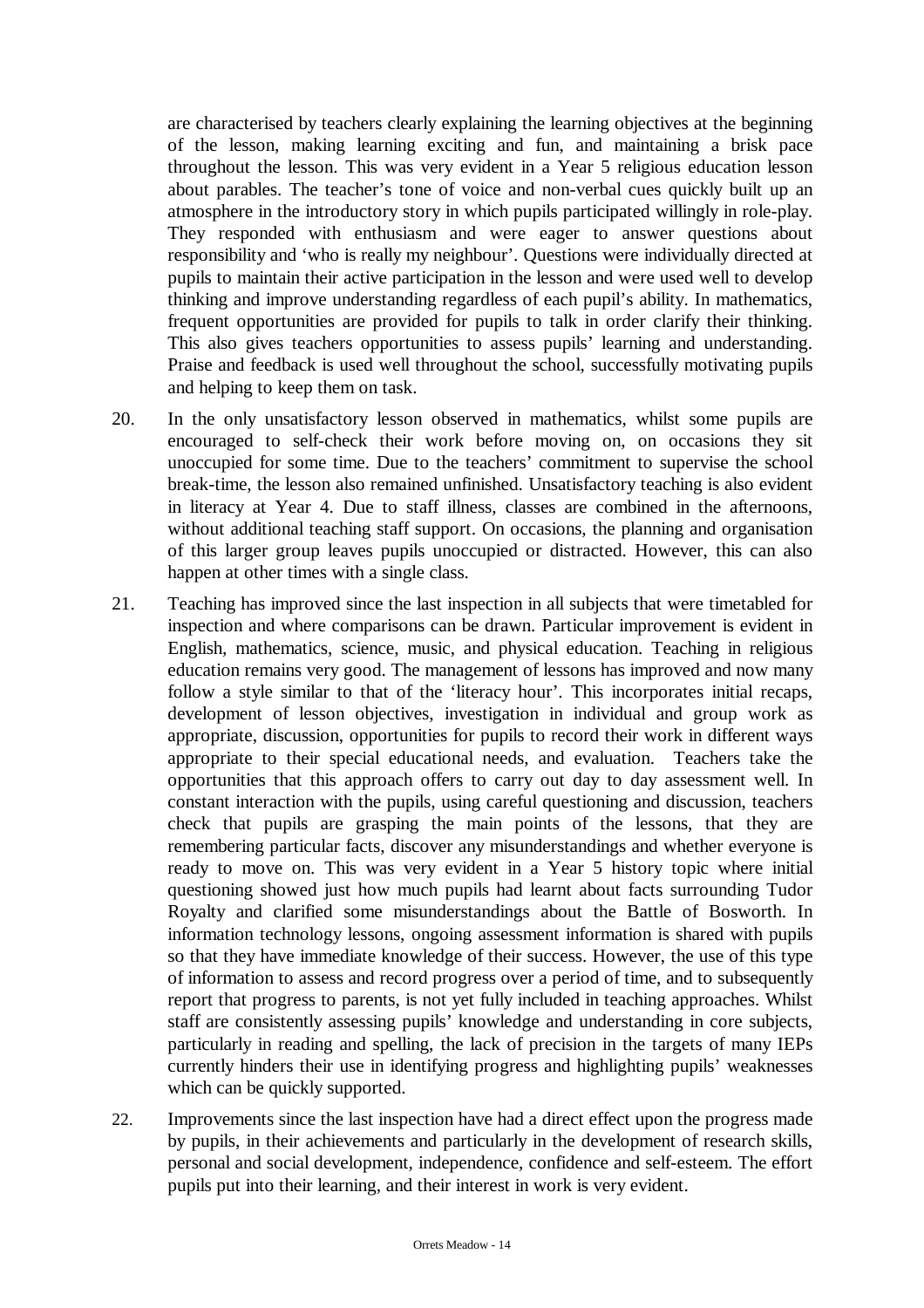23. Homework is used well both formally and informally to help pupils to progress quicker and to become more independent learners. Reading and spelling provide a major focus but the pupils often extend this themselves carrying out writing and research independently. History 'detective' homework is one example that grabs some pupils' imagination and is well supported by family members.

# **HOW GOOD ARE THE CURRICULAR AND OTHER OPPORTUNITIES OFFERED TO PUPILS OR STUDENTS?**

- 24. The curriculum provided meets statutory requirements and gives pupils a broad experience of all the subjects of the National Curriculum and religious education. Pupils are provided with a good range of quality learning opportunities, reflecting the school's aims and the curricular provision set out in statements.
- 25. Since the last inspection the school has made good progress in addressing the issues related to broadening the school's aims to reflect fully the wide range of curricular experiences which it provides, and ensuring that statutory requirements are now fully met for information technology.
- 26. The curriculum balance as reported in the last inspection has changed. Whilst the emphasis placed upon the development of literacy and numeracy remains, with the appropriate intention of giving pupils better access to other curriculum areas, time given to other subjects such as design technology and physical education has been reduced. This has been influenced by the need to accommodate the National Literacy and National Numeracy Strategies. Consequently, the school has not yet fully developed strategies to evaluate the impact that their chosen curricular balance has on standards and its appropriateness in meeting pupils' needs.
- 27. Policies and schemes of work support planning in all curriculum areas. The good knowledge, skills and qualifications of staff are reflected in planning and in lessons, providing curriculum opportunities in which pupils can succeed and progress. In a mathematics lesson in Year 5, the teacher in introducing a new topic, instilled confidence in pupils by referring to work earlier in the week and stating her assurance that pupils would have no problem in undertaking the subsequent activity with enthusiasm and confidence.
- 28. The National Literacy and the National Numeracy Strategies are being fully and effectively implemented. Evaluation of the National Literacy Strategy is well established, but has yet to commence as far as the National Numeracy Strategy is concerned.
- 29. Many opportunities are provided within lessons and the life of the school to ensure and encourage social inclusion. Teachers work hard to ensure that all pupils benefit from teaching that meets their specific needs. All pupils benefit from the provision made by the school. Much of this is achieved through carefully planned groupings of pupils. Many pupils enter the school with very limited literacy and numeracy skills. Initially a lot of work is either individual or small group, gradually increasing to whole class teaching by Year 6 in preparation for reintegration into secondary education. In Year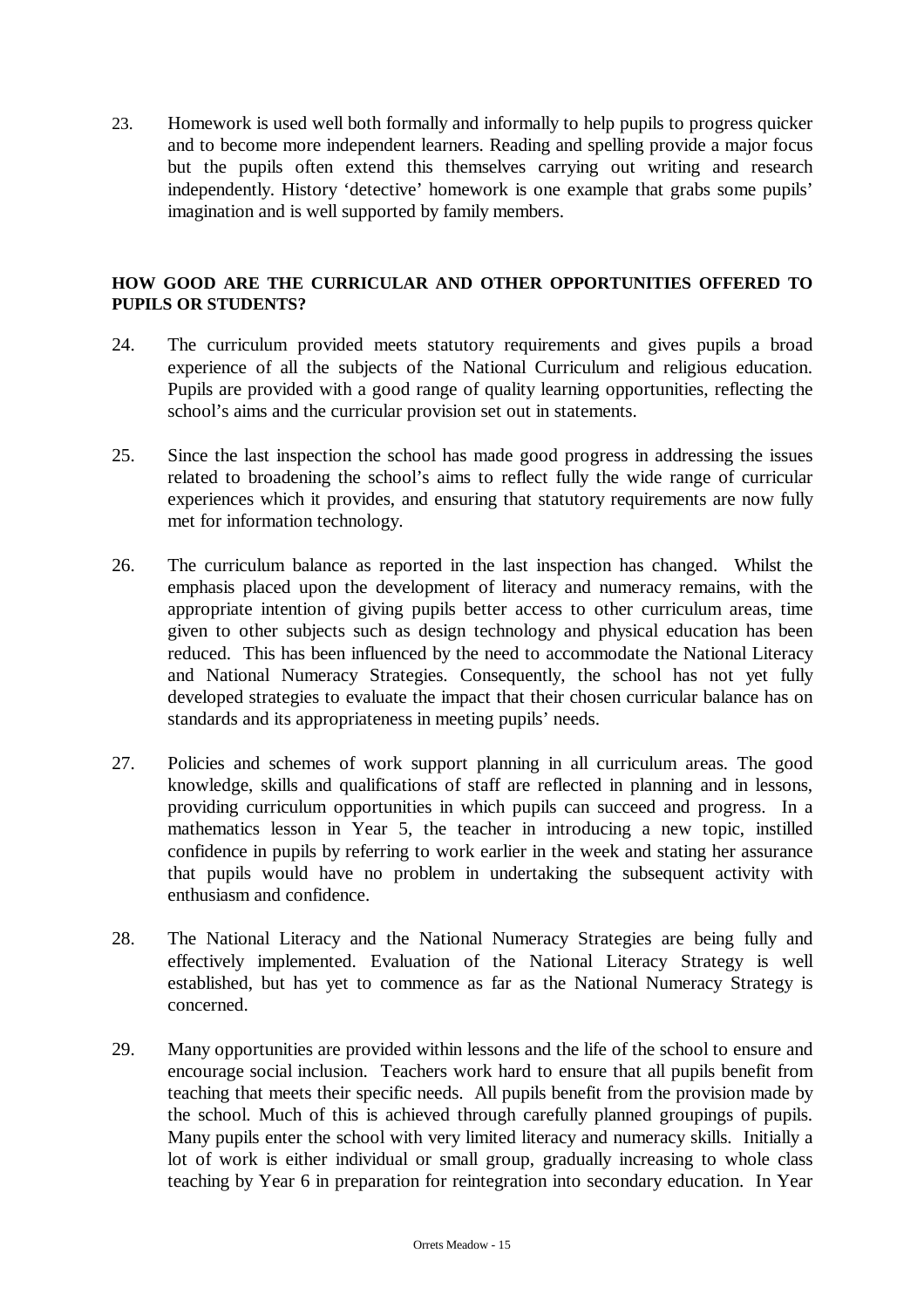6, pupils are grouped by ability for basic skills. Pupils' achievements, confidence and positive self-image reflect the strength of this approach.

- 30. The school provides many opportunities to enrich the curriculum. An Art Club takes place at lunchtimes and a Computer Club is shortly to be offered as a result of discussion at the School Council. A good range of school visits is provided to enhance pupils learning including trips to art galleries, concerts, museums and places of local interest. As part of work on river studies, pupils visited Parkgate and Arrowe Park. They visited the local Multi-Cultural Centre to participate in Diwali Celebrations; and on another occasion witnessed celebrations of the Chinese New Year. Year 6 pupils regularly use Oaklands Outdoor Pursuits Centre at Llanwrst. Work in drama has been extended by involvement in a drama workshop at St Mary's College, Wallasey, and also through the work of a visiting theatre company. The school has participated in several competitive sporting activities such as 'Table-Top' football, cross country running, the Wirral Run and the Local Education Authority's football tournament.
- 31. The school has good links with the community, which contribute to pupils' learning. They are helped to recognise their place in the community through work in geography, for example, where displays identify where pupils live and where the school is located on a local map. Pupils have visited Birkenhead Priory, the local Parish Church and Mersey Ferries to extend their local knowledge. Pupils enjoy a range of visitors from the local community, including members of local league football clubs, representatives of local services such as police and fire services and contributions by members of their own families to initiatives such as 'Millennium Memories'. Activities such as these all provide opportunities for pupils to understand and relate their schooling realistically to the wider community.
- 32. The school has a well-organised system of links with mainstream schools through its outreach work. There is a planned programme of links with pupils' own former primary schools immediately prior to their secondary transition, which prepares pupils for a confident start to their secondary education.
- 33. Good provision is made for personal, social and health education(PSHE), both formally and informally. Pupils are given instant and regular feedback on their achievements, such as their level of success on the precision teaching programmes and in reaching their personal targets. Pupils are encouraged to support and help each other when in difficulty. In a Year 5 information technology lesson where pupils were retrieving information from a CD ROM, there were excellent examples of pupils taking turns, helping each other and sharing ideas in response to questions; the more able pupils reading any difficult text for others. Pupils are welcomed each morning as they come into school and staff make frequent reference to important events in pupils' lives. Teachers encourage pupils to share their feelings and to talk about tasks they find difficult or easy. A science unit 'Ourselves' offers many opportunities to develop personal, social and health education. In their final term, the PSHE programme in Year 6 prepares pupils well for transition to secondary education. The school nurse comes in to talk to pupils and parents are invited one afternoon to watch a video with their children.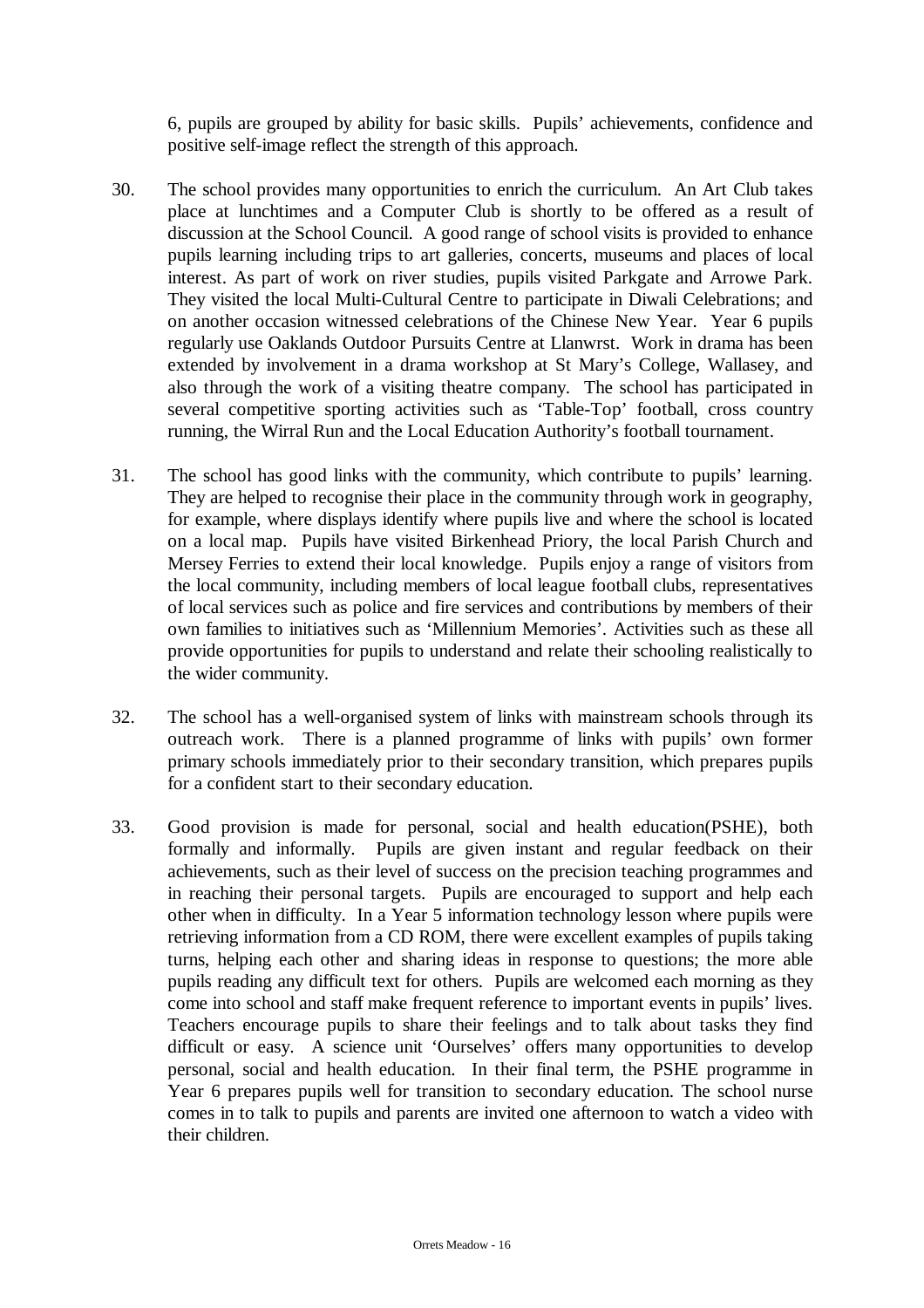- 34. Since the last inspection the school has maintained the same good standards in the development of pupils' spiritual, moral, social and cultural development. The school provides good opportunities for its pupils to gain knowledge and insight into values and religious beliefs, and to appreciate the wonder of some everyday activities. This enables them to reflect on their experiences in a way that develops their self-knowledge and spiritual awareness. This is promoted in a range of curriculum areas such as English, science, art, music, religious education and the daily act of collective worship. During a religious education lesson, the teacher's clear exposition helped pupils to understand the difference between a cross and a crucifix. In response to the teachers question "Why are candles lit?" a pupil demonstrated his spiritual awareness by replying. "Because Jesus is the light of the World". In a Year 5 mathematics lesson, several pupils realised the potential of using a ready-reckoner and expressed delight when discovering certain mathematical facts.
- 35. During the act of collective worship pupils have opportunities for reflection, singing and prayer. Role-play is often used to highlight religious or moral themes, such as when three pupils played the role of 'litter louts', which led into discussion about damage to the environment, and how pupils could take care of school grounds. One school assembly ended by sharing pictures of the beauty of nature such as sunrise on a beach, frost, and a fox in snow.
- 36. Provision for pupils' moral development is very good. All staff provide good role models for pupils', showing examples of fairness, courtesy and concern for others. Concern was shown for a pupil who felt unwell in a lesson and fellow pupils responded in a very caring way suggesting things he could do to feel better. The established code of behaviour and values regulates personal behaviour and teaches pupils the difference between right and wrong. Teachers have high expectations of the manner in which pupils conduct themselves and this is often stated at the beginning of lessons and reinforced by praise for good behaviour during the lesson. Teachers take opportunities when incidents arise to develop an understanding of fairness and honesty. A good example was observed in a Year 5 mathematics lesson when a pupil questioned about a homework task initially did not reply honestly. The teacher on recognising this, gave the pupil an opportunity for an honest reply which he did, and was praised for his honesty and made to feel secure about the incident.
- 37. The social development of pupils is excellent and is underpinned by a very positive school ethos. Pupils are courteous, considerate and polite to visitors and are keen to share their work. They are given opportunities in all lessons to take responsibility such as having the role of reporting back to the class following group work in Year 5 science and history lessons. Each class has nominated a representative for the weekly School Council. Pupil representatives bring issues they wish to discuss with the headteacher, who in turn will seek their advice in making decisions such as how to use money to provide activities for wet playtimes. Pupils respond most positively, they are able to work effectively together in team games in physical education or in problem solving in information technology lessons. Pupils relate well to each other and show genuine pleasure at the success of others. They share equipment and show considerable care for their school.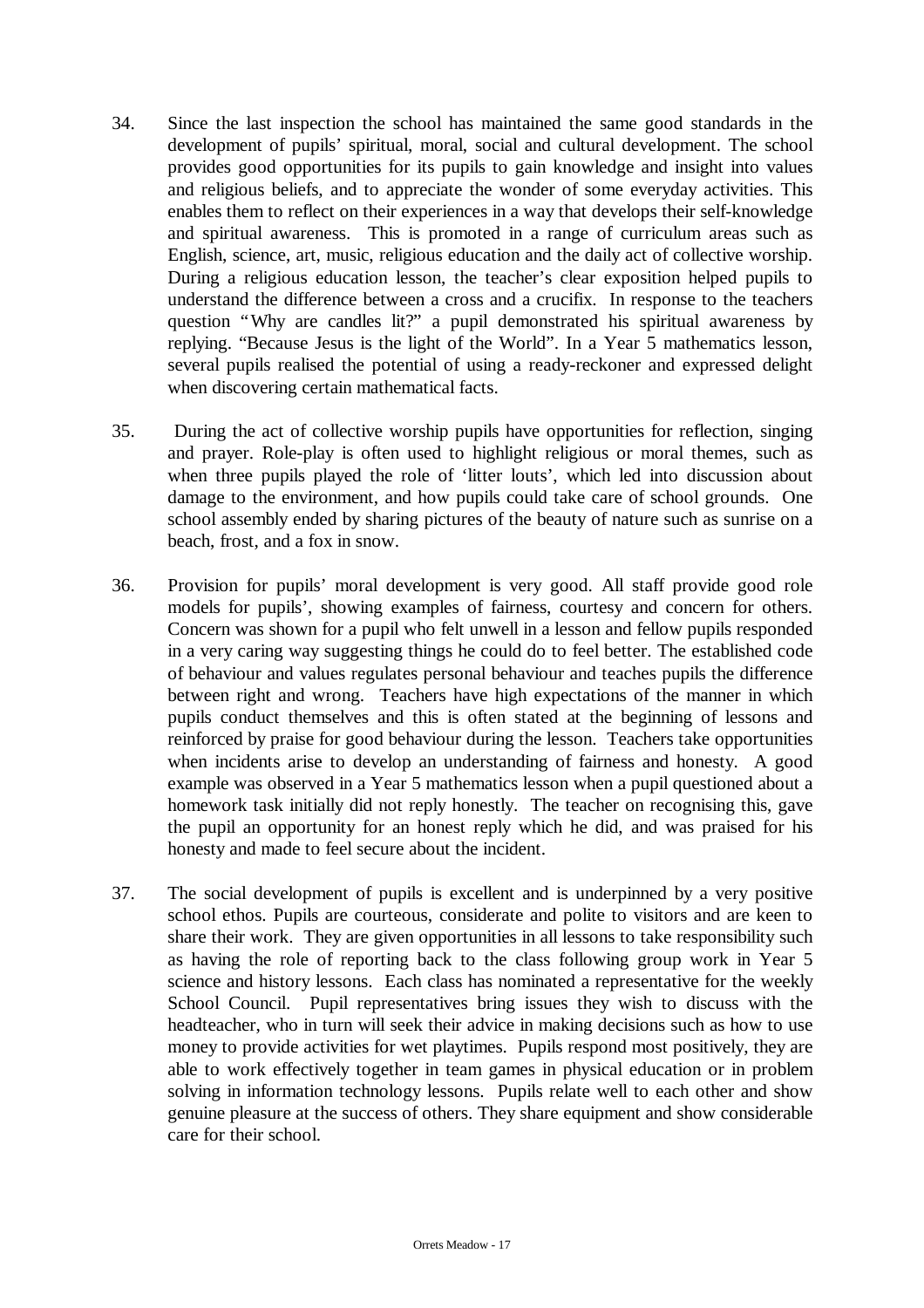38. The cultural development of pupils is good. A wide range of cultural experiences enriches teaching and learning in the school. There are opportunities for pupils to appreciate their own cultural traditions and the diversity and richness of other cultures. Displays of pupil's work, books and artefacts represented studies of other religions including Islam, Judaism, Buddhism. Pupils have recently made attractive Muslim and Christian celebration cards. Pupils visit Christian and non-Christian places of worship, museums to further their history studies, and art galleries. Currently Local Education Authority advisory teachers are helping pupils to look at 'Old Masters and Young Poets'.

# **HOW WELL DOES THE SCHOOL CARE FOR ITS PUPILS?**

- 39. The school places high priority on the welfare of its pupils and has created an environment where the pupils feel safe, secure and valued. Relationships between staff and pupils are very good. Staff know the pupils well and are responsive to their needs. Pupils are happy and secure. Pupils' good attendance is a high priority for the school and is monitored carefully. First day absences without explanation are immediately investigated by the headteacher. Child protection and medication policies and procedures are in place, and these are correctly adhered to.
- 40. The provision for pupils' with additional special educational needs is good. There is accurate diagnosis of pupils' additional difficulties and generally full support for them. Pupils achieve well throughout the school. They are expected to work alongside other pupils in groups, or independently. Those pupils with additional behavioural difficulties generally respond well to the very good ethos of the school. On occasions when this does not happen, the school deals with incidents appropriately and parents are informed. Incidents are recorded but this is not yet done in a bound book with numbered pages. Through regular staff meetings, everyone is clear about which pupils are in need of additional care. Some pupils have a member of the support staff designated to them to ensure that they join in fully in class activities. The school has satisfactory access to a range of support services including the educational psychologist, speech therapist and school doctor. The school sister visits weekly and offers advice on medication and is involved in curriculum issues as requested. However, whilst some pupils' statements indicate the support of an occupational therapist, this is not currently being met due to illness and staffing difficulties within the local Health Trust. In response, the school has been very active and implemented its own additional lunchtime support to reduce the effect of the lack of therapy upon dyspraxic pupils. Provision for pupils' additional needs and personal development is monitored very well.
- 41. A good health and safety policy is in place. It is generally implemented well by all staff on a day to day basis such as the induction of pupils in safety procedures in lessons, particularly design and technology and physical education. Fire drills are normally held termly, at different times of the day, which is good, and are recorded. However, the playground surfaces are still uneven and 'standing water' on one pathway and in a grassy area is a hazard. The school has rectified all health and safety deficiencies identified in the last report. Electrical safety appliance testing is carried out in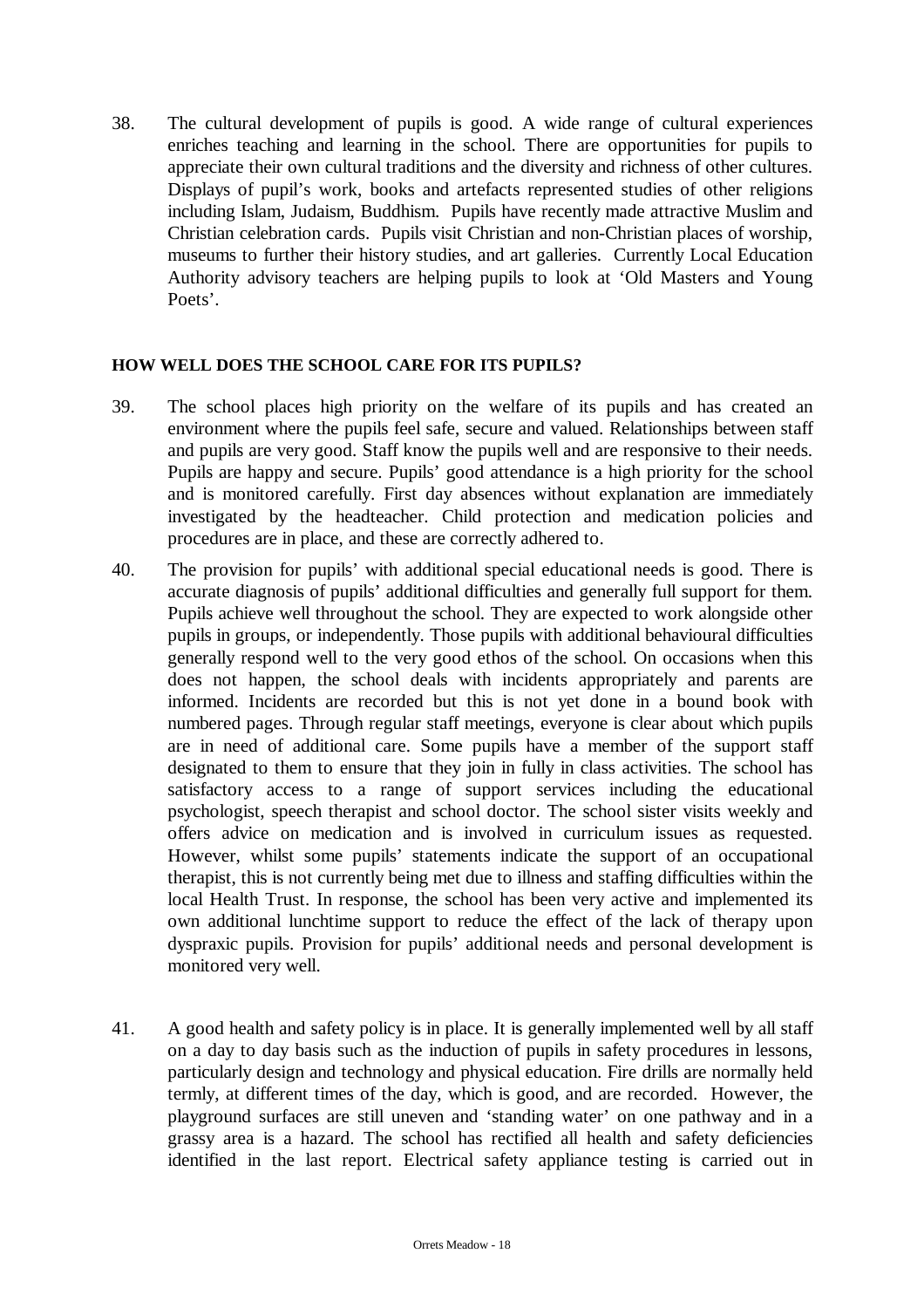accordance with the Local Education Authority's schedule, which only requires equipment to be checked every three years.

- 42. New pupils are well supported on entry into school and supported by outreach teachers on their return to mainstream. Pupils hold a weekly school council meeting to discuss ideas for improving the school such as when they thought bullying was an issue. There is now a very comprehensive bullying policy in place written by staff, pupils and parents. Good attendance and positive attitudes to behaviour are rewarded by 'well done' certificates presented to pupils at assembly each Friday, and class shields for good attendance and achieving targets.
- 43. The school's outreach programme is organised by a senior member of staff and supports pupils in mainstream primary schools. Some of these pupils may eventually move to Orret's Meadow either on a part-time basis in Year 6, or as full-time pupils. All pupils supported in mainstream are at Stage 5 of the Code of Practice. The outreach programme has the advantage of providing a good link between mainstream and placement at the school. A programme of visits organised by teachers of pupils in Year 6, strengthens this link even further in the summer term. It links pupils at Orrets Meadow with their original primary schools as a precursor to transfer to secondary school. This is reported as effective by some parents in enabling pupils to reacquaint themselves with their local peer group prior to resuming full-time mainstream attendance in Year 7.
- 44. A good assessment, recording and reporting policy is in place. The school carries out all statutory assessment requirements and reports the results to parents. Annual reviews of pupils' statements of special educational needs are held and pupils' individual education plans (IEPs) are linked to this process which is very good. However, the targets in IEPs are often not sufficiently specific against which to measure progress nor do they set realistically challenging targets. As such, the process does not yet provide a breadth of information, which can fully inform teachers' planning. Assessment procedures are in place and there is some evidence that data from pupils' national assessments is analysed and informs future school planning. However, this approach has yet to be extended consistently to all subjects. Pupils have Records of Achievement, and portfolios of work in art but this work is insufficiently dated and annotated to support judgements of achievement.

## **HOW WELL DOES THE SCHOOL WORK IN PARTNERSHIP WITH PARENTS?**

45. The partnership between the school and the parents of its pupils is good and parents are extremely satisfied with the school's provision and achievements. Parents consider Orrets Meadow to be an excellent school. The parents' questionnaires completed for the inspection revealed that they are particularly pleased with the school's high expectations that pupils will behave and work very hard. They consider the quality of teaching is good and that their children make good progress in their work. Parents feel that the school helps pupils to become mature and responsible. Those parents attending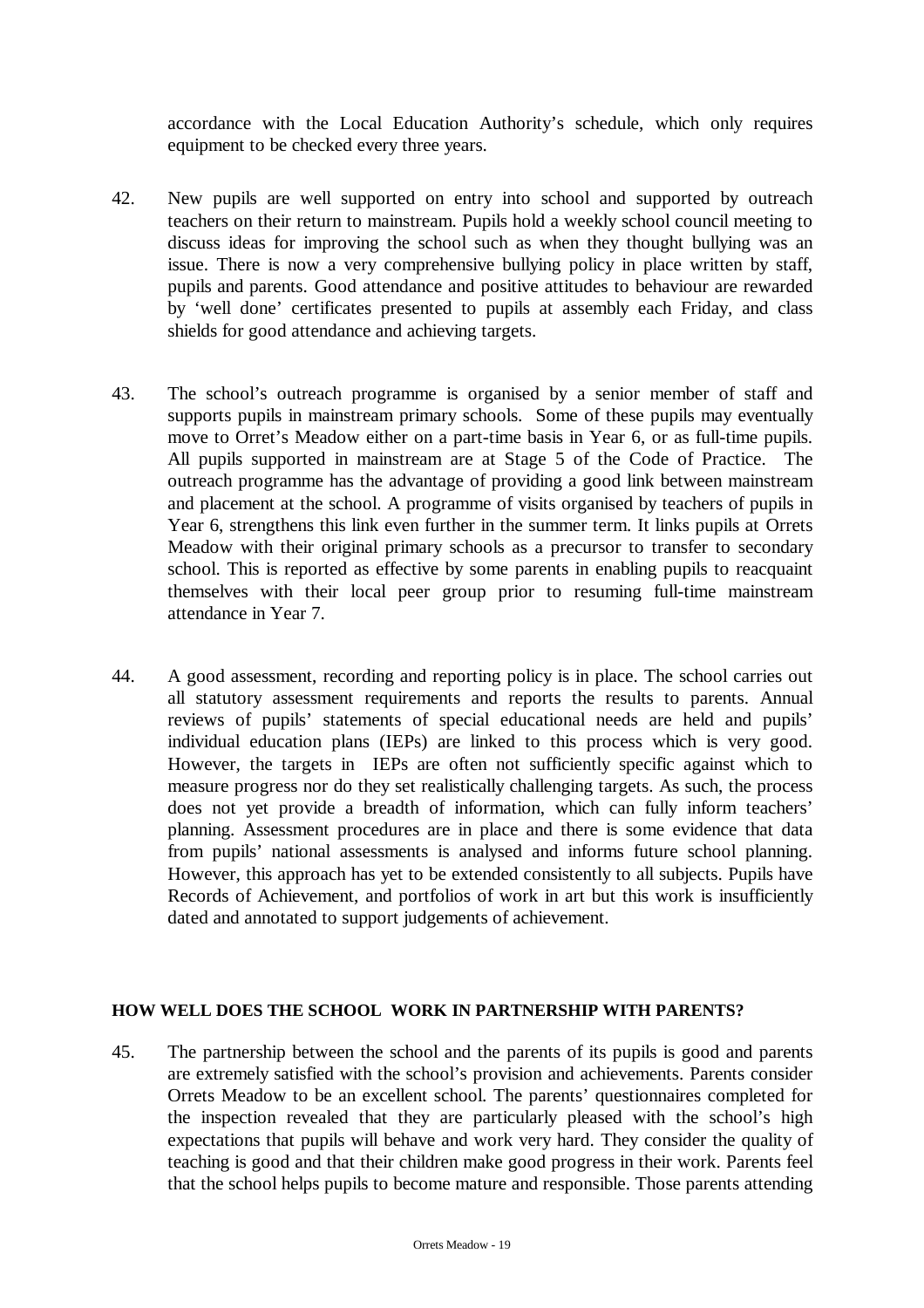the meeting with inspectors were particularly happy with how at ease they feel when needing to approach the school to discuss any concerns. There is a strong feeling that the school listens to parents. A small minority of parents would like to see more extracurricular activities for pupils. The inspection endorses parents' positive viewpoints and judges extra-curricular activities to be satisfactory.

- 46. The parent support group ensures that parents are consulted on appropriate matters such as homework or bullying and parents feel that the school is very responsive to their suggestions. Workshops held in school for parents are greatly valued. The school has consistent procedures to ensure a good exchange of information with the many parents whose contact with school is affected by the distance they live away from school. This ensures parents have a comfortable and mutually supportive relationship with the school, and the opportunity to give the school additional, relevant information about their child. By the use of reading diaries and daily homework books, the school has effective links with parents to consolidate and extend pupils' learning.
- 47. Information to parents through written reports and annual reviews is satisfactory. Parents receive clear information on progress as part of the review of pupils' individual education plans. However, this is often reported from teachers' records rather than against the success of appropriately challenging and clear IEP targets. Pupils' work in all subjects is reported annually to parents but at times this reports work covered in foundation subjects, rather than progress. However, parents report that they are very satisfied that their children are achieving well and the judgements of the inspection agree with this.
- 48. As at the time of the previous inspection, the parents express a high level of satisfaction with the school and with what it offers and achieves for their children.

# **HOW WELL IS THE SCHOOL LED AND MANAGED?**

- 49. The headteacher provides effective educational leadership. The school is well managed on a day to day basis although there were minor timetable anomalies during the inspection. Routines and roles are clear and the school is an orderly community where teaching and learning have many positive characteristics. The school has developed explicit aims and values directly related to the special educational needs of its pupils. Their education takes place within a supportive ethos where relationships at all levels are very good. Pupils enjoy coming to school and generally make good progress. The headteacher and senior staff have created an atmosphere conducive to learning.
- 50. Whilst the headteacher and some subject co-ordinators have started a programme of monitoring and evaluation, this is not currently a formal process, or strategically planned. There is no clear, consistent approach to monitoring the quality of teaching, curriculum planning and evaluation. The role of subject co-ordinators is currently underdeveloped in this respect.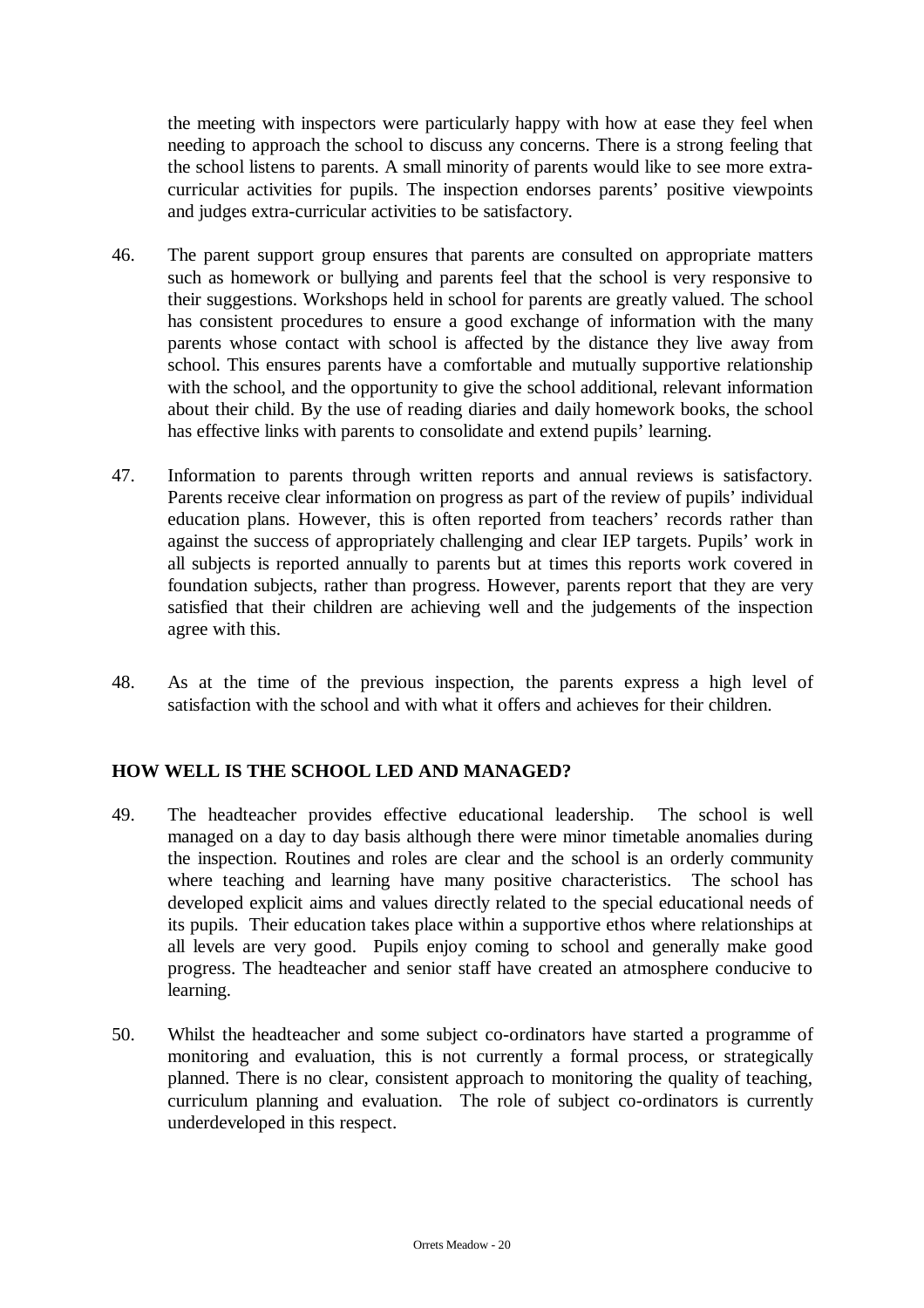- 51. The school has taken steps to monitor the content of textual materials and ensure that gender and racial stereotyping is avoided. Despite this there are few examples of explicit planning, or display work which actively promote concepts of equal opportunities. However, the content of assemblies, and the ethos of the school generally, is positive and non-discriminatory.
- 52. An effective individual appraisal process is in operation and linked well with staff development. Staff development questionnaires have also been successful in targeting training for staff. The school development plan is a very detailed and comprehensive document but it does not identify a clearly defined set of fully costed priorities for action. Whilst staff are keen to develop practice, more rigour is necessary in order to achieve improvement, particularly in terms of the management of the curriculum and assessment procedures.
- 53. The governing body fulfils its statutory responsibilities in all respects except for reporting to parents on the success of the school's special educational needs (SEN) policy. Since the last inspection, it has become more involved in, and knowledgeable about, the daily life of the school. The committee system, including that established to overview the curriculum, works effectively. The governing body is very committed to the development of the school and is supportive of the significant amount of work and resources devoted to outreach and the education of Year 6 pupils attending on a parttime basis. Governors are keen to continue working purposefully and collaboratively with the Local Education Authority in formulating a clear set of admission and exit criteria related to the needs of pupils with specific learning difficulties.
- 54. Routine financial management is both prudent and efficient. Careful oversight of expenditure is maintained. There is good liaison between the school and the Local Education Authority in this regard, and a subcommittee of governors is actively involved in decision-making about spending. Grant income is effectively monitored and spent appropriately. Recent additional funding has contributed to the installation of new Information and Communication Technology facilities (ICT) and these are having a beneficial effect on standards of achievement. The school demonstrates rigour in its application of best value principles. Budget plans are accurate, submitted on time and record keeping is meticulous. However, the school has not benefited from a thorough audit of its financial approaches by the Local Education Authority in the last five years.
- 55. Longer term financial planning is less effective. A surplus of nearly 10 per cent of the budget has been accumulated and whilst there is an intention to spend some of the money on building improvements, there is insufficient in the way of an explicit longterm development strategy to inform this or other expenditure. For example, whilst maintaining a surplus, the school teaching staff is depleted by long-term staff illness, and the school is slightly under-staffed in relation to Circular 11/90. It is unclear in the school's strategic planning that these issues and outreach commitments to other schools are consistent with on-site shortfalls in terms of the monitoring and evaluation of teaching and the curriculum by the senior management team and subject coordinators.
- 56. Internally, the fabric of the building is in generally good condition. High quality and relevant educational displays in all classrooms considerably enhance the learning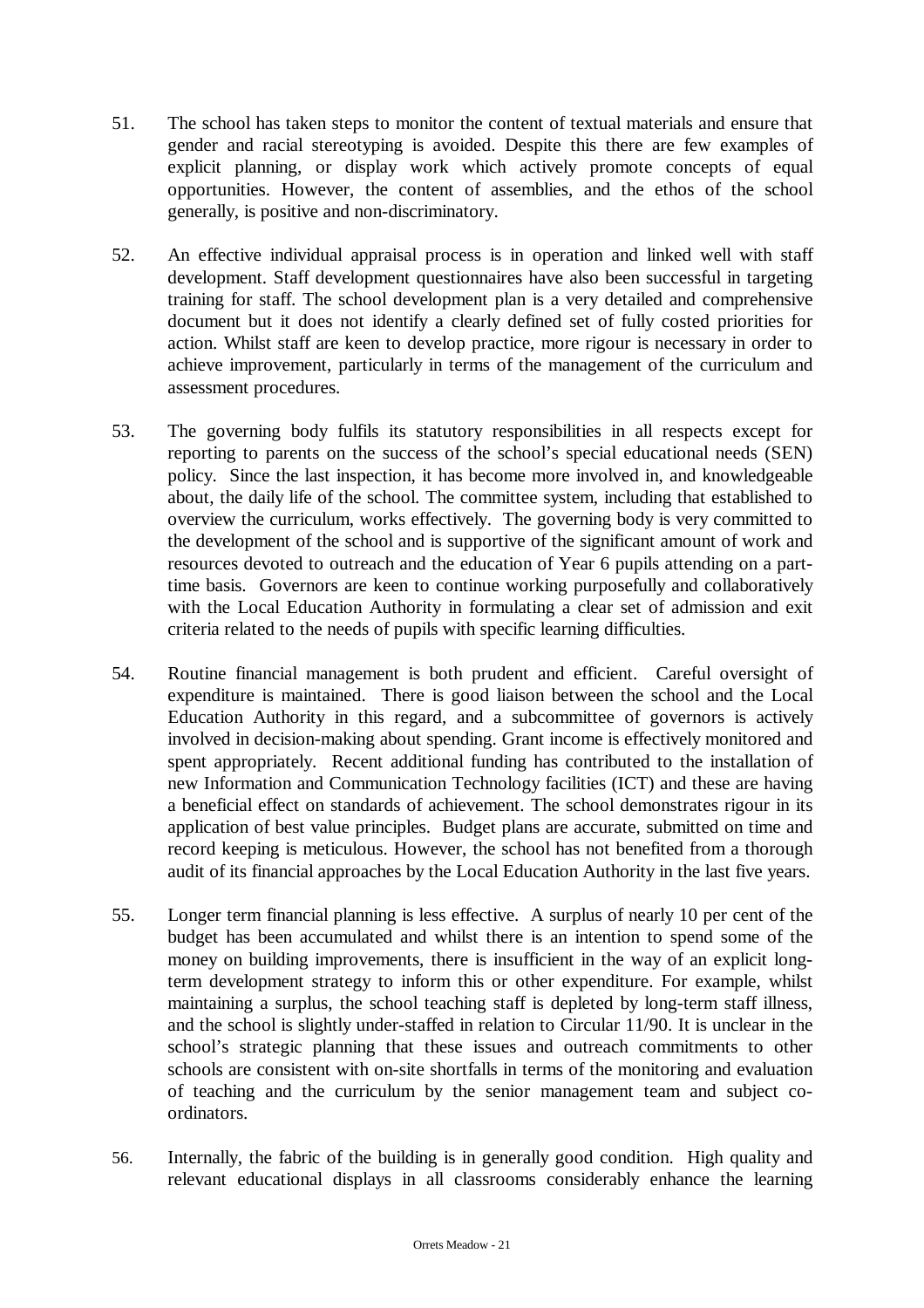environment. These have a significant impact in helping to raise standards. The exterior of the building is in need of repainting and the playground is in poor condition. These areas, along with the roof, are due for attention shortly. The resources provided for the teaching of the curriculum are in good supply, with no significant shortfalls.

## **WHAT SHOULD THE SCHOOL DO TO IMPROVE FURTHER?**

- 57. 1. Ensure the admissions and exit criteria for pupils are clear so that the school can plan appropriately and consistently to meet pupils' special educational needs *( Paragraphs 2 and 53 )*
	- 2. Put in place formal procedures to,
		- i) monitor and develop the quality of teaching *( Paragraphs 50, 55, 65, 81 and 88 )*
		- *ii)* monitor and improve the quality of planning and implementation of the curriculum in all subjects *( Paragraphs 28, 50, 55, 73, 78, 94 and 101 )*
		- *iii)* analyse and evaluate the impact of the school's chosen curriculum balance on standards *( Paragraphs 26 and 101 )*
	- 3. Implement the school's assessment procedures in all subjects and
		- i) analyse the results to further inform planning *( Paragraphs 44, 65, 73, 81, 84, 85 and 88 )*
		- ii) use the information to measure progress which can be reported to parents *( Paragraphs 47, 81 and 88)*
	- 4. Use the school development plan strategically to prioritise and cost longer term areas for development *( Paragraphs 52, 55, 88 and 97 )*
	- 5. Set more precise targets in pupils' individual education plans, to enable progress to be measured and analysed to further inform planning *( Paragraphs 44, 47, 65 and 73 )*
	- 6. Establish success criteria for the school's Special Educational Needs policy, which can subsequently be measured and reported to parents annually in the governors' report. *( Paragraph 53 )*

## **58. PART C: SCHOOL DATA AND INDICATORS**

*Summary of the sources of evidence for the inspection*

Number of lessons observed 52

Number of discussions with staff, governors, other adults and pupils 35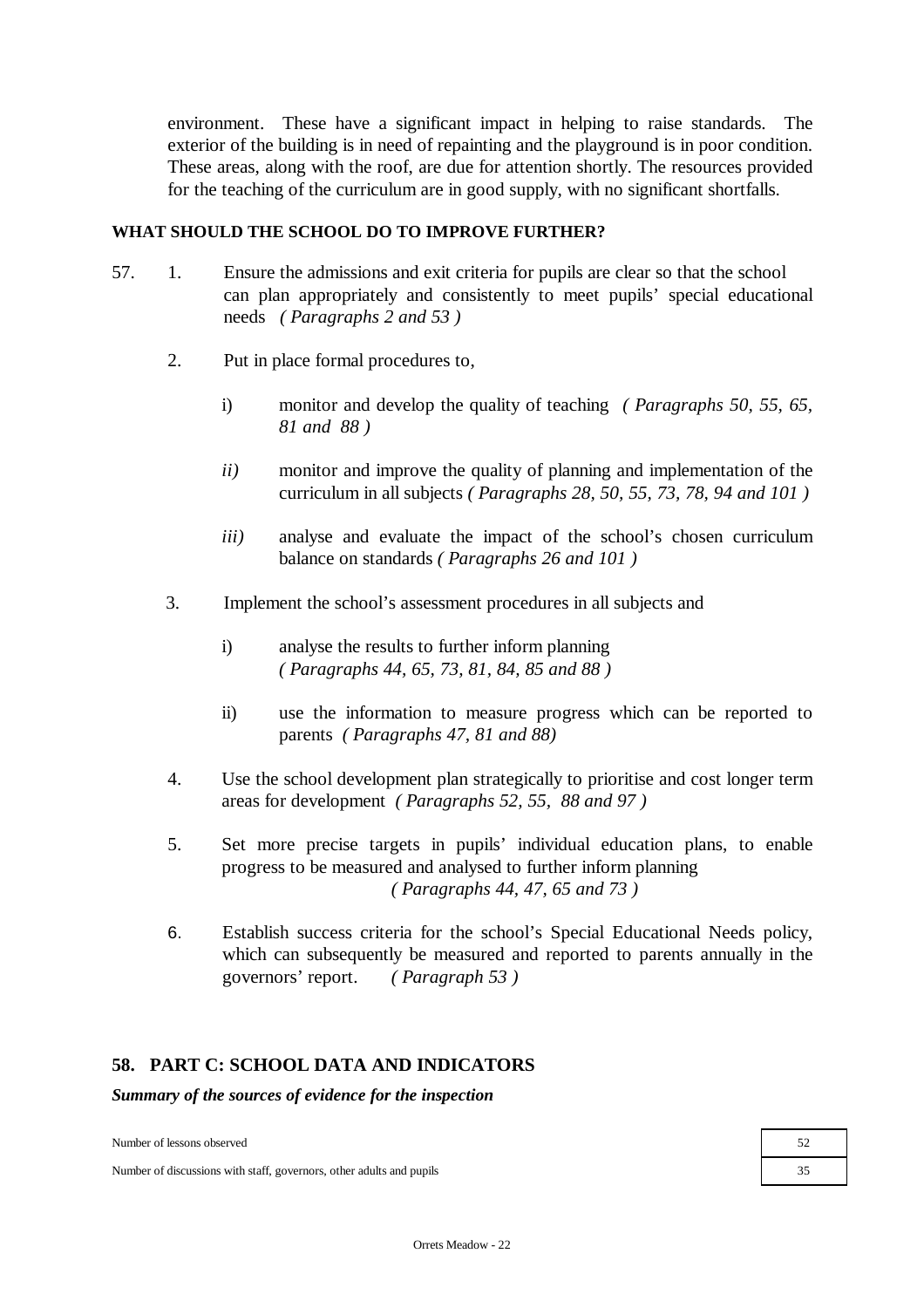## *Summary of teaching observed during the inspection*

| Excellent | Very good | Good | Satisfactory | $+ +$<br>Unsatisfactorv | Poor | Very Poor |
|-----------|-----------|------|--------------|-------------------------|------|-----------|
| 4%        | 37%       | 31%  | 22%          | 6%                      |      |           |

*The table gives the percentage of teaching observed in each of the seven categories used to make judgements about lessons.*

## *Information about the school's pupils*

| Pupils on the school's roll                               | No of pupils |
|-----------------------------------------------------------|--------------|
| Number of pupils on the school's roll                     | 66           |
| Number of full-time pupils eligible for free school meals | 30           |

| English as an additional language                       | No of pupils |
|---------------------------------------------------------|--------------|
| Number of pupils with English as an additional language |              |

| Pupil mobility in the last school year                                       | No of pupils |
|------------------------------------------------------------------------------|--------------|
| Pupils who joined the school other than at the usual time of first admission |              |
| Pupils who left the school other than at the usual time of leaving           |              |

### *Attendance*

#### **Authorised absence Unauthorised absence**

|             | $\%$ |             | % |
|-------------|------|-------------|---|
| School data |      | School data |   |

*Both tables give the percentage of half days (sessions) missed through absence for the latest complete reporting year.*

## *Attainment at the end of Key Stage 2*

|                                                                                        | Year | <b>Boys</b> | <b>Girls</b> | Total |
|----------------------------------------------------------------------------------------|------|-------------|--------------|-------|
| Number of registered pupils in final year of Key Stage 2 for the latest reporting year | 1999 | 29<br>,.    |              |       |

| <b>National Curriculum Test/Task Results</b>    |             | English | <b>Mathematics</b> | <b>Science</b> |
|-------------------------------------------------|-------------|---------|--------------------|----------------|
|                                                 | <b>Boys</b> | 14      | 22                 | 29             |
| Numbers of pupils at NC level 3 and<br>above    | Girls       |         |                    |                |
|                                                 | Total       | 17      | 25                 | 36             |
| Percentage of pupils at NC level 3<br>and above | School      | 47(89)  | 69(78)             | 100(83)        |

*Percentages in brackets refer to the year before the latest reporting year.*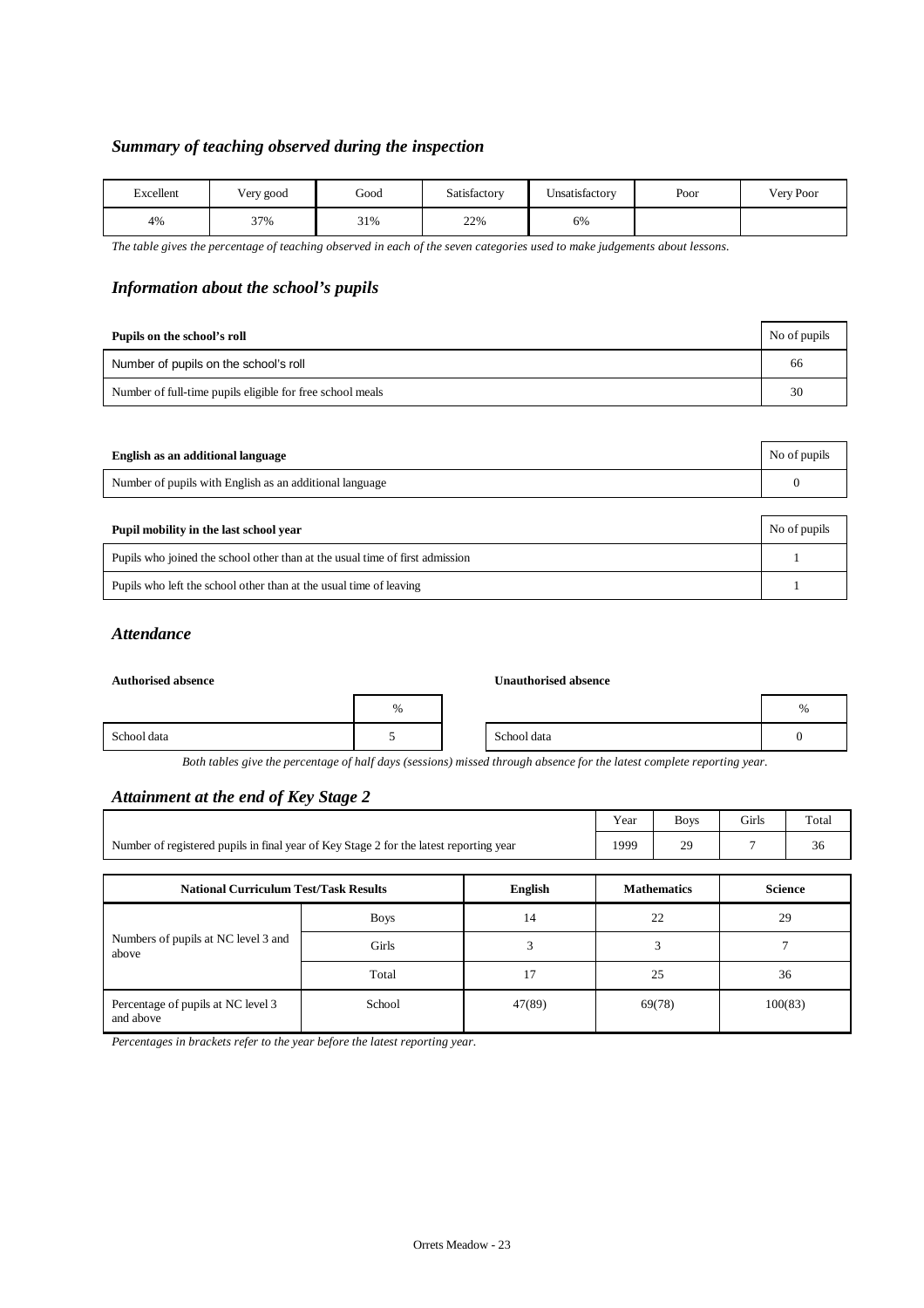|                                 | No of pupils |                              |
|---------------------------------|--------------|------------------------------|
| Black – Caribbean heritage      |              | Black – Caribbean heritage   |
| Black – African heritage        |              | Black – African heritage     |
| $Black - other$                 |              | $Black - other$              |
| Indian                          |              | Indian                       |
| Pakistani                       |              | Pakistani                    |
| Bangladeshi                     |              | Bangladeshi                  |
| Chinese                         |              | Chinese                      |
| White                           | 66           | White                        |
| Any other minority ethnic group |              | Other minority ethnic groups |

# *Ethnic background of pupils Exclusions in the last school year*

| No of pupils |                              | Fixed period | Permanent |
|--------------|------------------------------|--------------|-----------|
|              | Black – Caribbean heritage   |              |           |
|              | Black - African heritage     |              |           |
|              | $Black - other$              |              |           |
|              | Indian                       |              |           |
|              | Pakistani                    |              |           |
|              | Bangladeshi                  |              |           |
|              | Chinese                      |              |           |
| 66           | White                        |              |           |
|              | Other minority ethnic groups |              |           |
|              |                              |              |           |

*This table gives the number of exclusions, which may be different from the number of pupils excluded.*

# *Teachers and classes Financial information*

| Total number of qualified teachers (FTE) |  | Financial vear | 008<br>$\alpha$ |
|------------------------------------------|--|----------------|-----------------|
|                                          |  |                |                 |

| Average class size                          | 11 |                                            | t      |
|---------------------------------------------|----|--------------------------------------------|--------|
|                                             |    | Total income (*)                           | 353695 |
| Education support staff: $Y3 - Y6$          |    | Total expenditure (*)                      | 350912 |
| Total number of education support staff     |    | Expenditure per pupil $(*)$                | 5317   |
| Total aggregate hours worked per week<br>93 |    | Balance brought forward from previous year | 29504  |
| FTE means full-time equivalent.             |    | Balance carried forward to next year       | 32287  |

### **Qualified teachers and classes: Y3 – Y6**

| Total number of qualified teachers (FTE) |      | Financial year | 1998 |
|------------------------------------------|------|----------------|------|
| Number of pupils per qualified teacher   | 9.43 |                |      |
| Average class size                       |      |                |      |

#### **Education support staff: Y3 - Y6**

| Total number of education support staff |    |
|-----------------------------------------|----|
| Total aggregate hours worked per week   | 93 |
|                                         |    |

(\*) These figures omit any income and expenditure linked to the school's work with pupils on the rolls of other schools.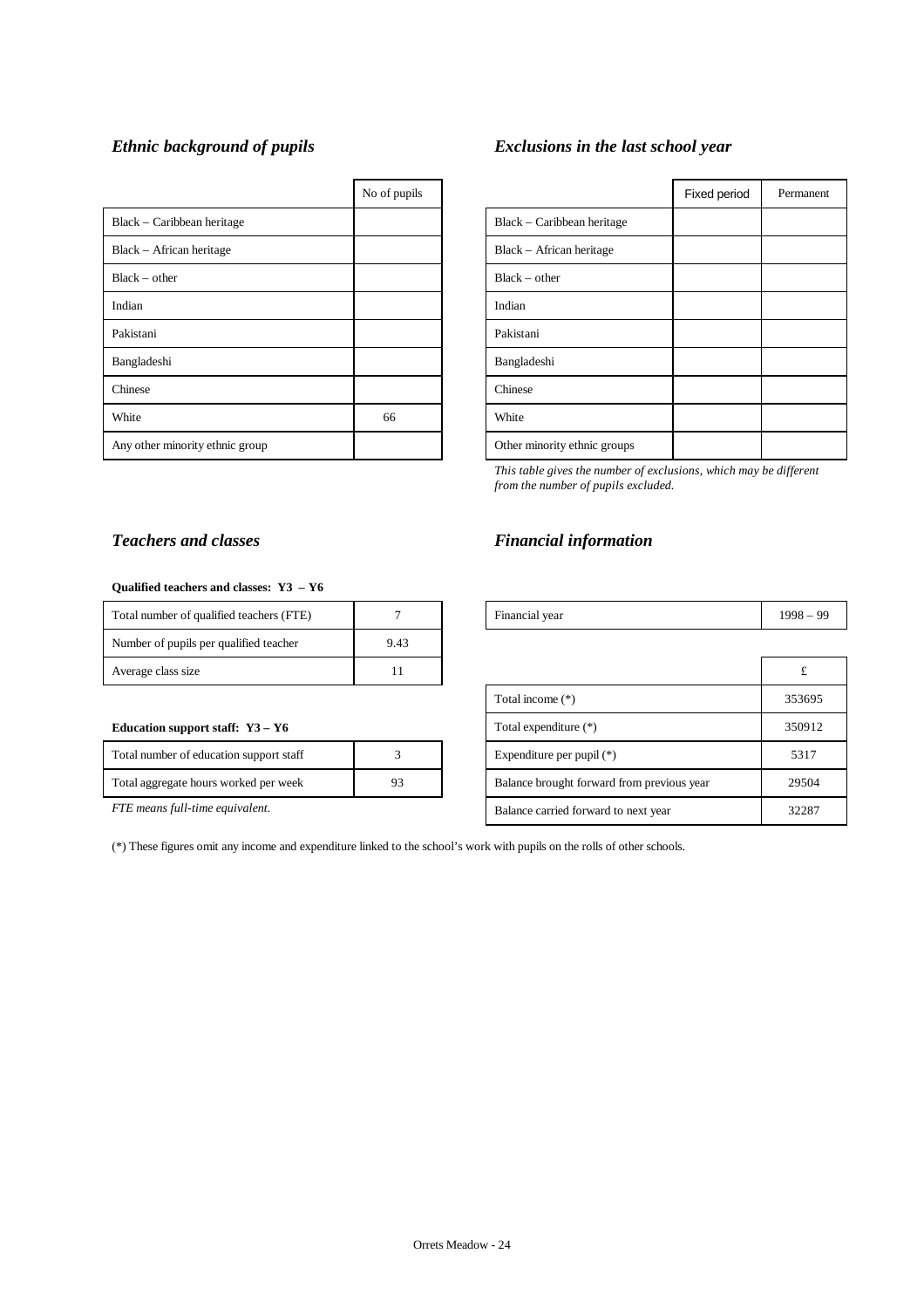## **59. Results of the survey of parents and carers**

**Questionnaire return rate**

| Number of questionnaires sent out | 66 |
|-----------------------------------|----|
|-----------------------------------|----|

Number of questionnaires returned 40

### **Percentage of responses in each category**

My child likes school.

My child is making good progress in school.

Behaviour in the school is good.

My child gets the right amount of work to do at home.

The teaching is good.

I am kept well informed about how my child is getting on.

I would feel comfortable about approaching the school with questions or a problem.

The school expects my child to work hard and achieve his or her best.

The school works closely with parents.

The school is well led and managed.

The school is helping my child become mature and responsible.

The school provides an interesting range of activities outside lessons.

| <b>Tend to</b><br>agree | <b>Tend to</b><br>disagree | <b>Strongly</b><br>disagree | Don't<br>know    |
|-------------------------|----------------------------|-----------------------------|------------------|
| 31                      | $\boldsymbol{0}$           | $\boldsymbol{0}$            | $\boldsymbol{0}$ |
| 5                       | $\boldsymbol{0}$           | $\boldsymbol{0}$            | $\boldsymbol{0}$ |
| 23                      | $\boldsymbol{0}$           | $\boldsymbol{0}$            | 5                |
| 22                      | $\boldsymbol{0}$           | $\boldsymbol{0}$            | $\boldsymbol{0}$ |
| 12                      | $\boldsymbol{0}$           | $\mathbf{0}$                | $\overline{2}$   |
| 18                      | $\boldsymbol{0}$           | $\mathfrak{2}$              | $\boldsymbol{0}$ |
| 18                      | $\boldsymbol{0}$           | $\boldsymbol{0}$            | $\boldsymbol{0}$ |
| 10                      | $\mathbf{0}$               | $\theta$                    | $\boldsymbol{0}$ |
| 18                      | $\overline{2}$             | $\boldsymbol{0}$            | $\boldsymbol{0}$ |
| 15                      | $\boldsymbol{0}$           | $\boldsymbol{0}$            | $\mathbf{2}$     |
| 15                      | $\boldsymbol{0}$           | $\overline{0}$              | $\boldsymbol{0}$ |
| 26                      | 8                          | $\overline{0}$              | 8                |
|                         |                            |                             |                  |

#### **Other issues raised by parents**

Several parents were concerned about the length of time it took their children to travel to and from school on Local Education Authority arranged transport. Other parents with children with similar travelling times felt that the time spent with other pupils on the transport was a good social learning experience. In respect of this, the inspectors found no evidence that any pupil was tired during lessons or was in any other way affected by their journey despite it being far longer than would normally be desirable.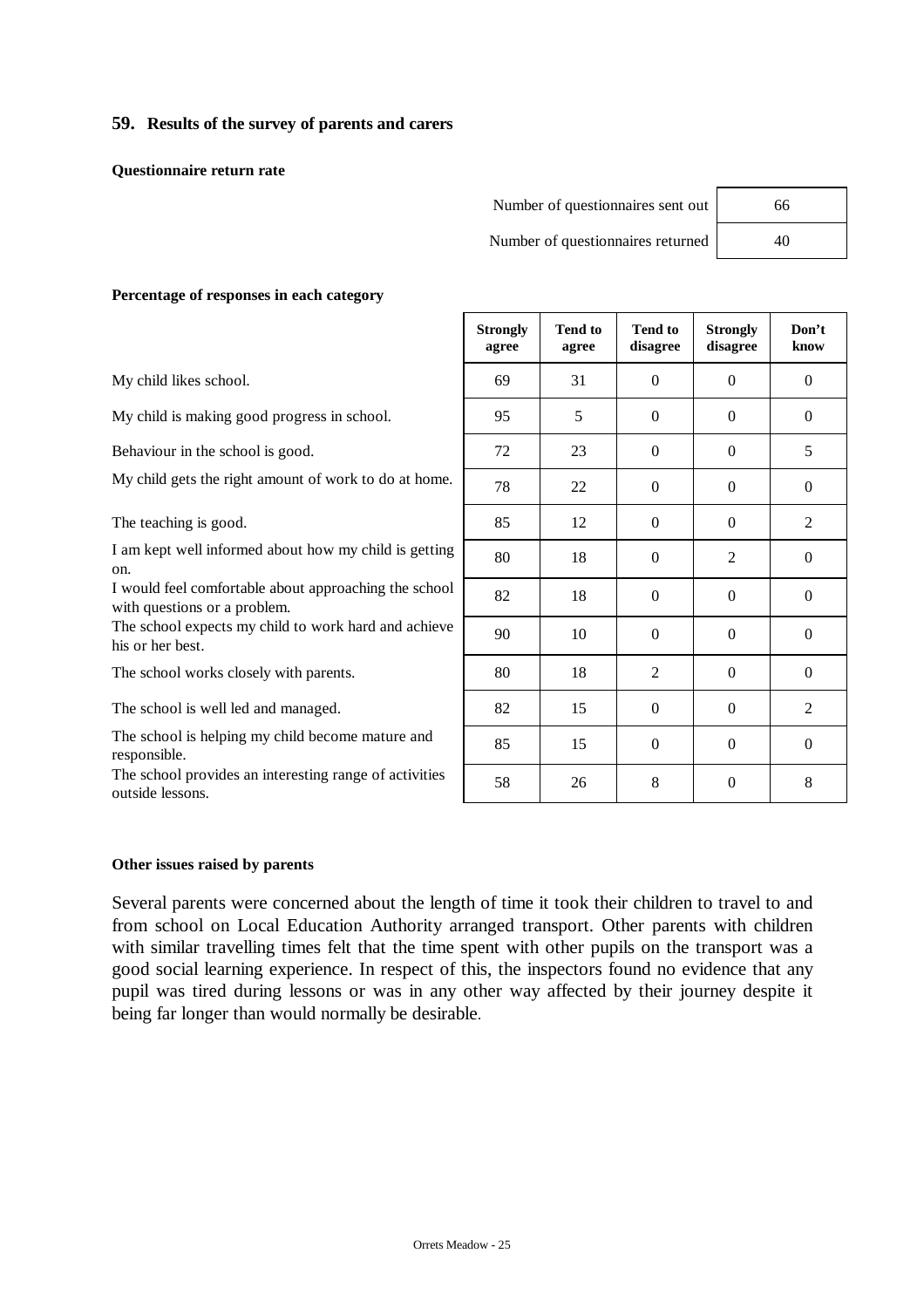# **PART D: THE STANDARDS AND QUALITY OF TEACHING IN AREAS OF THE CURRICULUM, SUBJECTS AND COURSES**

## **ENGLISH**

- 60. Overall, pupils' achievement in English is good. In speaking and listening it is very good and helps pupils progressively to develop their research skills and evaluation of work across a broad range of subjects. When pupils start at the school, they often lack confidence but after a short time, they become enthusiastic and confident about answering questions and in group-discussions. They listen very attentively, seldom interrupt, relate what they know, at times from investigative homework, and frequently predict what will happen next. In mathematics at Year 4, pupils describe shapes and their properties very well and in information technology, they express views clearly about their keyboard skills. At Year 5, they learn and use accurately technical terms such as 'Newtons' in their science work on forces. In poetry pupils have 'volumes' of good ideas. At Year 6, for instance, they describe paintings with phrases like the moon is a grey banana'. The majority express their ideas in complete sentences without much reminding, recall and recount events accurately and fluently, and ask very relevant questions as a way of formulating their ideas.
- 61. Achievement in reading is good. Many pupils enter the school at Years 3, 4 and 5 with very poor reading skills and at levels that cannot be measured easily by standard reading tests. By Year 6, the most able pupils improve by considerably more than the increase in their chronological age and the average development is often in line with their increase in chronological age. More able Year 5 pupils read fluently and accurately. They concentrate on the meaning of stories, and identify and discuss the main points. Some are beginning to read silently or aloud with expression. All pupils show a developing awareness of phonics and most are confident in attempting unknown words. The more able have developed a range of strategies including context, picture clues, self-correction, word shapes and letter strings. Others still find it difficult to use context strategies. By Year 6, many pupils are at ease with both fiction and non-fiction material, and some are beginning to read with insight about the characters, main events and the plot of stories. The Literacy Strategy has helped enrich the curriculum and maintain progress in standards of reading.
- 62. Achievement in writing is satisfactory. The majority of pupils use cursive writing within a short time of starting in the school and this becomes standard practice by Year 6. Pupils experience a wide range of writing for different purposes such as lists, poems, letters, and diary accounts in addition to story writing. In Year 4, whilst the least able are still learning how to construct sentences, the majority are mostly accurate in using capital letters, full stops, nouns and adjectives. By Year 6, most pupils use an extensive vocabulary of more complex high frequency words. On average, at the beginning of Year 4, pupils can spell approximately 34 of the first 300 key words whilst by Year 6, they can spell accurately 160 of these. The most able have nearly completed them by this stage. The school is targeting spelling and this is making an impact on quality and standards throughout the school. Information and communications technology (ICT) is employed frequently to produce re-worked, attractive and accurate pieces of work, and within I.C.T, pupils use keyboard skills to reinforce letter blends and sounds. The satisfactory quality of the independent written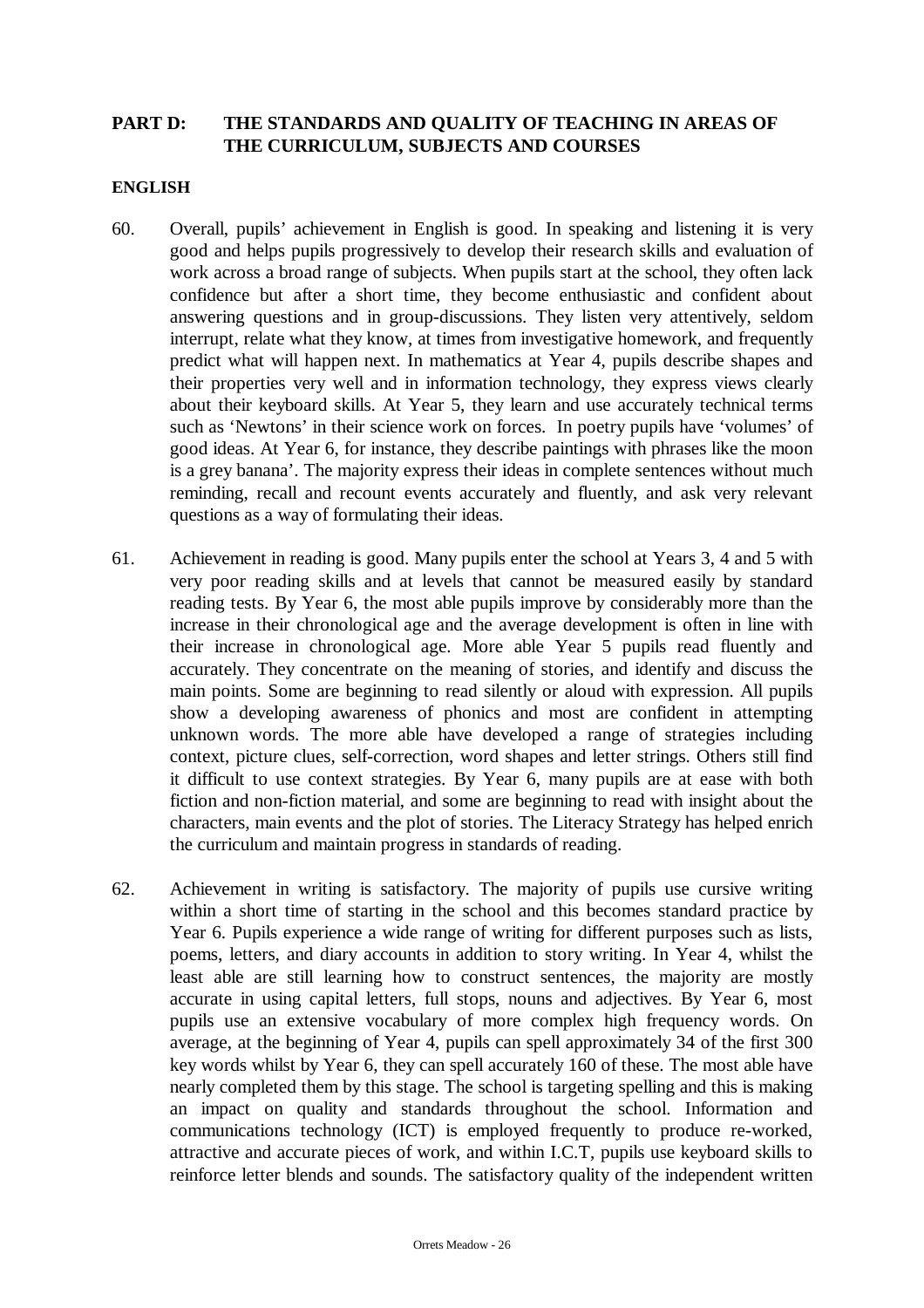work in literacy is not yet used to broader effect in subjects such as geography and history where worksheets often predominate. The school is targeting writing next year as a priority.

- 63. The quality of learning is very good. Pupils are enthusiastic, interested and very cooperative in lessons. Pupils work independently in all year groups and are supportive of their peers. They enjoy the structure and pace of lessons which help them to concentrate and mostly remain on task
- 64. Overall the quality of teaching is good. In Years 5 and 6 it is very good whilst in Year 4 teaching is mainly satisfactory. On occasions unsatisfactory teaching is evident when the planning and organisation of lessons leave some pupils unoccupied and distracted for periods of time. This happens with pupils who are unable to get on with their work independently when teacher's attention is focussed on other pupils. This was evident during the inspection both in a normal morning lesson and in an afternoon lesson where, due to prolonged staff illness, the two Year 4 classes currently combine without additional teaching staff support. Teachers have very good knowledge of their subject and lesson content, and activities are generally well matched to the interests and abilities of pupils. Relationships are very good between pupils and teachers and teachers' expectations are high. The non-teaching assistants make a very valuable contribution to pupils' progress in literacy skills. Homework is given daily, particularly in reading and spelling, and this is supported well by many parents. It is monitored well by staff and extends pupils' opportunities to learn. It enhances parents' knowledge of the progress their children are making.
- 65. The English policy and curriculum meet statutory requirements and provide pupils with breadth and balance. The strategies of the Literacy Hour have been introduced well and have had a marked effect on teaching throughout the curriculum. Good resources support this work. An early evaluation of the work is that school has noted an adverse impact upon writing and in response, has allocated more time to English and writing skills throughout the school. Whilst a range of assessment is carried out, it is not always fully analysed. Some Individual Education Plan (IEP) targets are too general for progress to be evaluated such as, 'introduce a range of styles of writing through the literacy hour'. Other targets linked to key word reading or spelling can at times be either too low or too high for them to be effective measures of success. This lack of specificity currently makes it difficult to analyse all targets and therefore make judgements on whether teaching could be improved.
- 66. The quality of displays is very good and makes an impact on pupils' learning. A wide range of work is attractively displayed including a display on Macbeth and work undertaken with a local Wirral newspaper to produce a school 'news sheet'.
- **67.** Since the last inspection, teaching approaches have been developed successfully to ensure that pupils' are more independent in their learning. This has had a marked effect on pupils' research skills and their own ability to acquire knowledge and understanding. They are now more involved in generating ideas and in finding their own solutions to questions. Since the last inspection, part-time Year 6 pupils on the rolls of other schools are taught in the mornings in what was previously the school library and in the art room. The art room now houses the new library and whilst it is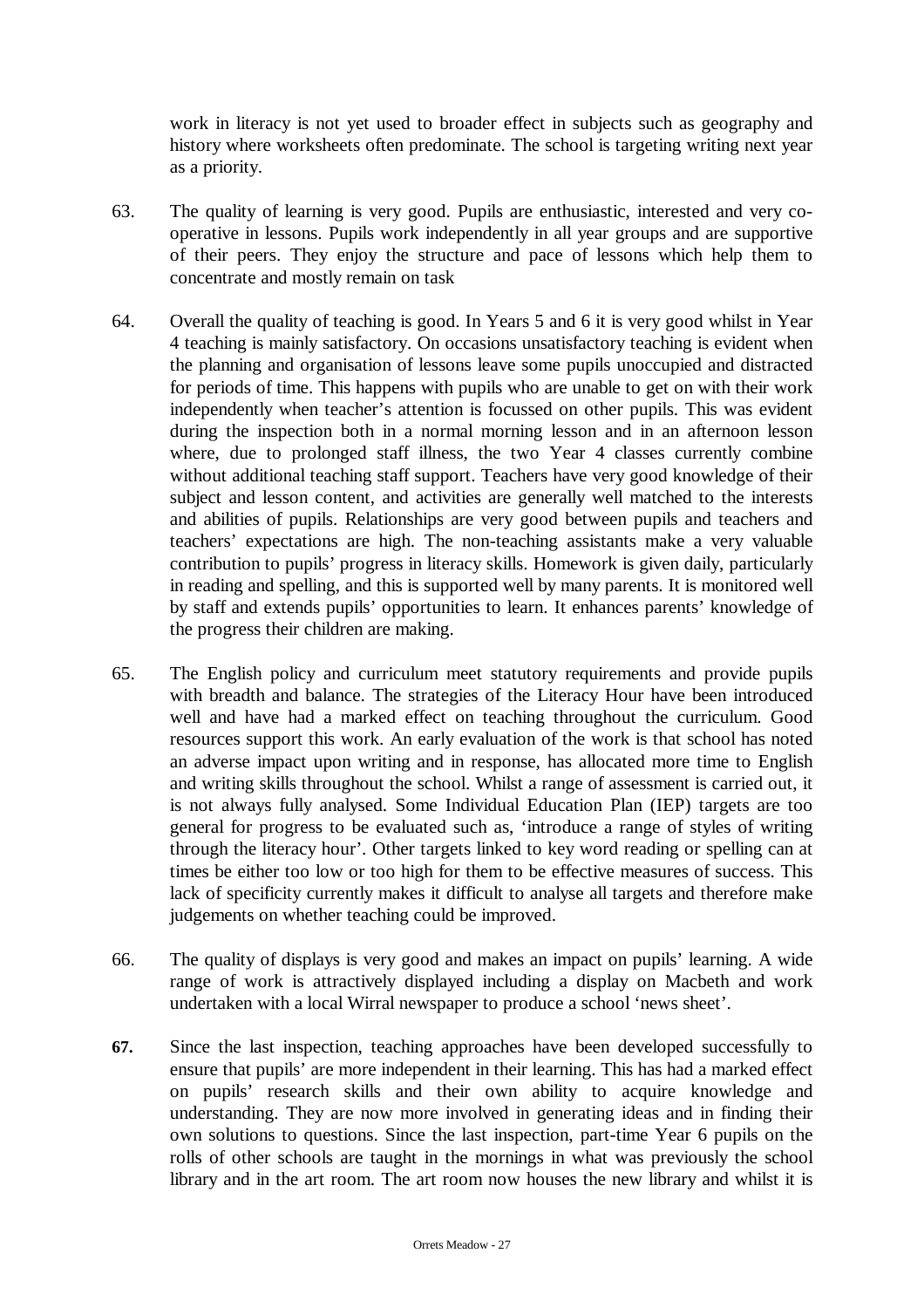stocked satisfactorily, this multi-purpose use has reduced the flexibility of independent access for pupils to the library.

## **MATHEMATICS**

- **68.** Pupils' achievement in mathematics is good throughout the school including their attitudes, values and personal development. The majority of pupils enter the school with very limited mathematical skills, lacking confidence, and with gaps in their mathematical language. Pupils become progressively more confident with number work and in their use of mathematical language. Teachers constantly ask 'how?', 'why?', 'Is there another way?', with the result that pupils realise that there are often many different strategies for arriving at the correct answer. Pupils in Year 5 using a ready reckoner for the first time for difficult calculations were able to explain the different ways they could add and subtract 9 and 11.
- **69.** Pupils in Year 4, count in 2s, 3s, 5s and 10s and can give alternative ways of recording number stories. Less able pupils name basic shapes and their properties, whilst more able pupils name more complex shapes such as an octagon and rhombus, classifying them by their properties onto a Venn diagram. By the end of Key Stage 2, the more able pupils in Year 6 are developing their use of the four operations of number. They can add and subtract 3 digit numbers without a calculator; read, write and order numbers to one million and understand place value. They are confident in undertaking increasingly more difficult tasks, such as doubling numbers crossing the 10, 100 and finally the 1,000 boundary for the first time. Pupils of lower ability in Year 6 order numbers to 1,000 understand hundreds, tens and units, place value and distinguish between odd and even numbers. In a lesson about temperature, they demonstrated an understanding of negative and positive degrees and could measure temperature accurately using a thermometer.
- **70.** The quality of teaching has improved since the last inspection when the quality of teaching was sound or better in almost all lessons and good in over a half. It is now satisfactory or better in all but one lesson, which was in Year 5, and is good or very good in over half, and excellent in two lessons in Year 5. A strength of teaching is teachers' relationships with pupils. They are aware of individual needs and plan lessons accordingly, enabling pupils to make progress and become more confident. The best lessons are characterised by teachers clearly explaining the learning objectives at the beginning of the lesson; they make learning exciting and fun, maintaining a brisk pace through the lesson. Pupils' learning is good. They respond with enthusiasm, they are eager to answer questions and take pride in completing their work. Questioning is used well to develop thinking and improve understanding. Frequent opportunities are provided for pupils to talk about mathematics, and to clarify their thought processes. This also gives teachers opportunities to assess learning and understanding. Praise and feedback are used well, successfully motivating pupils and helping to keep them on task. In the only unsatisfactory lesson observed in mathematics, whilst some pupils were encouraged to self-check their work before moving on, on occasions they sat unoccupied for some time. Due to the teachers' commitment to supervise the school break-time, the lesson also remained unfinished. Homework is well used to consolidate and revise pupils' knowledge and understanding.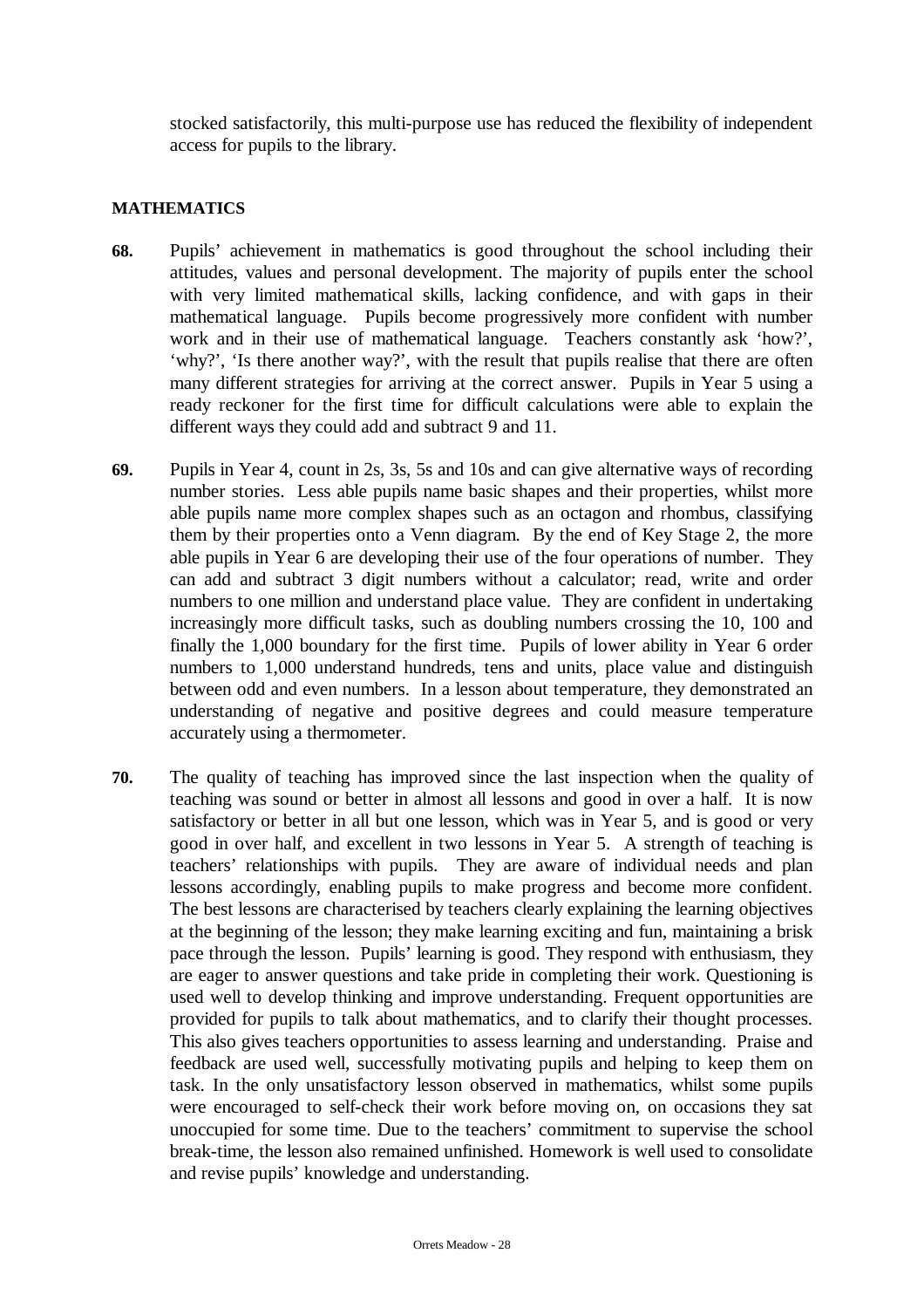- **71.** As a result of the high quality of teaching, most pupils enjoy mathematics, they are very enthusiastic, particularly in whole class mental starters. Pupils in Year 5 maintain a brisk pace in counting on and back in 100s up to 3,000. Pupils enjoy working together on problem solving activities and discuss strategies confidently. They think hard about questions and try to give sensible answers. This was evident in a Year 6 lesson when pupils were asked to describe what could be measured in degrees. They successfully acquire knowledge and skills in lessons and teachers use a range of strategies to increase and assess their understanding. More able pupils in one lesson were asked to make a worksheet for other members of their group and 'to make it hard'. They loved the competitive element of this and worked conscientiously. Pupils are well behaved in lessons, teachers make clear their expectations at the beginning of lessons and pupils respond positively.
- **72.** Activities are provided which require pupils to use mathematics across the whole curriculum. Mathematical concepts and language are well reinforced in other lessons, particularly in physical education, science, English, design technology and information technology. When designing and making a Christmas Cracker pupils had to measure and cut paper and cards for the cracker and for the box they were to be stored in. In physical education pupils are encouraged to estimate time and distance.
- **73.** Satisfactory improvement has been made in this subject since the last inspection. The school has fully implemented the National Numeracy Strategy and teachers make good use of it in their planning. The policy has not yet been updated to reflect the Strategy, neither have evaluation procedures been put in place. Whilst national assessment results are analysed, with subsequent adjustments to planning, this is not carried out with other assessment information. Targets in individual education plans are frequently unspecific. These are weaknesses in the subject as school is not able to consistently demonstrate the impact of its work on standards in mathematics.

# **SCIENCE**

- 74. Pupils' achievement in science is good. National assessment results at the end of Key Stage 2 have been reasonably consistent over the past three years with approximately 40 to 50 per cent of pupils regularly achieving national expectations of Level 4, and only a minority failing to achieve Level 3. All pupils achieved Level 3 in 1999. Standards have improved since the last inspection, particularly in pupils' research skills and independent work. Current Year 6 pupils' achievement reflects this pattern. The majority have a sound concept of the principles of fair testing and carry out experiments safely and independently.
- 75. At Year 4, the development of scientific concepts is at an early stage. Pupils display imagination in the way they tackle simple experiments of movement although their ability to discuss results is hampered by inadequate subject vocabulary. By Year 5, this has developed with some pupils able to demonstrate a good concept of the way forces act and able to measure this in 'Newtons'. At Year 6, most pupils give clear reasons for their answers and they retain knowledge. Pupils of all abilities talk clearly, informatively and accurately about the workings of the solar system.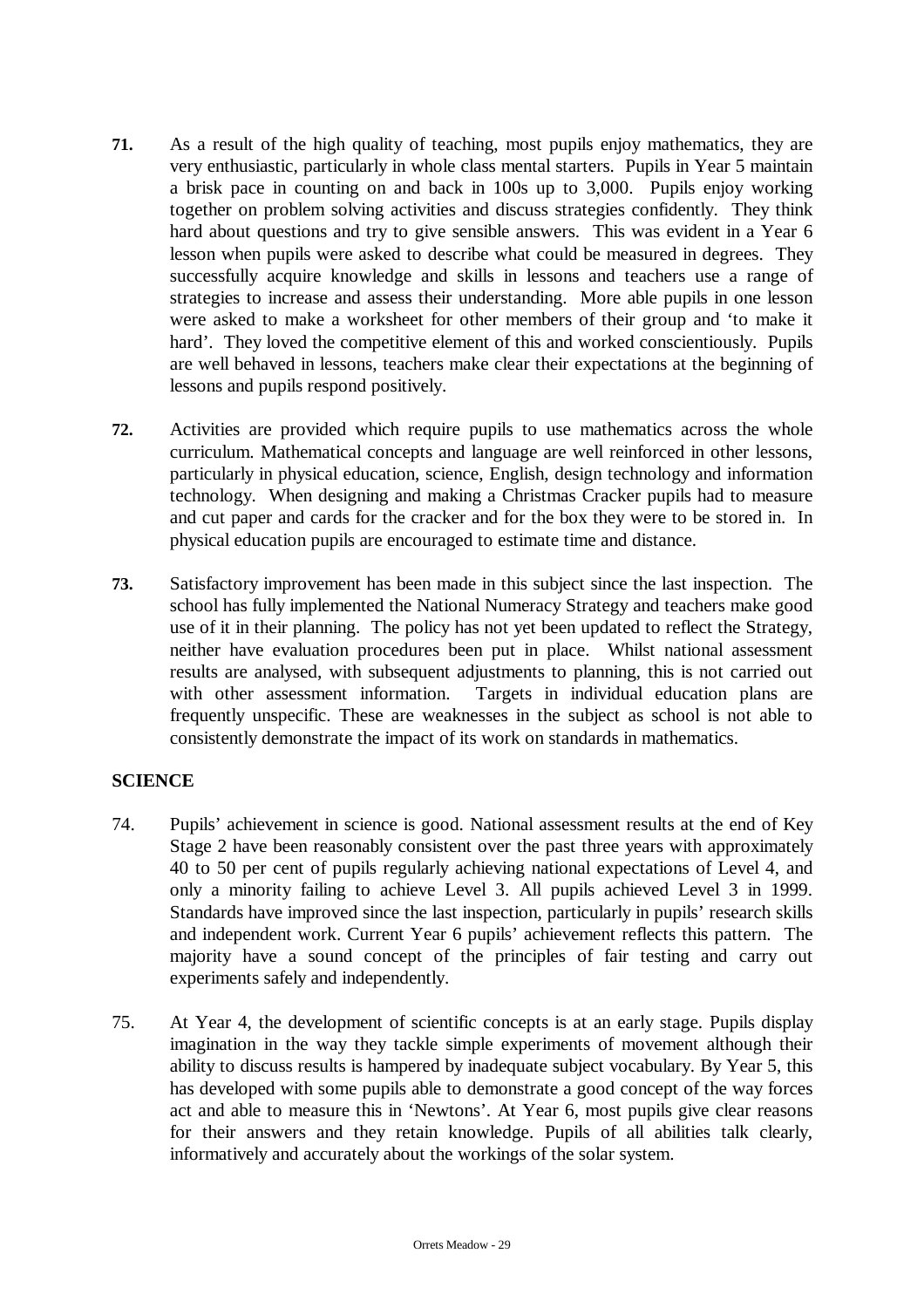- 76. Overall, teaching and learning in science is good, with some very good teaching at Year 5. In the best lessons, pupils are stimulated to think and work independently. Time devoted to active participation is carefully planned and pupils clearly enjoy the discipline and challenge provided by teachers. Whilst pupils record their results adequately, they are given too few opportunities to use varied forms of written presentation such as graphs and bar charts, or in making regular use of information and communications technology (ICT).
- 77. The curriculum fully meets statutory requirements. Documentation in the subject is extensive, well organised, and useful. Resources are of good quality and skilfully put together for the benefit of all teaching groups. Assessment is thorough and teachers have a very good knowledge of pupils' capabilities and attainments. The subject is managed effectively. The co-ordinator has begun a system of monitoring and has come to some useful initial conclusions in terms of teaching methodology. However, longer term planning does not yet benefit from adequate precision in terms of clearly measurable targets.

# **ART**

- 78. Owing to timetabling and the length of the inspection, no art lessons were observed, and it is not possible to make judgements about the quality of teaching or of pupils' learning in the subject. However, from the minimal evidence available and given the time constraints of the school timetable, pupils' achievement is at least satisfactory as it was at the last inspection.
- 79. Pupils have sketchbooks and examples of other work are kept in portfolios, which cover their time in the school. These contain evidence of work in areas such as portrait drawing and painting, at times in the style of a famous artist such as Picasso; selfportraits subsequently refined and re-worked in historical style and linked well with the history topic on Tudors; object drawing with 'shadow', developing from cuboids to spheres; and anatomical drawings of their own hands. There is evidence of some good achievement by individual pupils. The subject contributes particularly well to pupils' spiritual and cultural development.
- 80. The school has a good subject policy and scheme of work although this will need to be reviewed to take account of the new National Curriculum, which becomes statutory in August 2000. The art curriculum is currently appropriate and broad, and includes evidence of collage, abstract styles, still life, and work in different media such as colour- wash, chalk and batique. No evidence of 3D work was available during the inspection. In the last twelve months, all staff have been preoccupied with introducing the National Literacy and Numeracy Strategies. No strategic approach is currently evident for monitoring teaching or pupils' learning in art, or to ensure that pupils' work is consistently marked or annotated to support analysis of progress. Assessment procedures are in place but, as at the time of the last inspection, are still not yet fully effective in measuring or monitoring pupils' progress in the subject, and in subsequently reporting that progress to parents.
- 81. Since the last inspection, the specialist art room is now used in the mornings by a parttime class of pupils with specific learning difficulties on the roll of other schools. This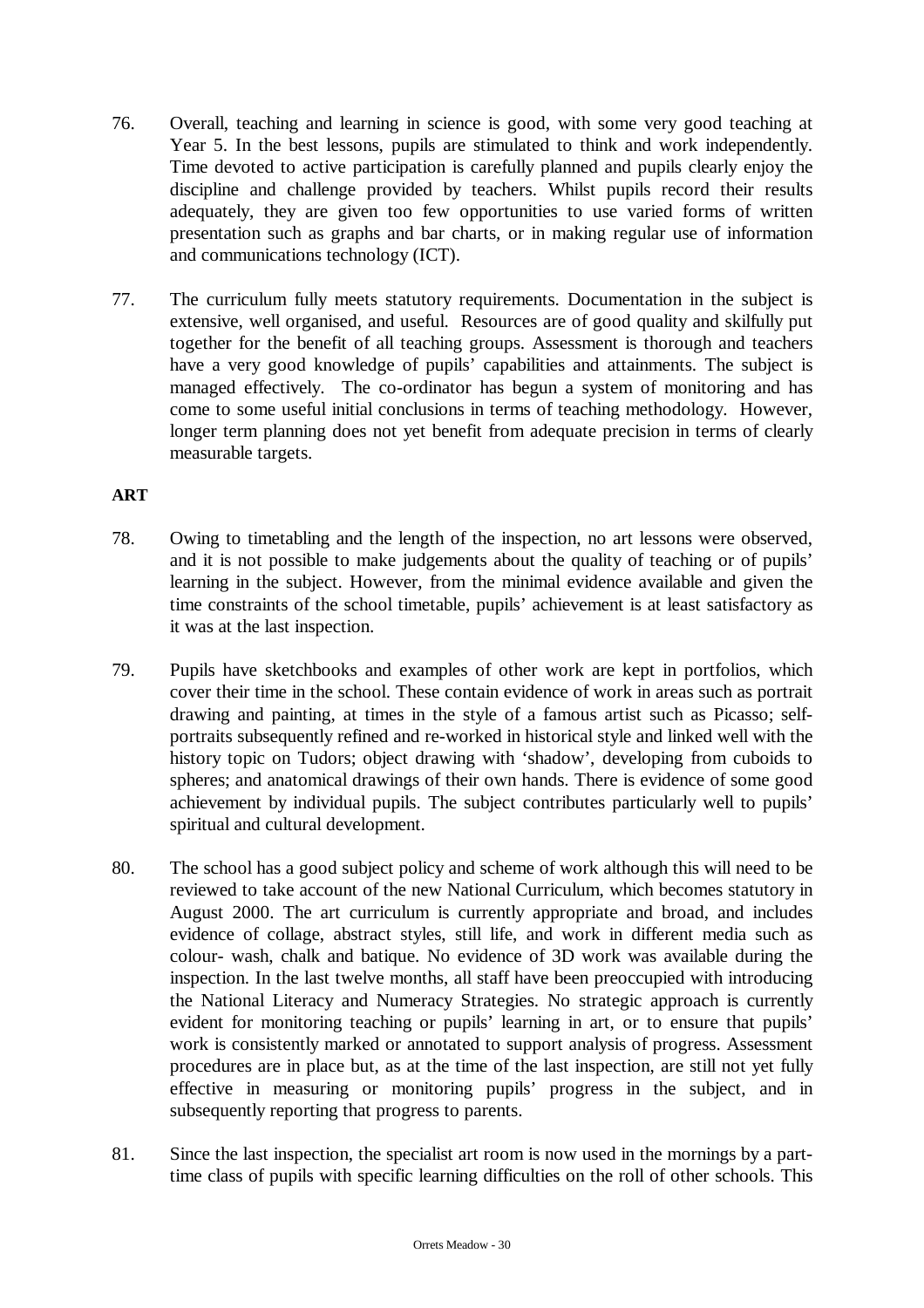is part of the school's outreach work. Whilst art is taught in the afternoons, the school library also takes up now part of the room which has reduced the available space for practical work for the pupils in the school. This has reduced the flexibility of use of the room significantly.

## **DESIGN AND TECHNOLOGY**

- 82. Due to timetabling constraints, the subject was not observed during the inspection. Additional information from teachers' records is insufficient to make a judgement on pupils' achievement. As such, comparisons cannot be made with the last inspection. However, the school's policy for design and technology is clear and is supported by a well-developed scheme of work. Teachers choose units of work to match pupils' needs. A portfolio of a recent Year 6 'Christmas Cracker' project provides evidence that pupils can work through a design brief selecting materials and equipment required to make the cracker itself and a gift to go inside. They wrote a joke using word processing skills and chose a design for the outside of their cracker using 'clip art' software. Finally they designed and made a box to contain their crackers completing an evaluation of the finished product. This was an excellent example of crosscurriculum work incorporating literacy, mathematics and information technology.
- 83. All pupils are tested on health and safety aspects of the subject, and a detailed tracking sheet records pupils' coverage of units of work. A good range of resources including construction kits, materials, components and tools supports the subject. Informal systems are in place for monitoring the subject but assessment information is not used to analyse achievements and standards year on year.

# **HUMANITIES (GEOGRAPHY and HISTORY)**

# **Geography**

84. Geography was not the focus of the school's topic during the inspection and did not feature at all on the timetable. From evidence of completed worksheets and classroom displays on 'Settlement', pupils in Year 4 and Year 5 have focussed on work such as 'our school/my street' and the Wirral Peninsula. Year 6 pupils have focussed on work such as 'where we live', map co-ordinates, fieldwork involving compass points, local routes and simple mapping. As little written response is expected of pupils, progress over time is not clearly evident from this work. Whilst discussion with pupils and some evidence from teachers' records confirms what pupils know and understand of this work now, assessment and recording procedures are not yet fully effective in showing clearly pupils' progress over time. As such, there is insufficient evidence to make a judgement on pupils' achievement.

## **History**

85. Given the time constraints of the school timetable, and evidence from the limited amount of pupils' written work and information in teachers' records, achievement in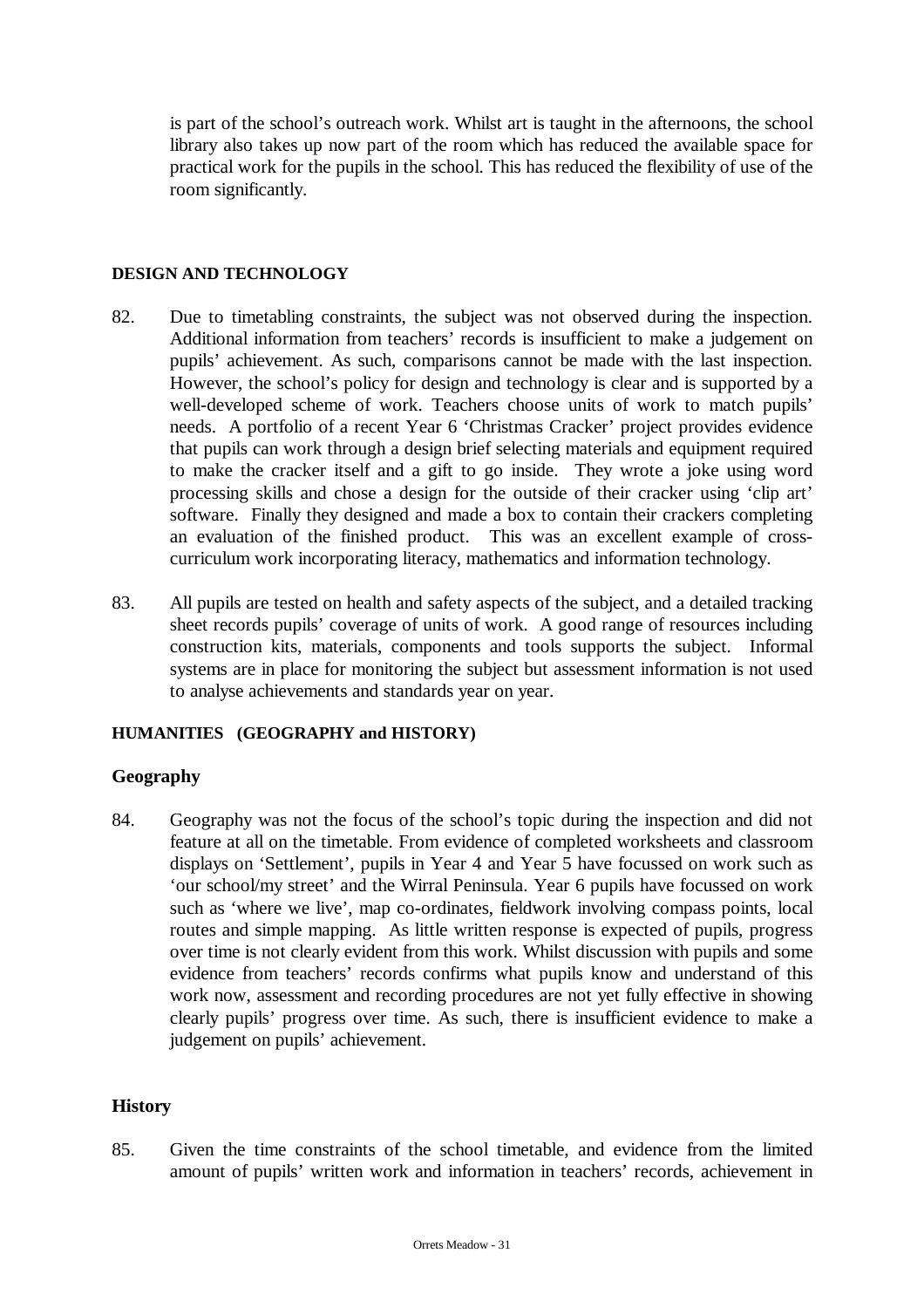history is at least satisfactory which is the same judgement as at the last inspection. History was the focus of the humanities topic only in Year 4 and Year 5 during the week of the inspection, and two lessons were timetabled. However, from this limited evidence, achievement is satisfactory at Year 4 and good at Year 5. Since the start of the topic at Year 4, pupils now locate Egypt on a map of the African continent without much adult support before watching enthralled, a video about modern and ancient Egypt. One pupil knows that cats were considered lucky and sacred in those times. At the beginning of the topic in Year 5, pupils had little knowledge of the facts surrounding Tudor Royalty. By the time of the inspection, most name the first Tudor king and discuss a range of interesting facts about the Battle of Bosworth, the 'houses' of Lancaster and York, and their emblems. Pupils develop their research skills to good effect. They are very keen to use their 'Key Questions for Artefacts' information sheet. This helps them compare several objects, make judgements such as to their age and usage and record their ideas and decisions. Those pupils who require significantly more adult support with their work also achieve well. In all year groups, worksheets predominate with little evidence available of extended writing other than in crosscurricular work in literacy such as 'the evacuees writing home'. Achievement has developed satisfactorily since the previous inspection with older pupils now more confident in carrying out personal research with reduced adult support.

- 86. Teaching and learning are good overall and particularly effective in Year 5 where the staff team links very successfully their comprehensive knowledge of the range of the pupils' special educational needs to their clear intentions of what they want the pupils to learn. This results in all pupils knowing exactly what is expected of them and no time is wasted during the lesson. Teaching is exciting and follows a set style, which incorporates initial recaps, development of lesson objectives, investigation, independent discussion, recording if appropriate and evaluation. This provides a structured routine in which teachers make very good use of discussion and questioning to probe and assess the ideas and understanding of the pupils. Humorous and very supportive teamwork also provides pupils with the initiative and self esteem to work independently and confidently. They are excited by their work for most of the time. On occasions at Year 4, teaching is less effective when resources are not immediately ready for use and additional staff not always available to support those pupils with additional needs. The 'history detective' homework is linked very well to the topic and is particularly effective when family members support this by buying relevant books as presents to help extend their children's knowledge and understanding. Teaching in history was not inspected at the last inspection to allow current comparisons to be drawn.
- 87. The co-ordinator of humanities is aware of the need to review the policies and schemes of work for geography and history in the light of the new National Curriculum, which becomes statutory in August 2000. Whilst time is available to advise staff on their planning for lessons, the co-ordinator has insufficient time to monitor teaching and pupils' learning in the subjects across the school and to ensure that pupils' written work is consistently marked or annotated. Assessment procedures are in place but not yet fully effective in measuring or monitoring pupils' progress in the subjects, and in subsequently reporting that progress to parents. In the last twelve months, all staff have been preoccupied with introducing the National Literacy and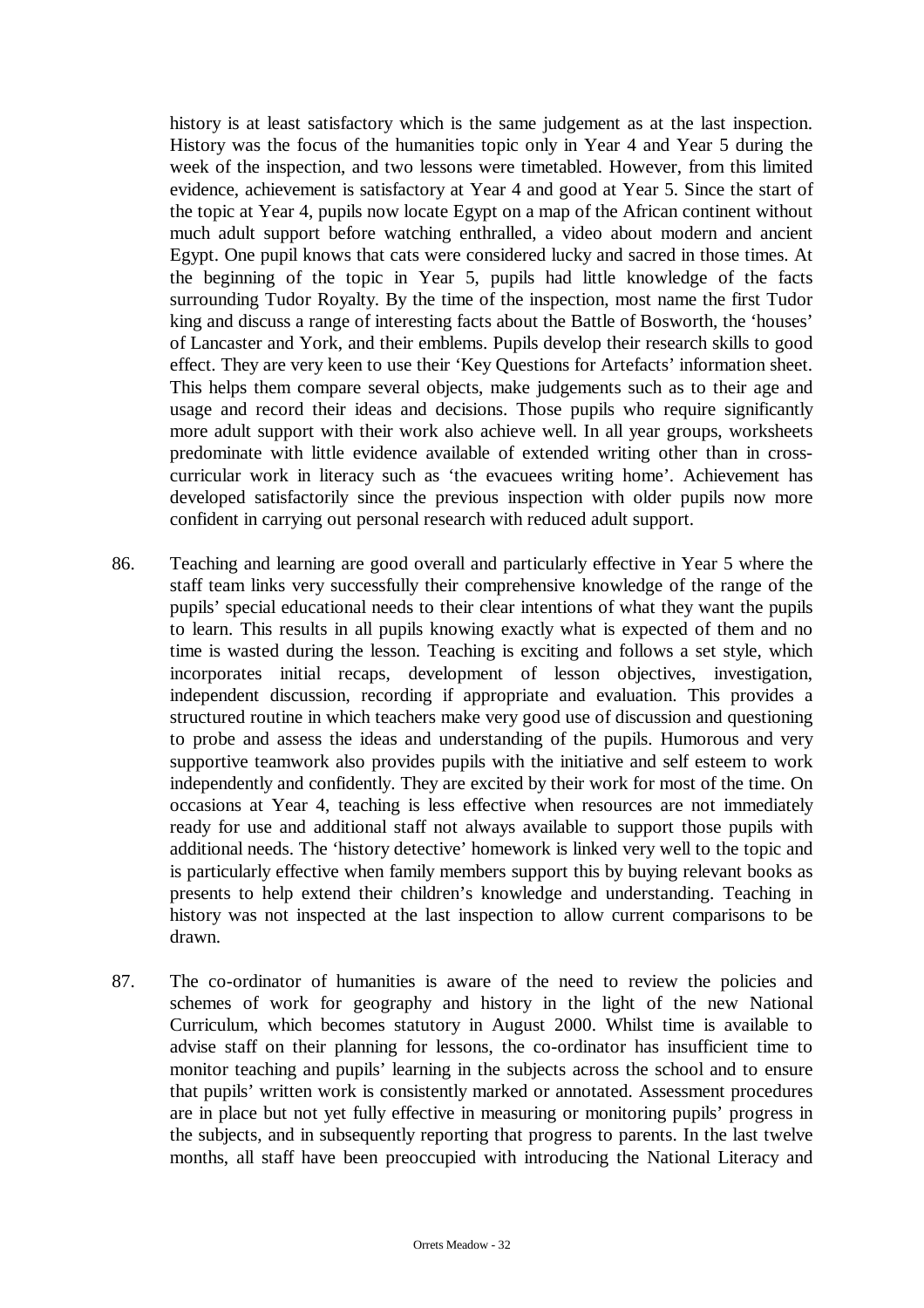Numeracy Strategies and no strategic approach is currently evident for developing or funding the humanities.

88. Every opportunity is taken to broaden pupils' geographical and historical understanding such as the school's recent 'Millennium Memories' production of words, poems and music for pupils' families and friends, visits to places of interest such as Birkenhead Priory and in regular fieldwork. Work in humanities is linked excellently to other subjects such as art and literacy which allows pupils to gain knowledge and skills in a broad and natural context and thus perceive the links between different strands of the same topic. Year groups often join together for their lessons. As a result, the subject contributes very well to pupils' personal and social development. The subject also provides pupils with greater understanding of themselves and what they think, and to their knowledge of their current lives in the context of past events.

# **INFORMATION TECHNOLOGY**

- 89. Pupils' achievements in the subject are good. Pupils enter the school with varying levels of achievements and experience. Through a well-constructed scheme of work, pupils make good progress through planned accreditation units. Pupils in Year 3 and Year 4 begin a keyboard skills and competencies programme. They are able to log on, select the programme and begin skills practice, becoming increasingly competent in letter and line spacing, at the same time increasing their hand – eye co-ordination and fine motor skills. They learn about the parts of the computer. By the end of Key Stage 2, more able pupils confidently use a word processor to enter and edit text. With minimal support, they set up frames and drop and import text and Clip Art photographs. A display of work of Year 6 pupils completed last December provided evidence of high quality work, elements of which were at an age appropriate attainment level. They are confident in communicating information to produce a recount of their science topic on sound, which involved a series of operations. These included integrating a photograph they had each taken on a digital camera and searching Clip Art to illustrate their work. Year 6 pupils of lower ability are able to search a CD ROM for information, with prompting, load a disc and save work, operate a tape recorder and record player confidently.
- 90. Overall, the quality of teaching and learning is good. As it was not judged at the last inspection, comparisons cannot be made. Teachers have a structured approach to developing pupils' capabilities and share objectives clearly at the beginning of each lesson. This ensures that pupils have a good understanding of tasks and get on quickly with their work. Activities are well planned to meet the needs of all pupils enabling progress at an individual rate. This was seen in a Year 4 lesson when pupils worked on different levels of the multi-sensory keyboard skills programme. Teachers and support staff use demonstration well to explain the purpose of each activity; there is a good balance between direct teaching and unobtrusive support, encouraging pupils to become independent learners. Groups of Year 5 pupils work independently using CD ROM's to handle information related to their science topic following clear teacher exposition and demonstration at the beginning of the lesson. Teaching is based on high expectations; tasks set are challenging and extend pupils' thinking. They respond with enthusiasm, persevere and concentrate hard on tasks and are eager to learn. Pupils are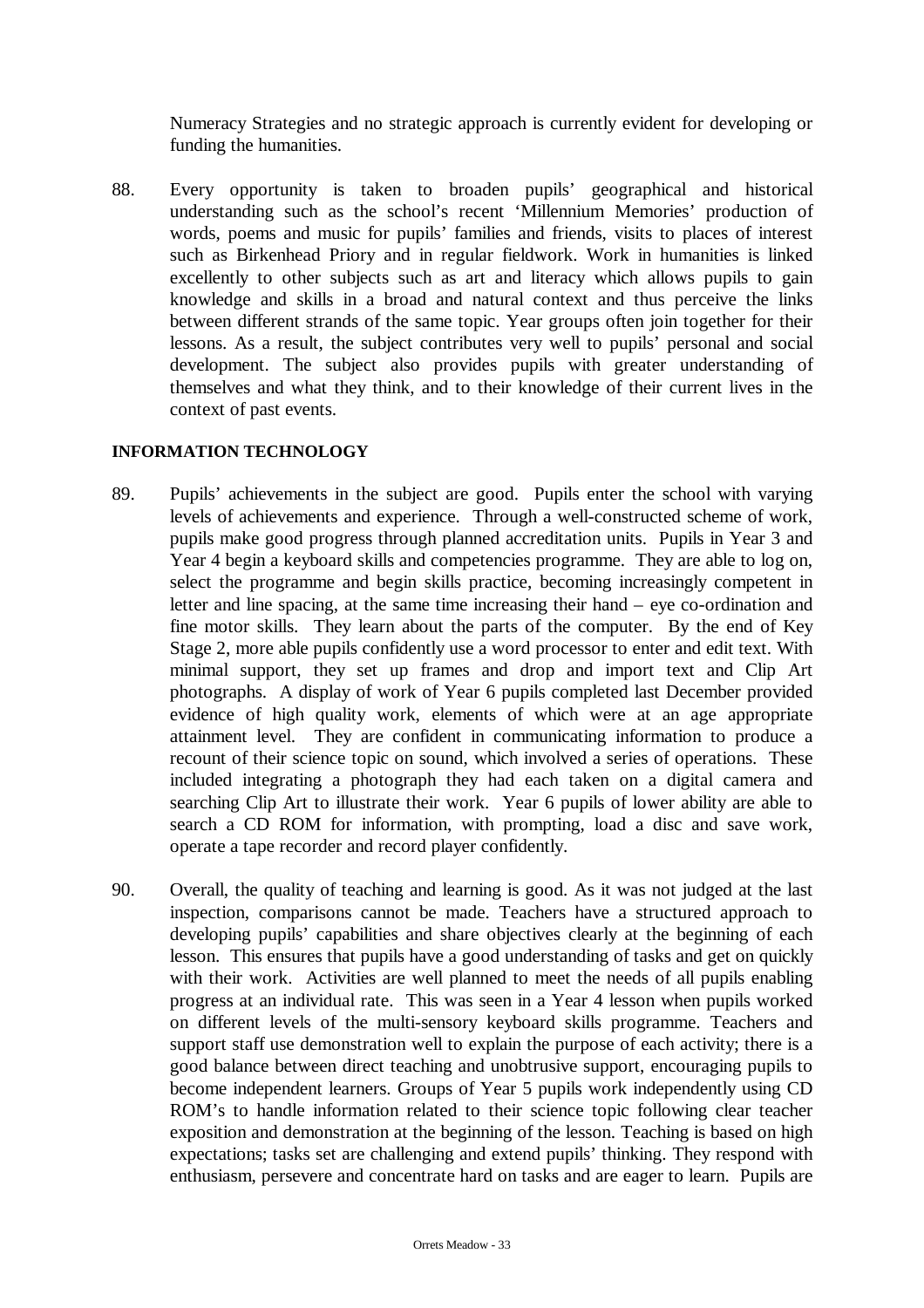well managed, relationships are good and this enables them to make good progress. Ongoing assessment is used well to inform future planning and is often shared with pupils at the end of lessons. Teachers are well supported by support staff and they work effectively together in planning and assessment.

- 91. Pupils are responsive learners. They show positive attitudes and interest in the use of computers. Most pupils discuss their work and explain the activity in which they are involved. Year 5 pupils are excited by their own success in increasing their information technology skills and thrilled when they use the CD ROM to extend their scientific knowledge. Groupings are carefully planned to develop social and co-operative skills. Year 6 pupils work very well together to use their computer to store, sort and retrieve information they had previously kept in a card index system. Pupils are very helpful and polite to each other, more able pupils supporting the less skilled. They plan work together, discuss choices and agree jointly a course of action such as when programming the Roamer.
- 92. Information technology is used well to support other curriculum areas. Pupils are developing effective research skills using computers with CD ROM, for example when finding information about Sir Isaac Newton or accessing information from a dictionary. Whilst developing communication information skills, pupils re-order instructions about crossing the road or making a piece of toast. Many opportunities are taken to consolidate literacy skills through reading text, following instructions, spelling, dictionary work and keyboard skills based on letter recognition and consonant blends. In a design technology project pupils used the computer to write jokes for their Christmas Crackers. Effective planning supports the development of self-organisation and independent learning.
- 93. The subject has made good improvement since the last inspection. Modelling has been securely included in the information technology programmes of study, ensuring that National Curriculum requirements are fully met. The quality and quantity of resources have increased. Four new computers were brought last term using specific grant funding and an additional one is leased, enabling all classes to have one hour each week of discrete subject time, in addition to work in their own classrooms. Benching has been installed in the information technology areas using monies from the school budget and a wide range of discs has been purchased to support learning across the curriculum. The school has recently gained Internet access, but this has yet to be used. Co-ordination of the subject has been irregular in recent years due to staff retirement and illness; currently the deputy headteacher is acting co-ordinator. The information technology policy requires updating . There is no formal cross-curricular planning or consistent monitoring through the school; this is a shortcoming in the management of the subject.

# **MUSIC**

94. From the observation of music in three lessons and from discussion with staff, achievement is judged to be good and improved from the last inspection when some pupils were more passive learners and their achievement was unsatisfactory. In all year groups pupils demonstrate an understanding of pitch and rhythm, and of the links between music and other aspects of creative activity such as language and art. Year 5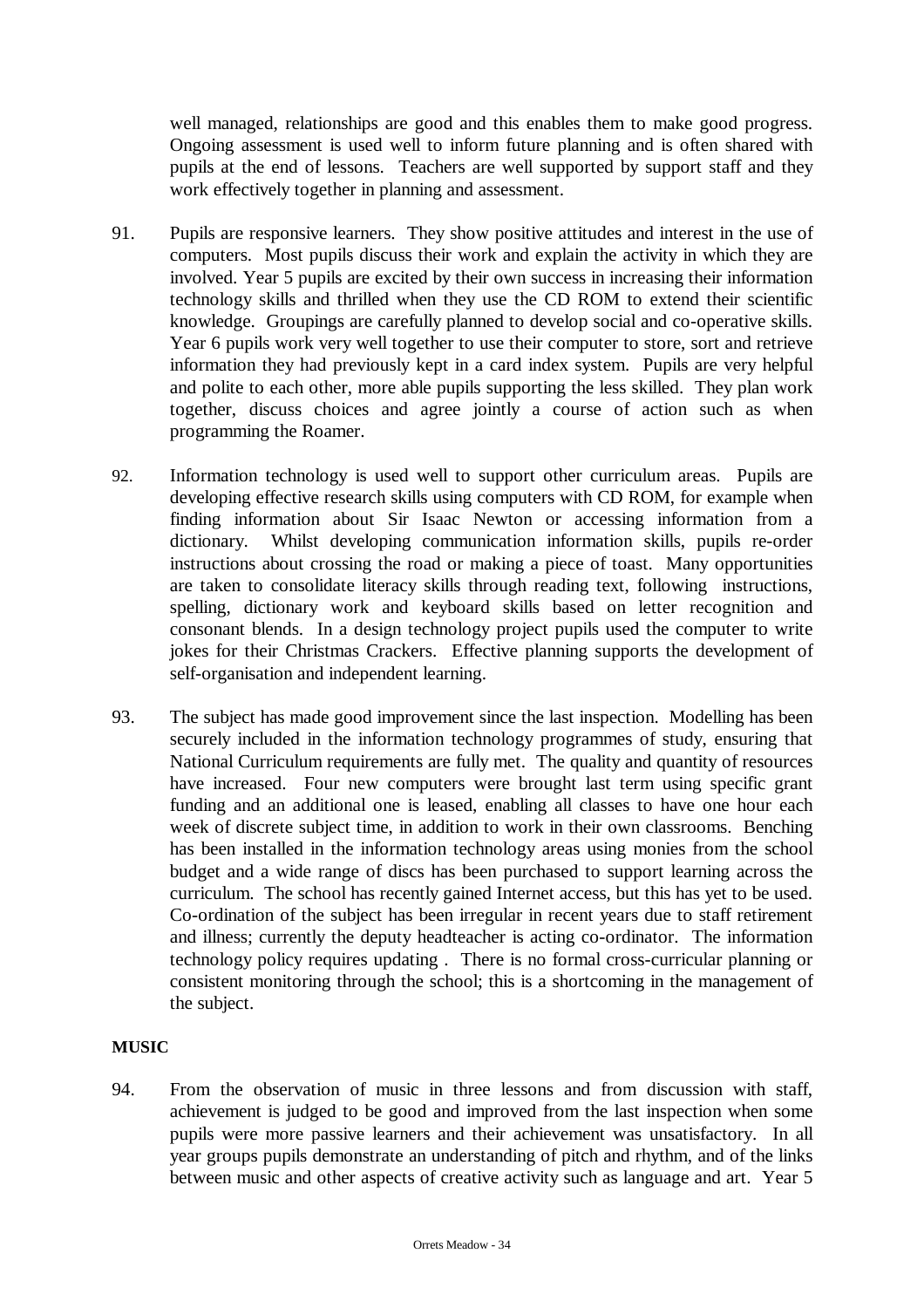pupils recognise musical symbols and read simple notation. All year groups progressively demonstrate the capacity to compose simple pieces based on story or picture stimuli. Pupils have a weekly opportunity to sing as a whole school and learn new material successfully.

- 95. Overall, teaching and learning in music are good. There is much in lessons to stimulate and challenge pupils, with teachers possessing a keen awareness of the importance of musical activity in relation to the specific learning difficulties of the pupils and of its links with other curriculum areas. Although time for the subject is limited, good use is made of what is available and lessons have a brisk and purposeful pace. This encourages all pupils to join in fully and is an improvement from the last inspection.
- 96. The music curriculum meets statutory requirements. The scheme of work is appropriate and provides a good basis for the effective planning of lessons. Pupil achievement is adequately monitored. Resources are sufficient in breadth and number. The subject does not currently benefit from an audit and review process, which identifies clear medium and longer-term priorities.

# **PHYSICAL EDUCATION**

- 97. Due to timetabling arrangements, it was only possible to observe teaching in three lessons in Years 5 and 6. Judgements draw upon analysis of the physical education policy, schemes of work, records and discussion with the subject co-ordinator. Many pupils enter Orrets Meadow experiencing difficulties in fine and gross motor skills, memory, and spatial and body awareness. By the end of Key Stage 2 more able pupils plan, perform and evaluate their activities as individuals and in a range of groupings. In gym, they show body control, precision and accuracy, they run races of different distances understanding the differences in running techniques required. They are confident in water and swim unaided using any stroke for at least 25 metres. Pupils of lower ability plan a simple response to tasks set by the teacher and follow instructions recognising the need for safety procedures. In games they send and receive a variety of objects. In lessons observed at Year 5 and Year 6, pupils attainments were mostly at an age appropriate level. Year 5 pupils make a variety of flight jumps, giving consideration to take off and landings; they evaluate their performance and describe what they found difficult or easy to the rest of the class. At Year 6 in games, pupils demonstrate considerable skill in ball passing and select the high level tactics required.
- 98. The quality of teaching and learning show an improvement from the last inspection when it ranged from very good to unsatisfactory. Overall, it is now good with some very good elements. Lessons are well organised, teachers set clear expectations and their sound knowledge of pupils and their subject knowledge ensures activities are appropriate to the needs of pupils, enabling pupils to practice and reinforce their performance. Effective management results in pupils making good use of space and maintains high levels of behaviour and concentration. By recapping at the beginning and end of lessons teachers encourage pupils to consider skills and tactics and discuss ways in which they can improve their skills. Pupils' demonstrate clear enjoyment. They show interest in the activities and are keen to succeed. They concentrate hard on improving their skills such as Year 6 pupils who develop their ball passing skills and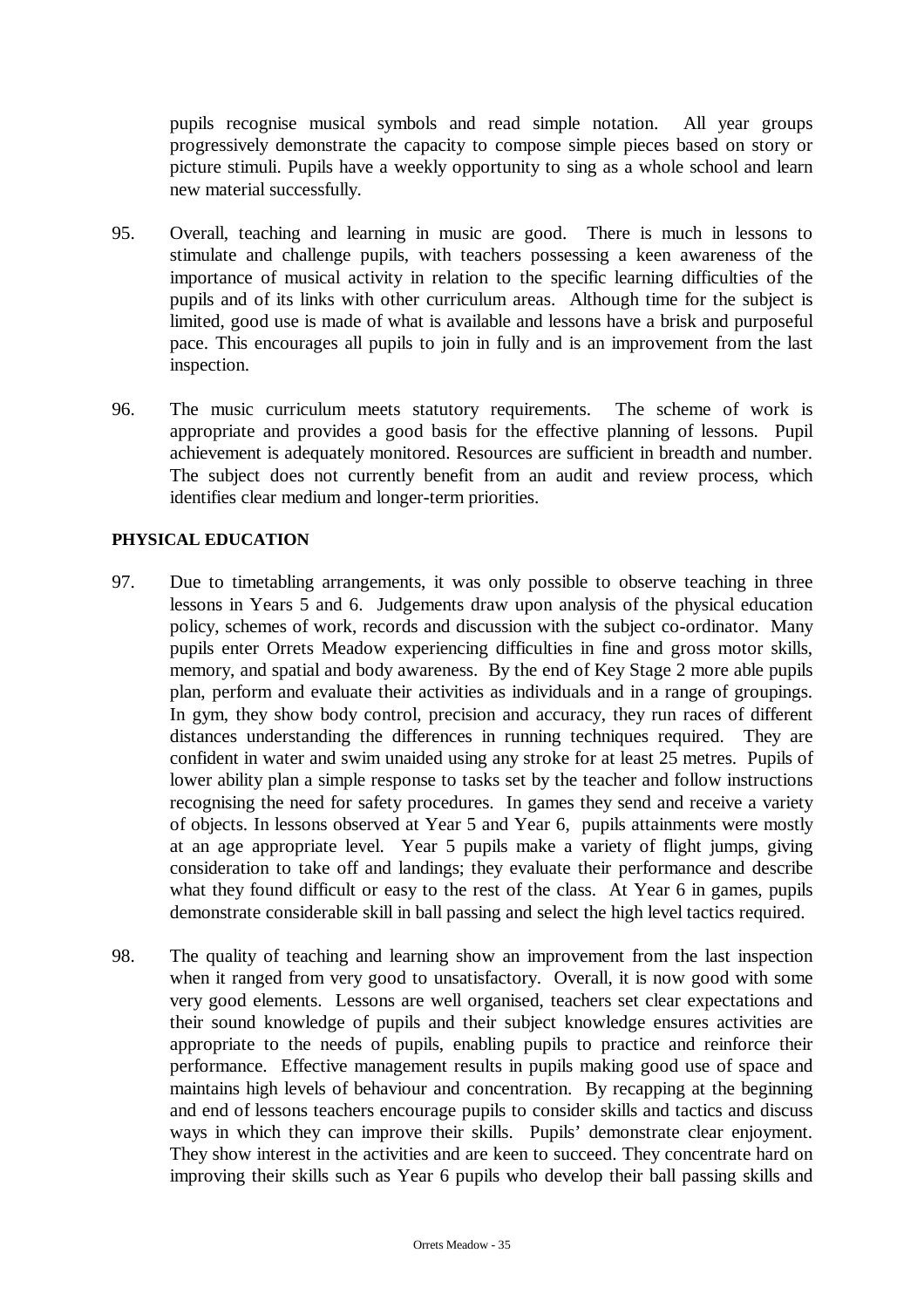tactics through well planned invasion games such as piggy in the middle. Year 5 pupils put considerable physical effort into improving their flight jumps and are confident in attempting new techniques and demonstrating newly acquired skills to other pupils. Pupils work well individually and collaboratively, taking turns and supporting each other in developing new skills; they demonstrate clear enjoyment in achieving success.

- 99. The physical education curriculum is enhanced by external support such as coaching by local league footballers and training by a national gymnastics coach. This has the added benefit of providing male role models for the pupils. The school has joined the 'Top Sports' scheme, which provides opportunities for professional development on a range of activities for staff. These include hockey, quick cricket, rugby and swimming. On completion of the course, the school has access to Top Sport 'bags', which provide additional resources for the school. Other opportunities to enrich and extend pupils' experiences include table tennis coaching, cross-country running, participation in local football tournaments and regular residential visits to a North Wales Outdoor pursuits centre.
- 100. The allocation of time for physical education activities has been reduced since the introduction of the National Literacy Strategy. However, the school has not yet evaluated the impact of this on pupils' achievement in physical education. No structured monitoring of the subject takes place and attainments are not analysed from year to year, which is a shortcoming in the subject management. The poor state of the playground identified in the last inspection has not yet been repaired but is scheduled to be done very shortly. The school has made satisfactory improvement in the subject since the last report.

# **RELIGIOUS EDUCATION**

- 101. Standards have remained high since the last inspection and pupils' achievement in religious education is still good. Many pupils demonstrate very good recall of factual information and are able to apply this knowledge appropriately to a broad range of concepts. Year 4 pupils discuss Holy Communion being the 'Body and Blood of Christ', and describe Jesus as the 'Light of the World.' Year 5 pupils know that Jesus had a father on earth but that his 'real' father is God. They have views and express them clearly in relating parables to the current times. More able pupils relate very well the names of organisations such as Oxfam, Age Concern and The Samaritans to the good work they carry out, whilst less able pupils understand the word 'neighbour' in its broadest meaning. By Year 6, pupils have a developing understanding of diverse religious traditions such as in discussing Judaism, and handling religious artefacts and recording their findings. Pupils are interested in the subject and respond very positively in their lessons. They write productively on their own or with others in a group.
- 102. The quality of teaching and learning is very good; lessons are well planned and along with the policy document and scheme of work match the Wirral Agreed Syllabus. The subject knowledge of the teacher is very strong and expectations of pupils' work and behaviour are high. Teaching in religious education characterises the very best teaching in the school. Learning objectives are clearly explained at the beginning of the lesson, learning is exciting and fun, and maintains a brisk pace throughout the lesson